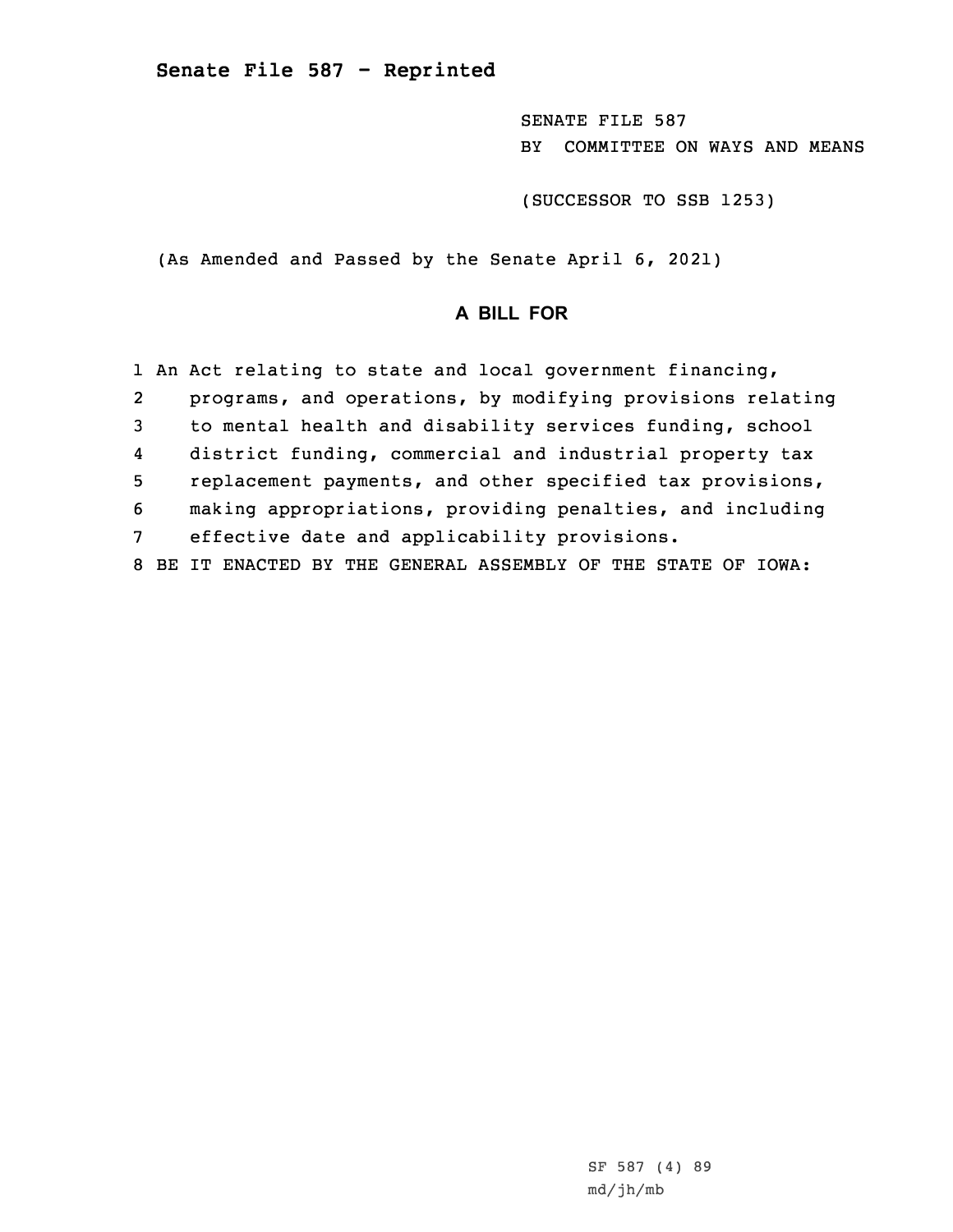1 DIVISION I 2 MENTAL HEALTH FUNDING Section 1. Section 123.38, subsection 2, paragraph b, Code 2021, is amended to read as follows: *b.* For purposes of this [subsection](https://www.legis.iowa.gov/docs/code/2021/123.38.pdf), any portion of license or permit fees used for the purposes authorized in section 331.424, subsection 1, paragraph *"a"*, subparagraphs (1) and 8 (2), and in section [331.424A](https://www.legis.iowa.gov/docs/code/2021/331.424A.pdf), shall not be deemed received either by the division or by <sup>a</sup> local authority. Sec. 2. Section 218.99, Code 2021, is amended to read as 11 follows: 12 **218.99 Counties to be notified of patients' personal accounts.** 14 The administrator in control of <sup>a</sup> state institution shall direct the business manager of each institution under the administrator's jurisdiction which is mentioned in section 331.424, subsection 1, paragraph *"a"*, subparagraphs (1) and 18 (2), and for which services are paid under section 331.424A by the county of residence or <sup>a</sup> mental health and disability services region, to quarterly inform the county of residence of any patient or resident who has an amount in excess of two hundred dollars on account in the patients' personal deposit fund and the amount on deposit. The administrators shall direct the business manager to further notify the county of residence at least fifteen days before the release of funds in excess of two hundred dollars or upon the death of the patient or resident. If the patient or resident has no residency in this state or the person's residency is unknown, notice shall be made to the director of human services and the administrator in control of the institution involved. Sec. 3. Section 225.24, Code 2021, is amended to read as 32 follows: **225.24 Collection of preliminary expense.**

34 Unless <sup>a</sup> committed private patient or those legally <sup>35</sup> responsible for the patient's support offer to settle the

-1-

SF 587 (4) 89  $md/jh/mb$  1/49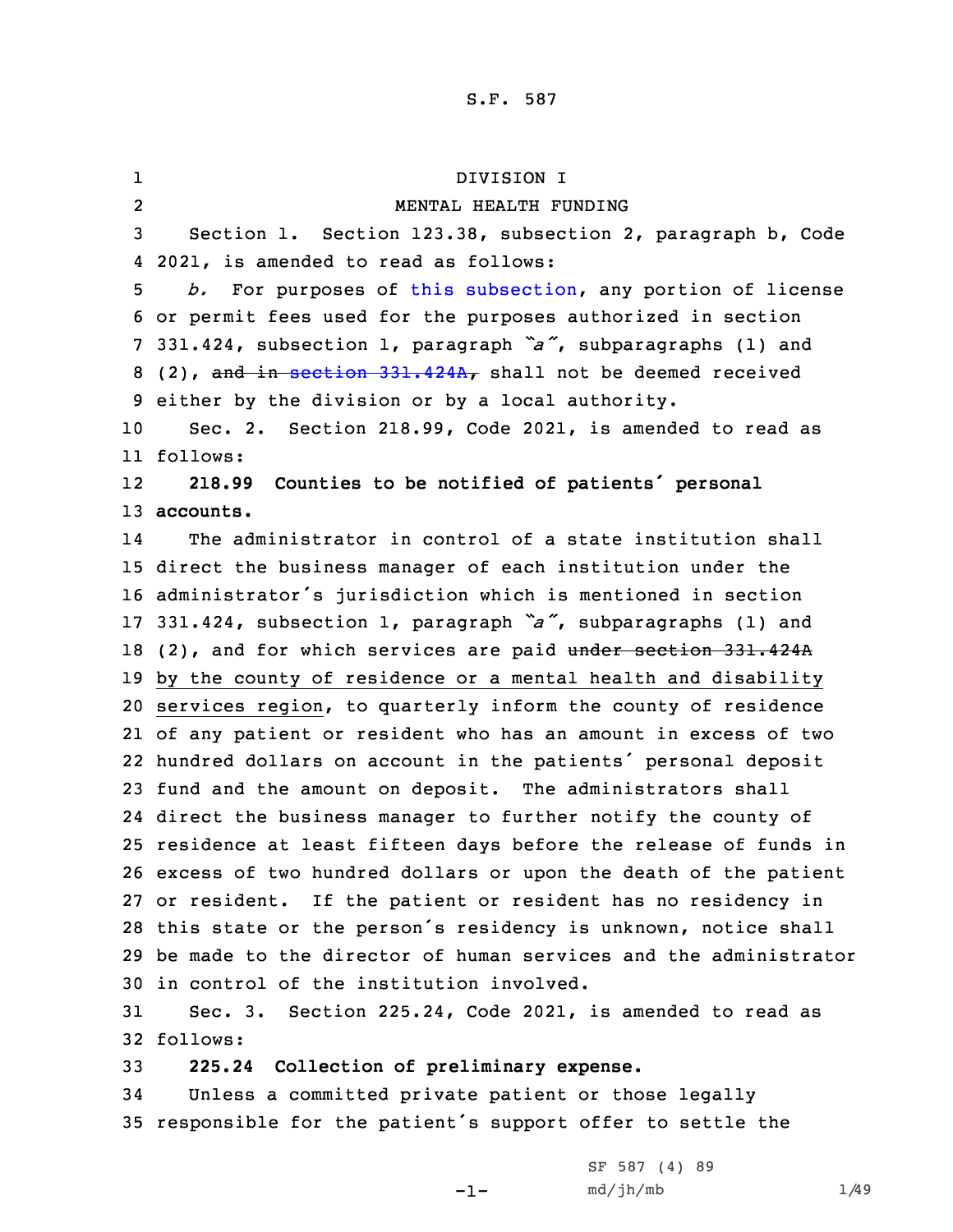amount of the claims, the regional administrator for the person's county of residence shall collect, by action if necessary, the amount of all claims for per diem and expenses that have been approved by the regional administrator for the county and paid by the regional administrator as provided under section 225.21. Any amount collected shall be credited to the 7 county mental health and disabilities disability services fund region combined account created in accordance with section 331.424A 331.391. Sec. 4. Section 249N.8, subsection 1, Code 2021, is amended to read as follows: 12 1. Biennially, <sup>a</sup> report of the results of <sup>a</sup> review, by county and region, of mental health services previously funded through taxes levied by counties pursuant to section [331.424A](https://www.legis.iowa.gov/docs/code/2021/331.424A.pdf), Code 2021, or funds administered by <sup>a</sup> mental health and disability services region that are funded during the reporting period under the Iowa health and wellness plan. Sec. 5. Section 331.389, subsection 1, paragraph b, Code 2021, is amended to read as follows: *b.* If <sup>a</sup> county has been exempted prior to July 1, 2014, from the requirement to enter into <sup>a</sup> regional service system, the county and the county's board of supervisors shall fulfill all requirements and be eligible as <sup>a</sup> region under this [chapter](https://www.legis.iowa.gov/docs/code/2021/331.pdf) and 24 <del>chapter</del> [chapters](https://www.legis.iowa.gov/docs/code/2021/225C.pdf) 222, 225, 225C, 226, 227, 229, and 230 for a regional service system, regional service system management plan, regional governing board, and regional administrator, and any other provisions applicable to <sup>a</sup> region of counties providing local mental health and disability services. Additionally, <sup>a</sup> county exempted under this subsection shall be considered <sup>a</sup> region for purposes of chapter 426B. Sec. 6. Section 331.389, subsection 5, paragraph a, subparagraph (2), Code 2021, is amended to read as follows: (2) Reduce the amount of the annual state funding provided for the regional service system or exempted county, including amounts received under section 426B.3 or from the risk pool

 $-2-$ 

SF 587 (4) 89  $md/jh/mb$  2/49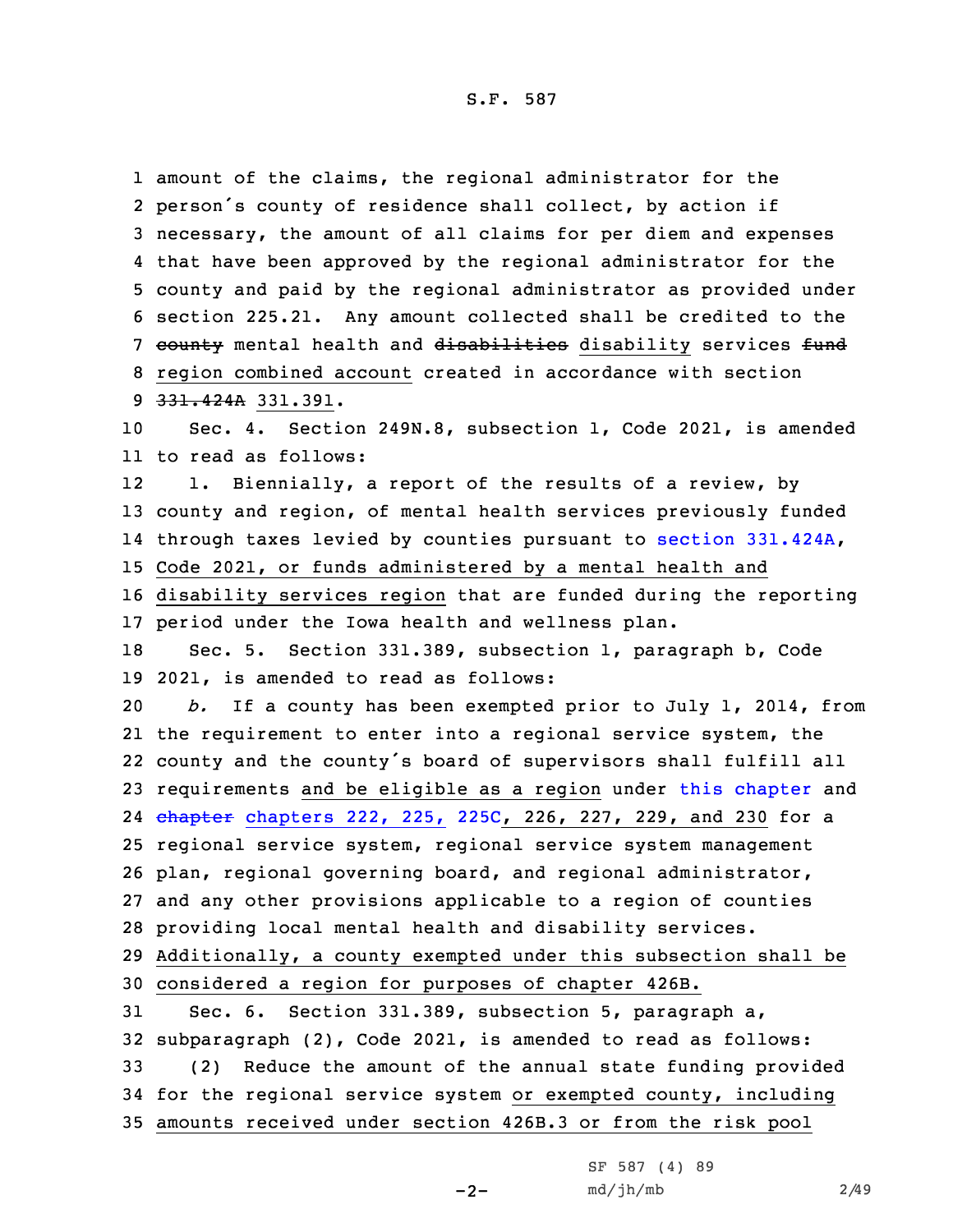1 under section 426B.6, not to exceed fifteen percent of the 2 amount.

3 Sec. 7. Section 331.391, subsection 1, Code 2021, is amended 4 to read as follows:

 1. The funding under the control of the governing board 6 shall be maintained in a combined account, in separate county accounts that are under the control of the governing board, or pursuant to other arrangements authorized by law that limit the administrative burden of such control while facilitating public 10 scrutiny of financial processes. A county exempted under section 331.389, subsection 1, shall maintain <sup>a</sup> county mental health and disability services fund for the deposit of funding received under section 426B.3 or from the risk pool under section 426B.6 and appropriations specifically authorized to be made from the county mental health and disability services fund shall not be made from any other fund of the county. <sup>A</sup> county mental health and disability services fund established by an exempt county, to the extent feasible, shall be considered to be the same as <sup>a</sup> region combined account and shall be subject to the same requirements as <sup>a</sup> region's combined account. 21 Sec. 8. Section 331.391, subsection 4, paragraphs a, b, and c, Code 2021, are amended to read as follows: *a.* If <sup>a</sup> region is meeting the financial obligations for implementation of its regional service system management plan for <sup>a</sup> fiscal year and residual funding is anticipated, the 26 regional administrator shall may reserve an adequate amount of unobligated and unencumbered funds for cash flow of expenditure obligations in the next fiscal year.

*b.* Each region shall certify to the department of management human services on or before December 1, 2022 2021, and each December <sup>1</sup> thereafter, the amount of the region's cash flow 32 amount in the combined account that is attributable to each 33 county within the region based upon each county's proportionate amount of funding and contributions to the region or other methodology specified in the regional governance agreement

-3-

SF 587 (4) 89  $md/jh/mb$  3/49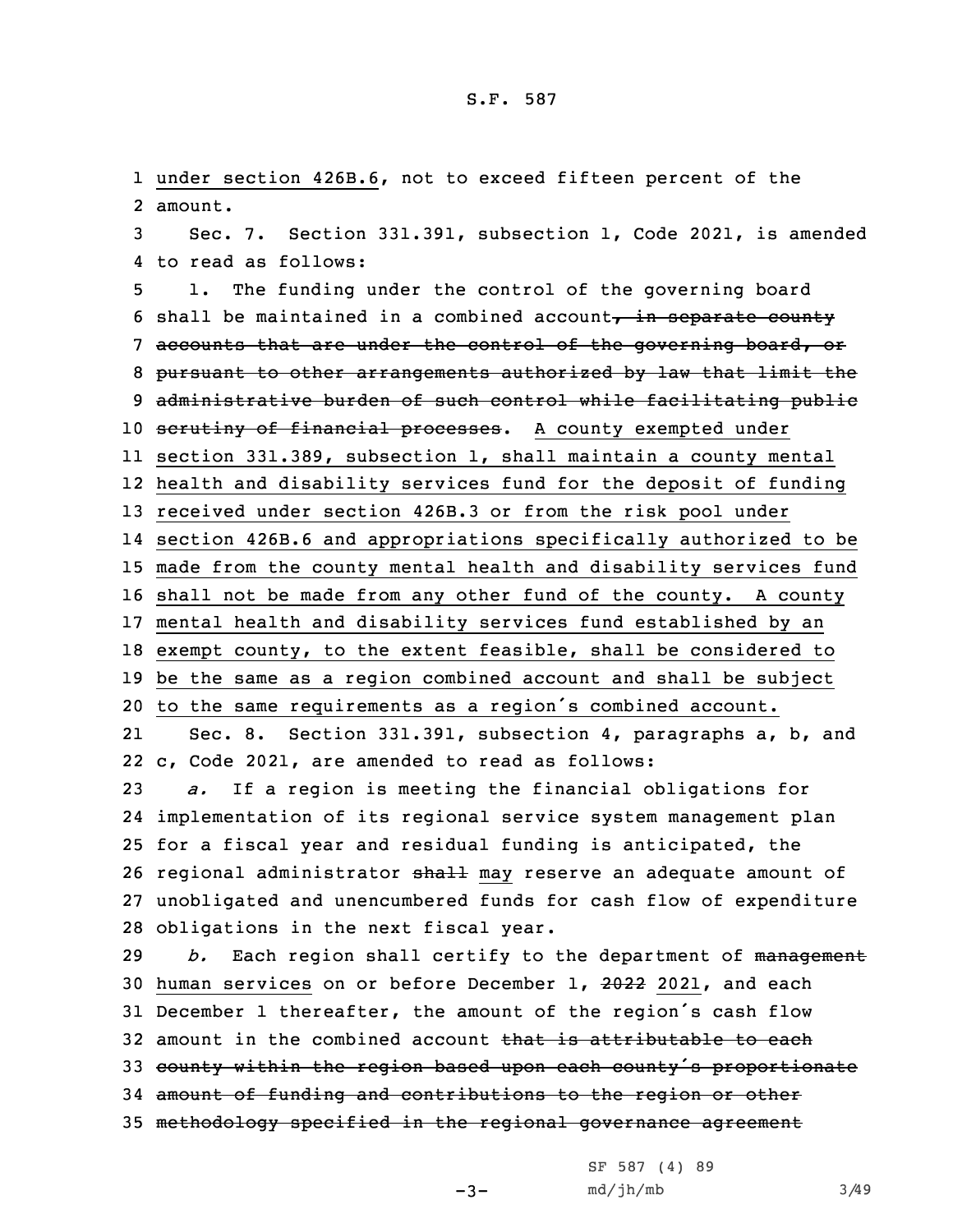1 <del>or certify the cash flow amount for each separate county</del> 2 <del>account that is under the control of the governing board</del> at the 3 conclusion of the most recently completed fiscal year. 4 *c.* For fiscal years beginning on or after July 1, 2023, 5 the region's cash flow amount, either reserved in the region's 6 combined account or reserved among all separate county accounts 7 under the control of the governing board, shall not exceed 8 forty five percent of the gross actual expenditures from the 9 combined account or from all separate county accounts under 10 control of the governing board for the fiscal year preceding 11 the fiscal year in progress. 12 Sec. 9. Section 331.392, subsection 4, paragraph a, Code 13 2021, is amended to read as follows: 14 *a.* Methods for pooling, management, and expenditure of the 15 funding under the control of the regional administrator.  $H$ 16 the agreement does not provide for pooling of the participating 17 county moneys in a single fund, the agreement shall specify how 18 the participating county moneys will be subject to the control 19 of the regional administrator. 20 Sec. 10. Section 331.393, subsection 10, Code 2021, is 21 amended to read as follows: 22 10. The director's approval of <sup>a</sup> regional plan shall not be 23 construed to constitute certification of the respective county 24 budgets or of the region's budget. 25 Sec. 11. Section 331.394, subsection 4, Code 2021, is 26 amended to read as follows: 27 4. If a county of residence is part of a mental health and 28 disability services region that has agreed to pool funding and 29 <del>liability for services, the</del> The responsibilities of the county 30 under law regarding such mental health and disability services 31 shall be performed on behalf of the county by the regional 32 administrator. The county of residence or the county's mental 33 health and disability services region, as applicable, is 34 responsible for paying the public costs of the mental health 35 and disability services that are not covered by the medical

 $-4-$ 

SF 587 (4) 89  $md/jh/mb$  4/49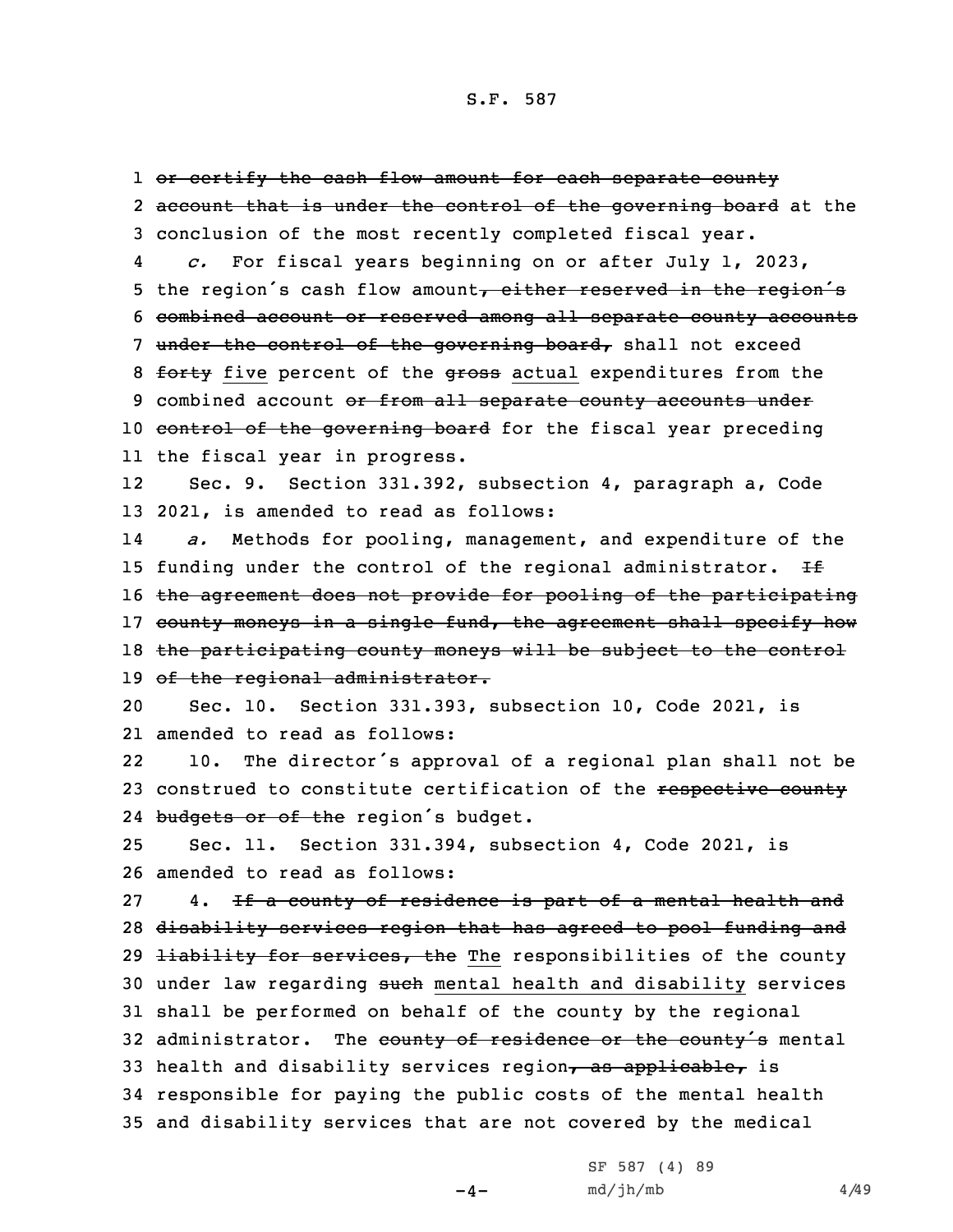1 assistance program under [chapter](https://www.legis.iowa.gov/docs/code/2021/249A.pdf) 249A and are provided in 2 accordance with the region's approved service management plan 3 to persons who are residents of the eounty or region.

4 Sec. 12. Section 331.424A, subsection 1, paragraph b, Code 5 2021, is amended by striking the paragraph.

6 Sec. 13. Section 331.424A, subsection 3, Code 2021, is 7 amended to read as follows:

 3. *a.* County revenues from taxes and other sources designated by <sup>a</sup> county for mental health and disabilities services shall be credited to the county mental health and disabilities services fund which shall be created by the 12 county. The Until the required transfer of funds under paragraph *"b"*, the board shall make appropriations from the fund for payment of services provided under the regional service system management plan approved pursuant to section [331.393](https://www.legis.iowa.gov/docs/code/2021/331.393.pdf). 16 The For fiscal years beginning before July 1, 2022, the county may pay for the services in cooperation with other counties by pooling appropriations from the county services fund with appropriations from the county services fund of other counties through the county's regional administrator, or through another arrangement specified in the regional governance agreement entered into by the county under section [331.392](https://www.legis.iowa.gov/docs/code/2021/331.392.pdf).

 *b.* Notwithstanding section 331.432, subsection 3, upon conclusion of the fiscal year beginning July 1, 2021, except for an exempt county under section 331.391, subsection 1, the county treasurer shall transfer the remaining balance of the county's county services fund created under paragraph *"a"*, including all unobligated and unencumbered funds, to the county's region to which the county belongs in the fiscal year beginning July 1, 2022, for deposit in the region's combined account under section 331.391. Sec. 14. Section 331.424A, subsection 4, paragraph a, Code

33 2021, is amended to read as follows: 34 *a.* An amount of unobligated and unencumbered funds, as

-5-

35 specified in the regional governance agreement entered into

SF 587 (4) 89  $md/jh/mb$  5/49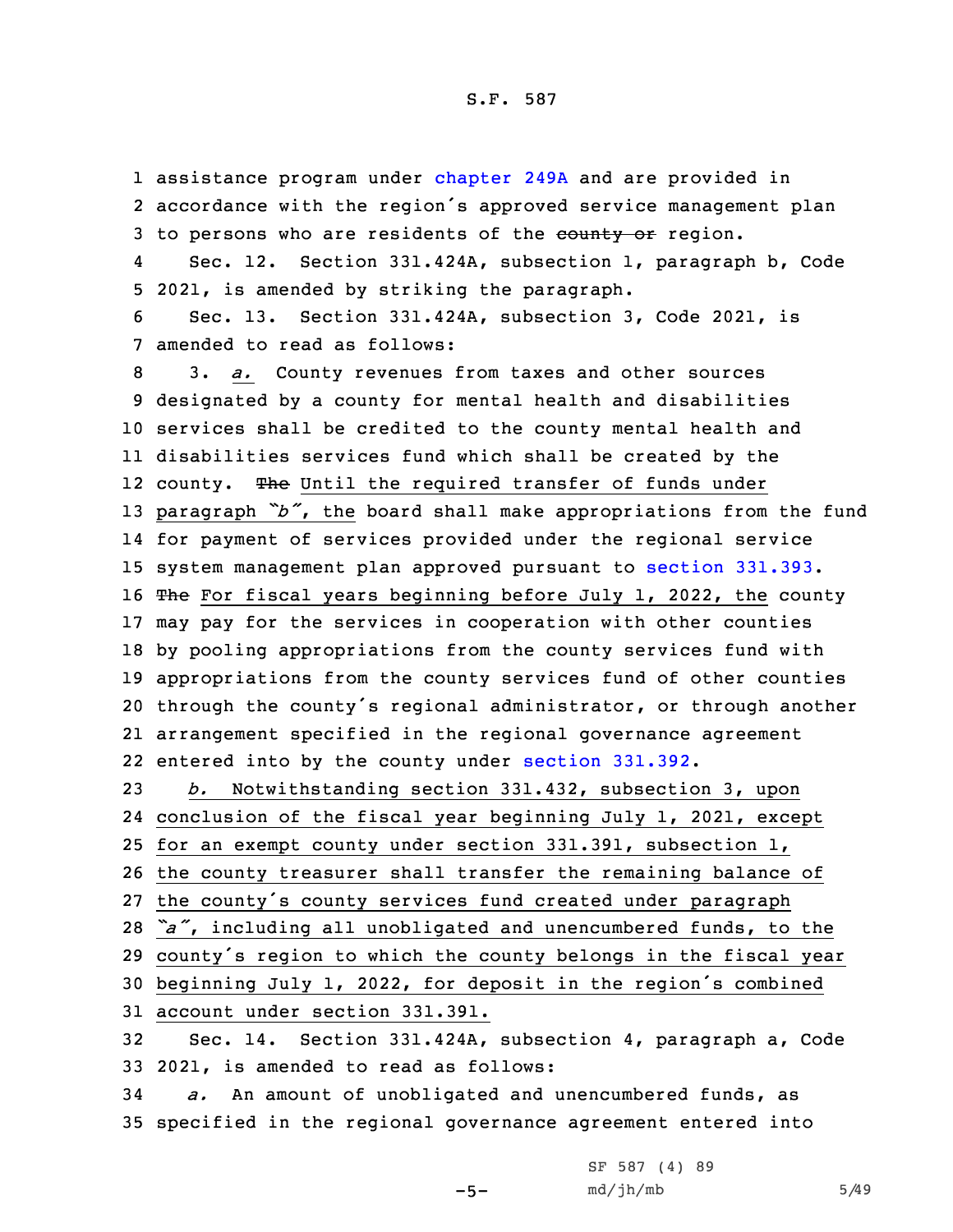1 by the county under section [331.392](https://www.legis.iowa.gov/docs/code/2021/331.392.pdf), shall, for fiscal years 2 beginning before July 1, 2022, be reserved in the county 3 services fund to address cash flow obligations in the next 4 fiscal year<del>, subject to the limitations of this [subsection](https://www.legis.iowa.gov/docs/code/2021/331.424A.pdf)</del>.

5 Sec. 15. Section 331.424A, subsection 4, paragraphs <sup>c</sup> and d, 6 Code 2021, are amended by striking the paragraphs.

7 Sec. 16. Section 331.424A, subsections 5, 6, and 9, Code 8 2021, are amended to read as follows:

 5. Receipts from the state or federal government for fiscal years beginning before July 1, 2022, for the mental health and disability services administered or paid for by <sup>a</sup> county shall be credited to the county services fund, including moneys distributed to the county from the department of human services 14 and moneys allocated under [chapter](https://www.legis.iowa.gov/docs/code/2021/426B.pdf) 426B.

 6. For each fiscal year beginning before July 1, 2022, the county shall certify <sup>a</sup> levy for payment of services. For each such fiscal year, county revenues from taxes imposed by the county credited to the county services fund shall not exceed an amount equal to the county budgeted amount for the fiscal year. <sup>A</sup> levy certified under this [section](https://www.legis.iowa.gov/docs/code/2021/331.424A.pdf) is not subject to the appeal provisions of [section](https://www.legis.iowa.gov/docs/code/2021/331.426.pdf) 331.426 or to any other provision in law authorizing <sup>a</sup> county to exceed, increase, or appeal <sup>a</sup> property tax levy limit.

24 9. *a.* For the fiscal year beginning July 1, 2017, and 25 each subsequent fiscal year beginning before July 1, 2022, the 26 county budgeted amount determined for each county shall be the 27 amount necessary to meet the county's financial obligations for 28 the payment of services provided under the regional service 29 system management plan approved pursuant to section [331.393](https://www.legis.iowa.gov/docs/code/2021/331.393.pdf), 30 not to exceed an amount equal to the product of the regional 31 per capita expenditure target amount twenty-one dollars and 32 fourteen cents multiplied by the county's population, and, for 33 fiscal years beginning on or after July 1, 2023, reduced by <sup>34</sup> the amount of the county's cash flow reduction amount for the 35 fiscal year calculated under [subsection](https://www.legis.iowa.gov/docs/code/2021/331.424A.pdf) 4, if applicable.

-6-

SF 587 (4) 89  $md/jh/mb$  6/49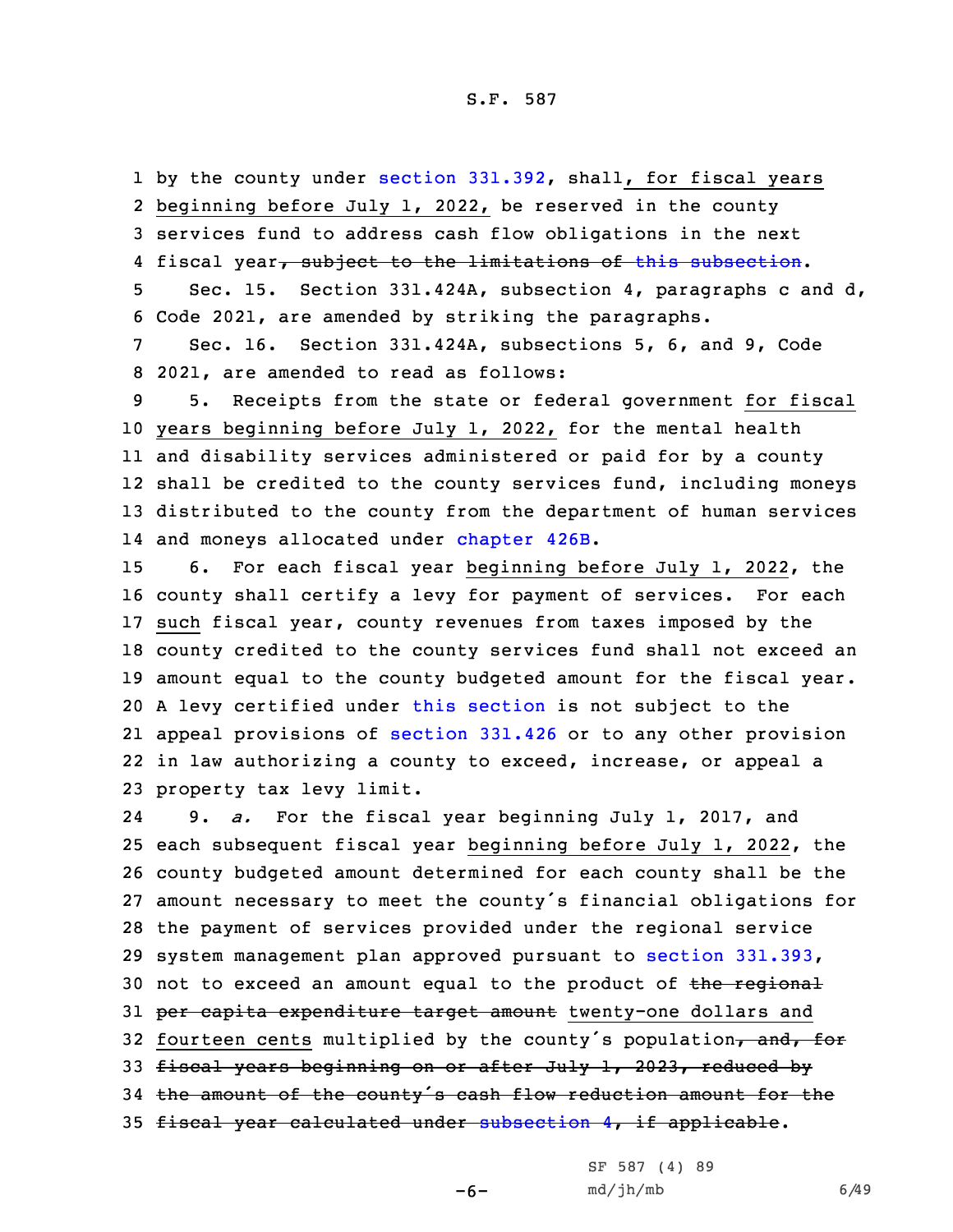1 *b.* If <sup>a</sup> county officially joins <sup>a</sup> different region, the county's budgeted amount for <sup>a</sup> fiscal year beginning before July 1, 2022, shall be the amount necessary to meet the county's financial obligations for payment of services provided under the new region's regional service system management plan approved pursuant to section [331.393](https://www.legis.iowa.gov/docs/code/2021/331.393.pdf), not to exceed an amount 7 equal to the product of the new region's regional per capita 8 expenditure target amount twenty-one dollars and fourteen cents 9 multiplied by the county's population, and, for fiscal years 10 beginning on or after July 1, 2023, reduced by the amount of the county's cash flow reduction amount for the fiscal year 12 <del>calculated under [subsection](https://www.legis.iowa.gov/docs/code/2021/331.424A.pdf) 4, if applicable</del>. Sec. 17. Section 331.424A, Code 2021, is amended by adding the following new subsection: NEW SUBSECTION. 10. This section is repealed July 1, 2022. Sec. 18. Section 331.432, subsection 3, Code 2021, is amended to read as follows: 3. *a.* Except as authorized in section [331.477](https://www.legis.iowa.gov/docs/code/2021/331.477.pdf), transfers of moneys between the county services fund created pursuant to section [331.424A](https://www.legis.iowa.gov/docs/code/2021/331.424A.pdf) and any other fund are prohibited. This 21 <del>subsection</del> paragraph does not apply to appropriations made or the value of in-kind care and treatment provided pursuant to section 347.7, subsection 1, paragraph *"c"*, Code 2021, or to transfers from <sup>a</sup> county public hospital fund under section 347.7. This paragraph is repealed July 1, 2022. *b.* Payments or transfers of moneys from any fund of the county to <sup>a</sup> mental health and disability services region's combined account under section 331.391 are prohibited. This paragraph applies to fiscal years beginning on or after July 1, 2022, but does not apply to transfers from <sup>a</sup> county public hospital fund under section 347.7 for the fiscal year beginning July 1, 2022, or the fiscal year beginning July 1, 2023. Sec. 19. Section 347.7, subsection 1, paragraph c, Code 2021, is amended by striking the paragraph. Sec. 20. Section 426B.1, subsection 2, Code 2021, is amended

 $-7-$ 

SF 587 (4) 89 md/jh/mb 7/49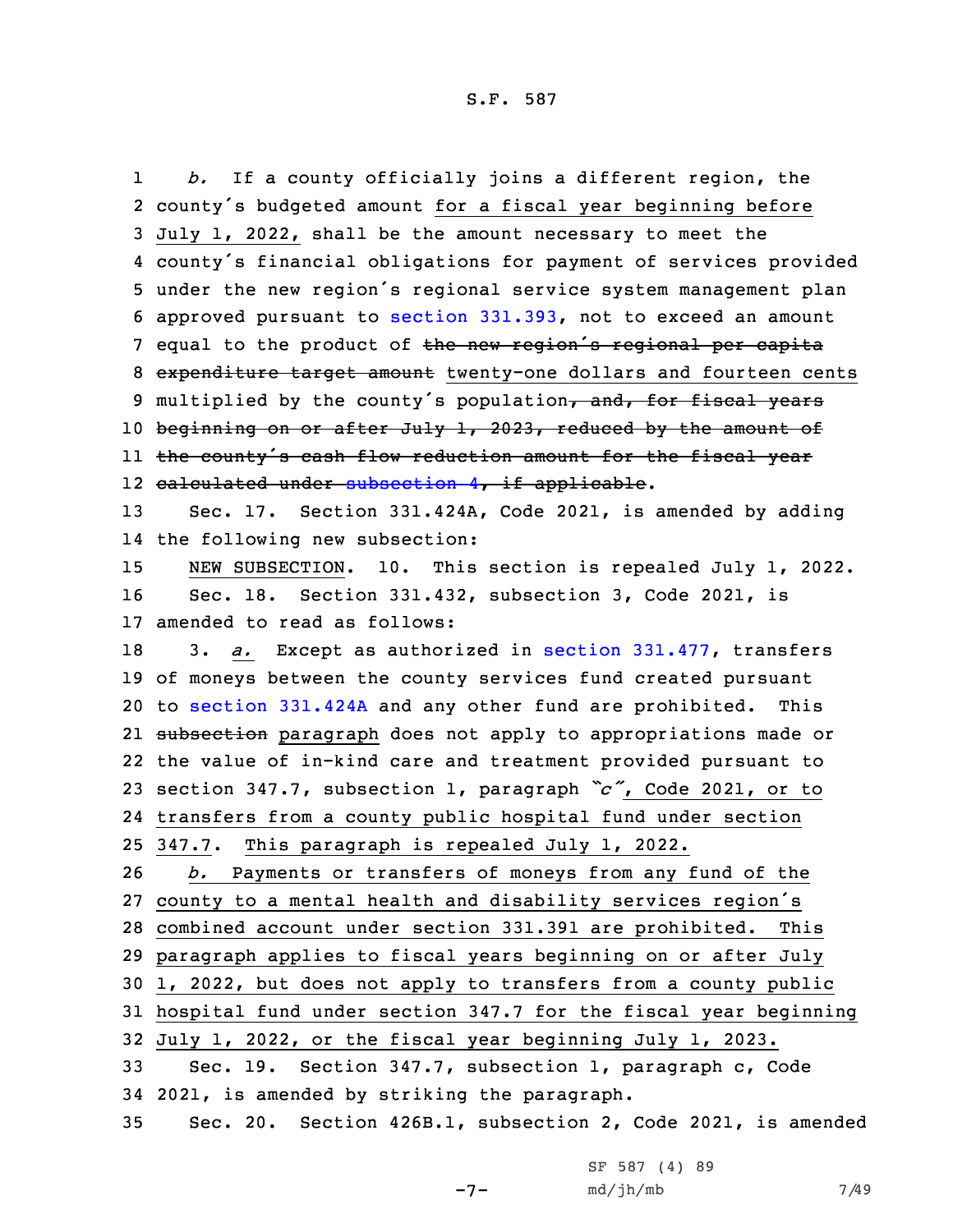1 to read as follows:

2 2. Moneys shall be distributed from the property tax relief 3 fund to counties for the mental health and disability regional 4 service system for mental health and disabilities services, in 5 accordance with the appropriations made to the fund and other 6 statutory requirements.

7 Sec. 21. Section 426B.2, Code 2021, is amended to read as 8 follows:

9 **426B.2 Property tax relief fund payments.**

10 The director of human services shall draw warrants on the ll property tax relief fund, payable to the <del>county treasurer</del> 12 regional administrator in the amount due to a <del>county</del> mental 13 health and disability services region in accordance with 14 statutory requirements, and mail the warrants to the <del>county</del> 15 auditors regional administrator in July and January of each 16 year.

17 Sec. 22. NEW SECTION. **426B.3 Mental health and disability** 18 **services regional supplement fund.**

 1. <sup>A</sup> mental health and disability services regional supplement fund is created in the office of the treasurer of state under the authority of the department of human services. The fund shall be separate from the general fund of the state and the balance in the fund shall not be considered part of the balance of the general fund of the state. Moneys in the fund include appropriations made to the fund and other moneys deposited into the fund. Moneys in the fund shall be used solely for purposes of making regional supplement payments under this section.

 2. For each fiscal year beginning on or after July 1, 2021, there is appropriated from the general fund of the state to the mental health and disability services regional supplement fund an amount necessary to make all regional supplement payments under this section for that fiscal year.

34 3. For each fiscal year beginning on or after July 1, 2021, 35 the moneys available in <sup>a</sup> fiscal year in the mental health and

 $-8-$ 

SF 587 (4) 89  $md/jh/mb$  8/49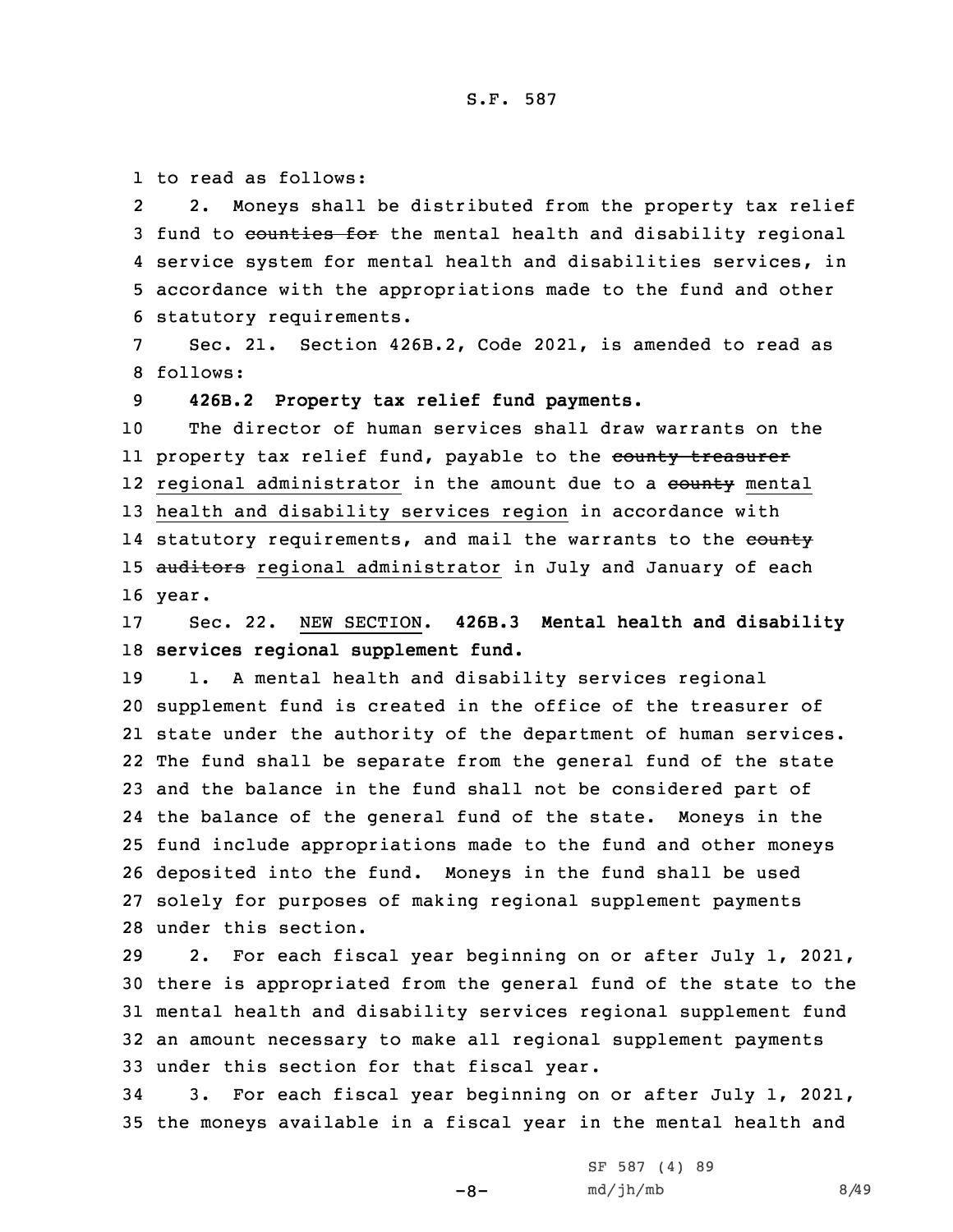disability services state supplement fund are appropriated to the department of human services and shall be distributed to each mental health and disability services region, as defined in section 426B.6, on <sup>a</sup> per capita basis calculated under subsection <sup>4</sup> using each region's population, as defined in section 426B.6, for that fiscal year.

<sup>7</sup> 4. The amount of each region's regional supplement payment 8 shall be determined as follows:

 *a.* For the fiscal year beginning July 1, 2021, an amount equal to the product of fifteen dollars and eighty-six cents multiplied by the sum of the region's population for the fiscal 12 year.

13 *b.* For the fiscal year beginning July 1, 2022, an amount 14 equal to the product of thirty-eight dollars multiplied by the <sup>15</sup> sum of the region's population for the fiscal year.

16 *c.* For the fiscal year beginning July 1, 2023, an amount 17 equal to the product of forty dollars multiplied by the sum of <sup>18</sup> the region's population for the fiscal year.

19 *d.* For the fiscal year beginning July 1, 2024, an amount 20 equal to the product of forty-two dollars multiplied by the sum 21 of the region's population for the fiscal year.

22 *e.* (1) For the fiscal year beginning July 1, 2025, and each succeeding fiscal year, an amount equal to the product of the sum of the region's population for the fiscal year multiplied by the sum of the dollar amount used to calculate the regional supplement payments under this subsection for the immediately preceding fiscal year plus the regional supplement growth factor for the fiscal year.

 (2) For purposes of this paragraph, *"regional supplement growth factor"* for <sup>a</sup> fiscal year is an amount equal to the product of the dollar amount used to calculate the regional supplement payments under this subsection for the immediately preceding fiscal year multiplied by the percent increase, if any, in the amount of sales tax revenue deposited into the general fund of the state under section 423.2A, subsection

 $-9-$ 

SF 587 (4) 89 md/jh/mb 9/49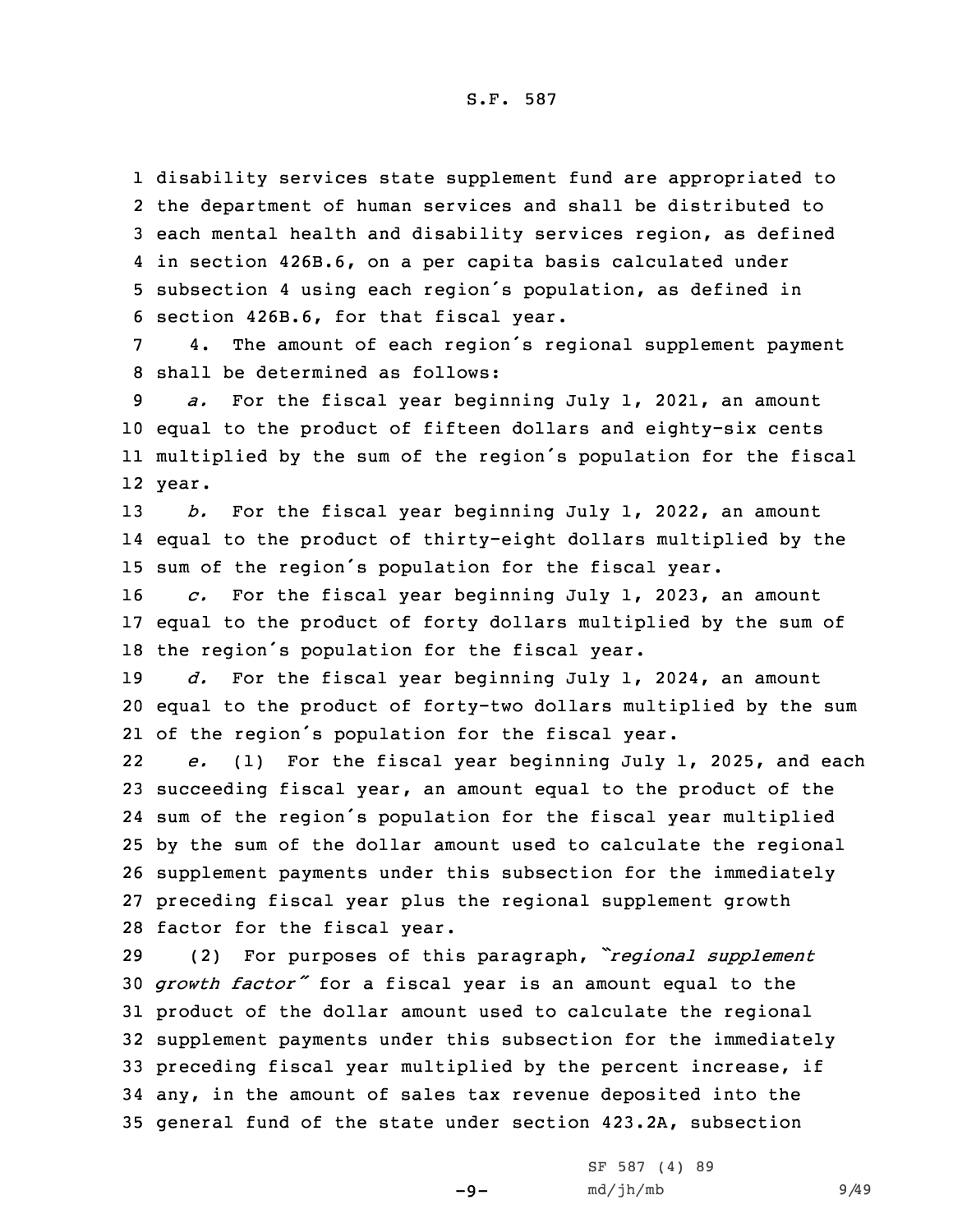1, paragraph *"a"*, less the transfers required under section 423.2A, subsection 2, between the fiscal year beginning three years prior to the applicable fiscal year and the fiscal year beginning two years prior to the applicable year, but not to exceed one and one-half percent.

 5. Regional supplement payments received by <sup>a</sup> region shall be deposited in the region's combined account under section 331.391 and used solely for providing mental health and disability services under the regional service system management plan.

11 6. Regional supplement payments from the mental health and disability services regional supplement fund shall be paid in quarterly installments to the appropriate regional administrator in July, October, January, and April of each fiscal year.

 7. *a.* For the fiscal year beginning July 1, 2021, each mental health and disability services region for which the amount certified during the fiscal year under section 331.391, subsection 4, paragraph *"b"*, exceeds forty percent of the actual expenditures of the region for the fiscal year preceding the fiscal year in progress, the remaining quarterly payments of the region's regional supplement payment shall be reduced by an amount equal to the amount by which the region's amount certified under section 331.391, subsection 4, paragraph *"b"*, exceeds forty percent of the actual expenditures of the region for the fiscal year preceding the fiscal year in progress, but the amount of the reduction shall not exceed the total amount of the region's regional supplement payment for the fiscal year. If the region's remaining quarterly payments are insufficient to effectuate the required reductions under this paragraph, the region is required to pay to the department of human services any amount for which the reduction in quarterly payments could not be made. The amount of reductions to quarterly payments and amounts paid to the department under this paragraph shall be transferred and credited to the risk

 $-10-$ 

SF 587 (4) 89 md/jh/mb 10/49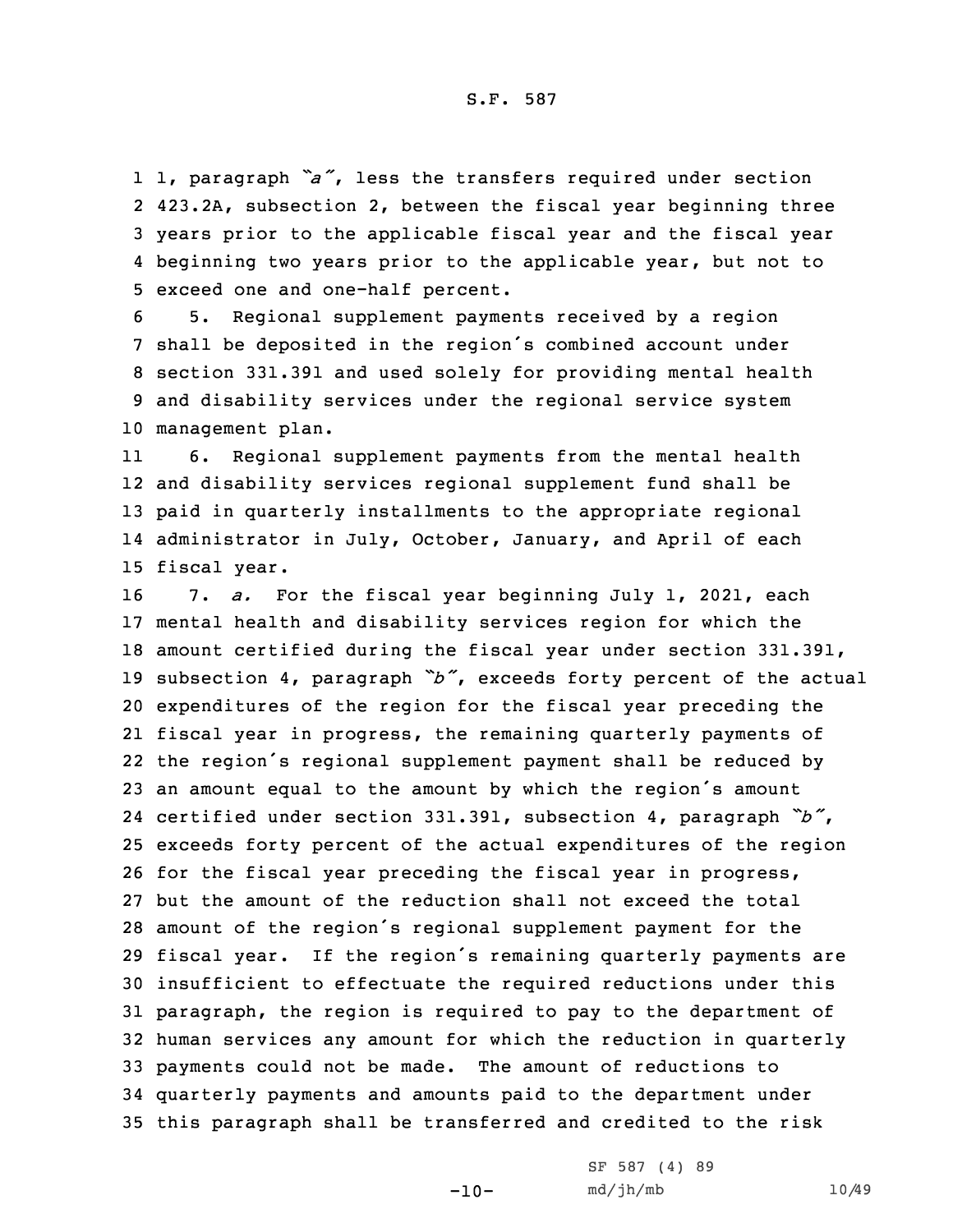1 pool under section 426B.6.

2 *b.* For the fiscal year beginning July 1, 2022, each mental health and disability services region for which the amount certified during the fiscal year under section 331.391, subsection 4, paragraph *"b"*, exceeds twenty percent of the actual expenditures of the region for the fiscal year preceding the fiscal year in progress, the remaining quarterly payments of the region's regional supplement payment shall be reduced by an amount equal to the amount by which the region's amount certified under section 331.391, subsection 4, paragraph *"b"*, exceeds twenty percent of the actual expenditures of the region for the fiscal year preceding the fiscal year in progress, but the amount of the reduction shall not exceed the total amount of the region's regional supplement payment for the fiscal year. If the region's remaining quarterly payments are insufficient to effectuate the required reductions under this paragraph, the region is required to pay to the department of human services any amount for which the reduction in quarterly payments could not be made. The amount of reductions to quarterly payments and amounts paid to the department under this paragraph shall be transferred and credited to the risk pool under section 426B.6.

 *c.* For the fiscal year beginning July 1, 2023, and each succeeding fiscal year, each mental health and disability services region for which the amount certified during the fiscal year under section 331.391, subsection 4, paragraph *"b"*, exceeds five percent of the actual expenditures of the region for the fiscal year preceding the fiscal year in progress, the remaining quarterly payments of the region's regional supplement payment shall be reduced by an amount equal to the amount by which the region's amount certified under section 331.391, subsection 4, paragraph *"b"*, exceeds five percent of the actual expenditures of the region for the fiscal year preceding the fiscal year in progress, but the amount of the reduction shall not exceed the total amount of the region's

-11-

SF 587 (4) 89 md/jh/mb 11/49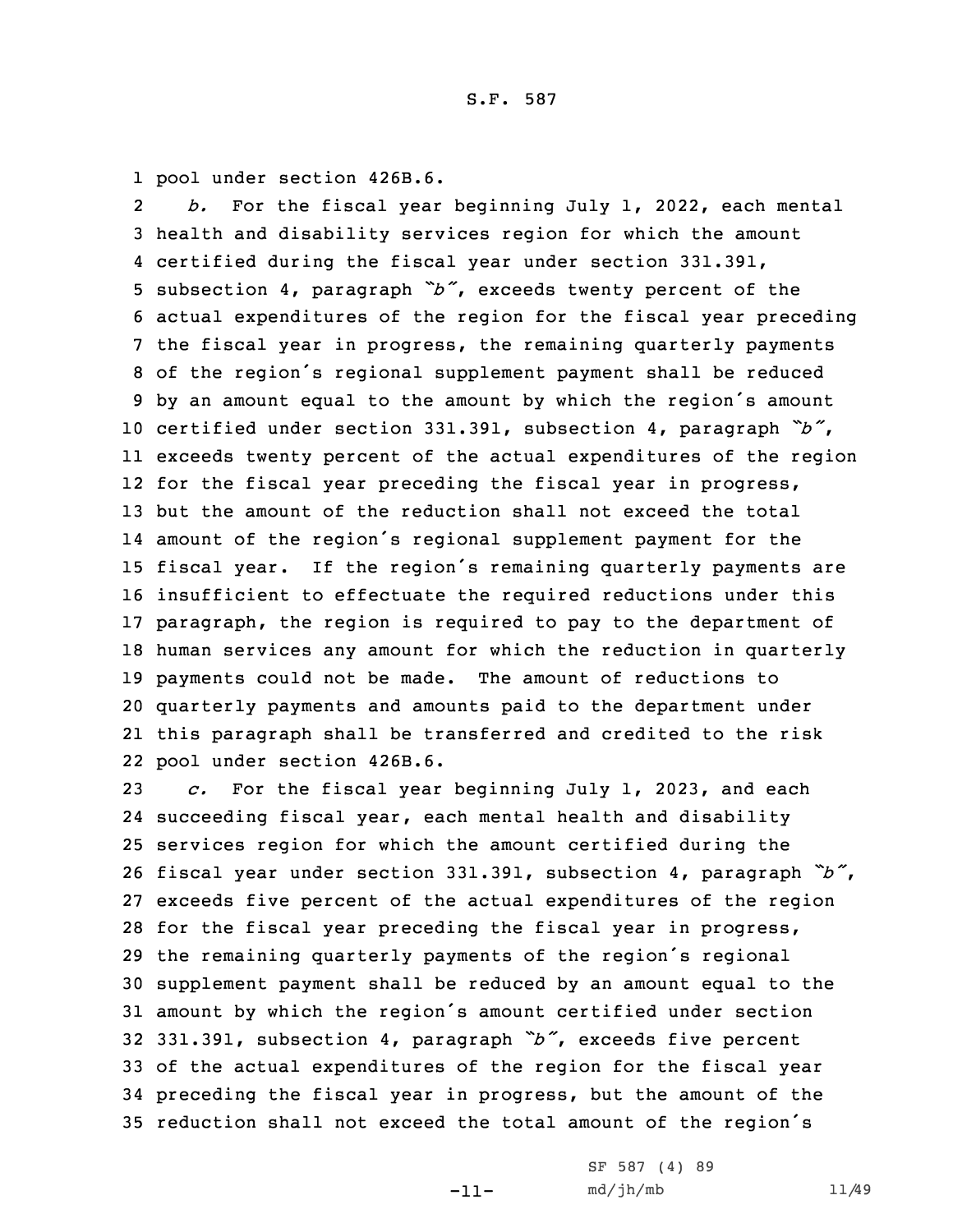S.F. 587

 regional supplement payment for the fiscal year. If the region's remaining quarterly payments are insufficient to effectuate the required reductions under this paragraph, the region is required to pay to the department of human services any amount for which the reduction in quarterly payments could not be made. The amount of reductions to quarterly payments and amounts paid to the department under this paragraph shall be transferred and credited to the risk pool under section 9 426B.6.

10 Sec. 23. Section 426B.4, Code 2021, is amended to read as 11 follows:

12**426B.4 Rules.**

13 The mental health and disability services commission shall 14 consult with <del>county representatives</del> regional administrators 15 and the director of human services in prescribing forms and 16 adopting rules pursuant to [chapter](https://www.legis.iowa.gov/docs/code/2021/17A.pdf) 17A to administer this 17 chapter.

18 Sec. 24. NEW SECTION. **426B.6 Risk pool.**

19 1. For the purposes of this chapter, unless the context 20 otherwise requires:

21 *a. "Mental health and disability services region"* means 22 <sup>a</sup> mental health and disability services region formed in 23 accordance with section 331.389.

24 *b. "Population"* means, as of July <sup>1</sup> of the fiscal year preceding the fiscal year in which the population figure is applied, the county population shown by the latest preceding certified federal census or the latest applicable population estimate issued by the United States census bureau, whichever is most recent.

<sup>30</sup> *c. "Regional administrator"* means the regional administrator 31 of <sup>a</sup> mental health and disability services region, as defined 32 in section 331.388.

33 2. <sup>A</sup> risk pool is created in the property tax relief fund 34 under section 426B.1. The pool shall consist of the moneys 35 appropriated or credited to the pool by law, including amounts

-12-

```
SF 587 (4) 89
md/jh/mb 12/49
```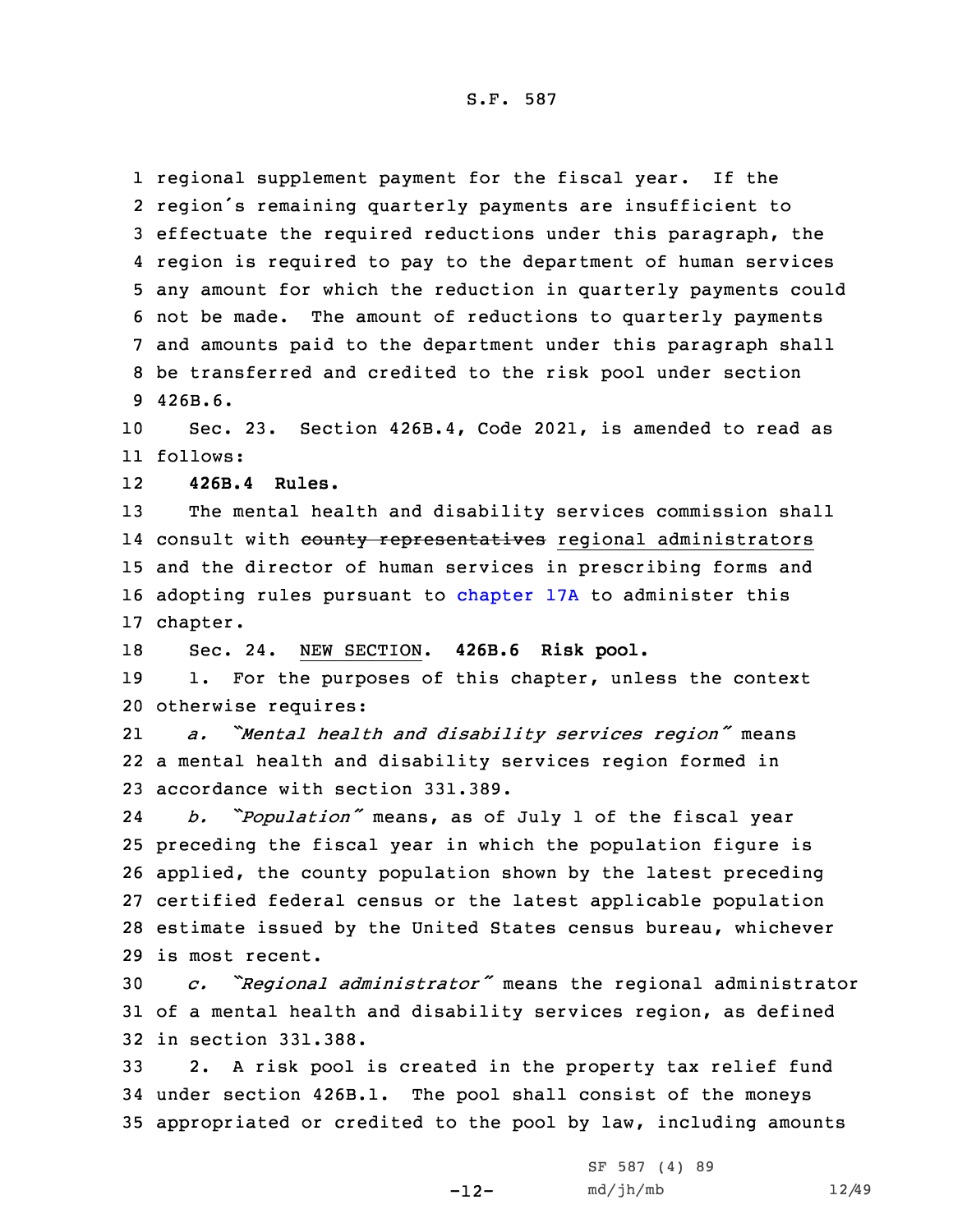credited to the risk pool under section 426B.3, subsection 7. For fiscal years beginning on or after July 1, 2021, there is appropriated from the general fund of the state to the risk pool the following amounts to be used for the purposes of this 5 section:

6 *a.* For the fiscal year beginning July 1, 2021, nine million 7 nine hundred sixty thousand five hundred ninety dollars.

8 *b.* For the fiscal year beginning July 1, 2022, five million 9 one hundred seven thousand three hundred forty dollars.

 *c.* (1) For each fiscal year beginning on or after July 1, 2025, an amount equal to the risk pool growth factor multiplied by the ending balance of the risk pool at the conclusion of the fiscal year ending June 30 immediately preceding the application deadline under subsection 4 for the fiscal year for which the appropriation is made.

 (2) For purposes of this paragraph, the *"risk pool growth factor"* for each fiscal year is the percent increase, if any, in the amount of sales tax revenue deposited into the general fund of the state under section 423.2A, subsection 1, paragraph *"a"*, less the transfers required under section 423.2A, subsection 2, between the fiscal year beginning three years prior to the applicable fiscal year and the fiscal year beginning two years prior to the applicable year, minus one and one-half percent, and the risk pool growth factor for any fiscal year shall not exceed three and one-half percent.

 3. <sup>A</sup> risk pool board is created. The board shall consist of two mental health and disability services region governing board members, two mental health and disability services region fiscal officers or agents, <sup>a</sup> member of the mental health and disability services commission who is not <sup>a</sup> governing board member or chief operating officer of <sup>a</sup> mental health and disability services region, <sup>a</sup> member of the county finance committee created in chapter 333A who is not an elected official, <sup>a</sup> representative of <sup>a</sup> provider of mental health or developmental disabilities services selected from nominees

-13-

SF 587 (4) 89 md/jh/mb 13/49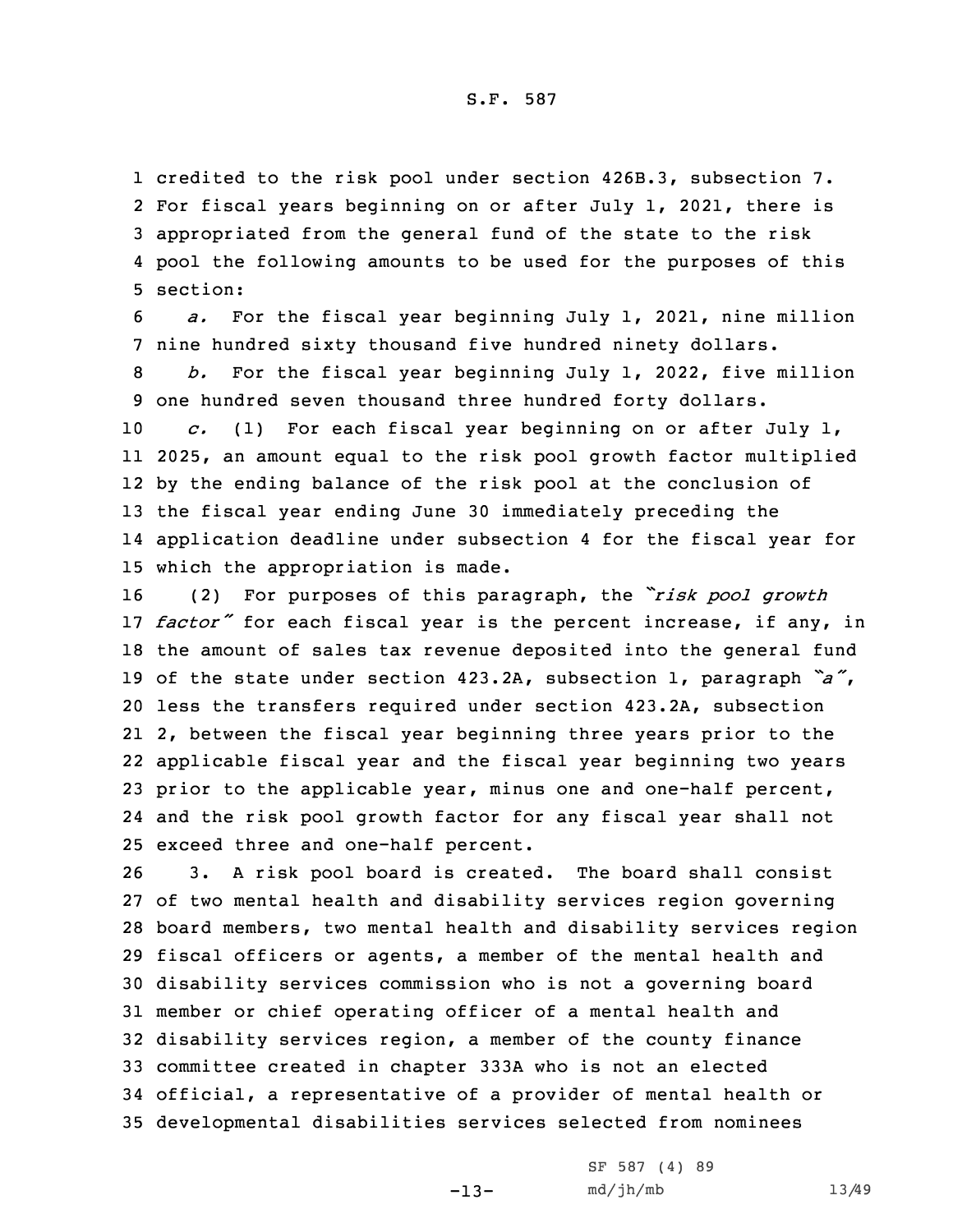S.F. 587

 submitted by the Iowa association of community providers, <sup>a</sup> representative of <sup>a</sup> provider of mental health developmental disabilities services selected from nominees submitted by the Iowa behavioral health association, one member of the children's behavioral health system state board who is not <sup>a</sup> governing board member or chief operating officer of <sup>a</sup> mental health and disability services region, and two chief operating officers of mental health and disability services regions, all appointed by the governor, and one member appointed by the director of human services. All members appointed by the governor shall be subject to confirmation by the senate. Members shall serve for three-year terms. <sup>A</sup> vacancy shall be filled in the same manner as the original appointment. Expenses and other costs of the risk pool board members representing counties shall be paid by the the region to which the member's county belongs. Expenses and other costs of risk pool board members who do not represent counties shall be paid by the department of human services. Staff assistance to the board shall be provided by the department of human services. Actuarial expenses and other direct administrative costs shall be charged to the pool.

22 4. To receive assistance from the risk pool, <sup>a</sup> regional administrator must apply to the risk pool board on or before October 31 preceding the fiscal year for which assistance is requested. The purpose of the assistance shall be to provide financial support for services provided by the regional administrator's mental health and disability services region. The risk pool board shall make its final decisions on or before December 15 regarding acceptance or rejection of the applications for assistance and the total amount accepted shall be considered obligated.

 5. In addition to application and assistance requirements under subsections 6, 7, and 9, basic eligibility for risk pool assistance requires that <sup>a</sup> mental health and disability services region meet all of the following conditions:

-14-

```
SF 587 (4) 89
md/jh/mb 14/49
```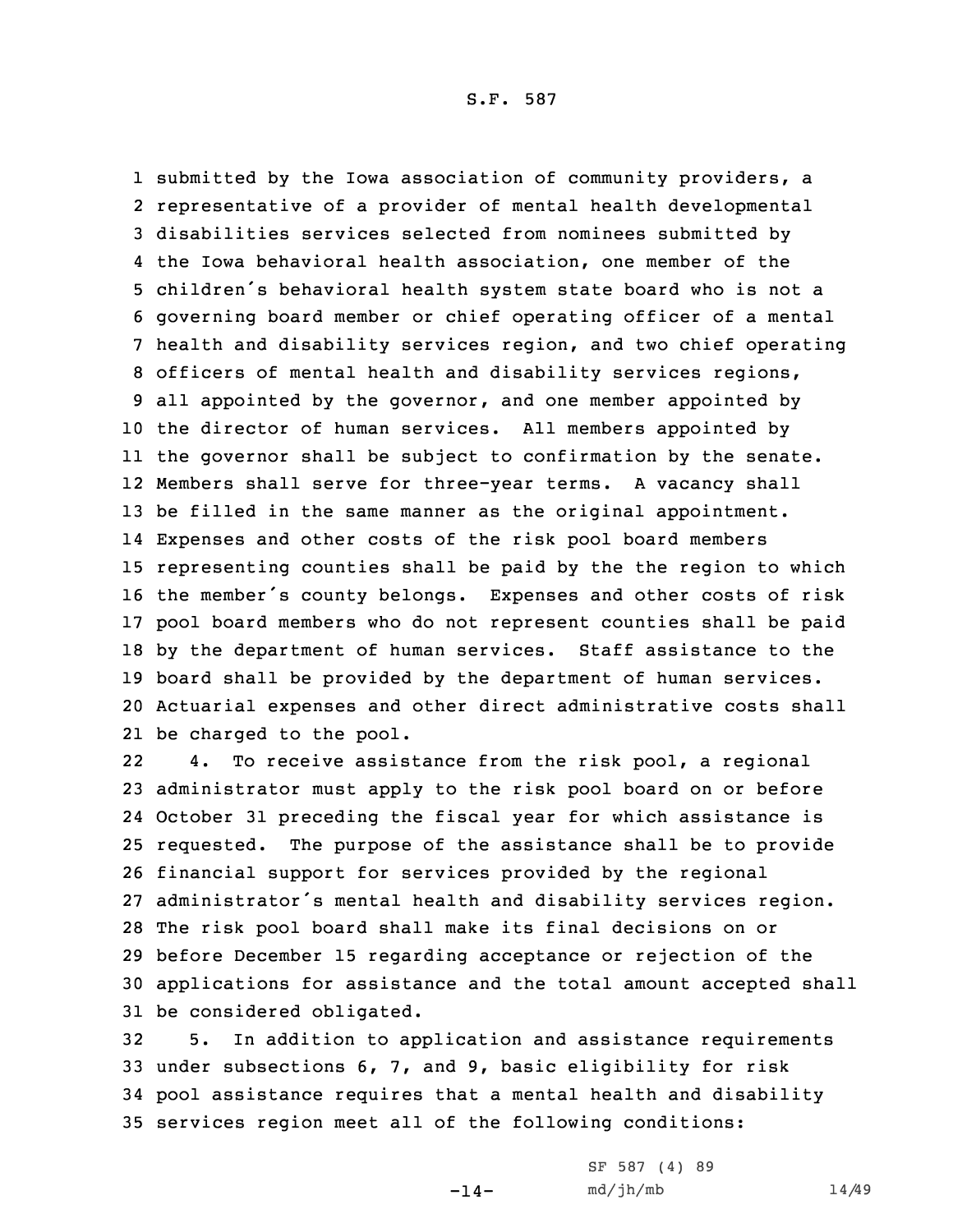1 *a.* The mental health and disability services region is in 2 compliance with the regional service system management plan 3 requirements of section 331.393.

4 *b.* (1) In the fiscal year that commenced two years prior to the fiscal year of application for assistance, the ending balance, under generally accepted accounting principles, of the mental health and disability services region's combined services funds was equal to or less than the ending balance threshold under subparagraph (2) for the fiscal year for which assistance is requested.

11 (2) For purposes of this paragraph *"b"*, *"ending balance* 12 *threshold"* means the following:

 (a) For applications for assistance for the fiscal year beginning July 1, 2021, forty percent of the actual expenditures of the mental health and disability services region for the fiscal year that commenced two years prior to the fiscal year of application for assistance.

 (b) For applications for assistance for the fiscal year beginning July 1, 2022, twenty percent of the actual expenditures of the mental health and disability services region for the fiscal year that commenced two years prior to the fiscal year of application for assistance.

 (c) For applications for assistance for fiscal years beginning on or after July 1, 2023, five percent of the actual expenditures of the mental health and disability services region for the fiscal year that commenced two years prior to the fiscal year of application for assistance.

 6. The board shall review the fiscal year-end financial records for all mental health and disability services regions that are granted risk pool assistance. If the board determines <sup>a</sup> mental health and disability services region's actual need for risk pool assistance was less than the amount of risk pool assistance granted to the mental health and disability services region, the mental health and disability services region shall refund the difference between the amount of assistance

-15-

SF 587 (4) 89 md/jh/mb 15/49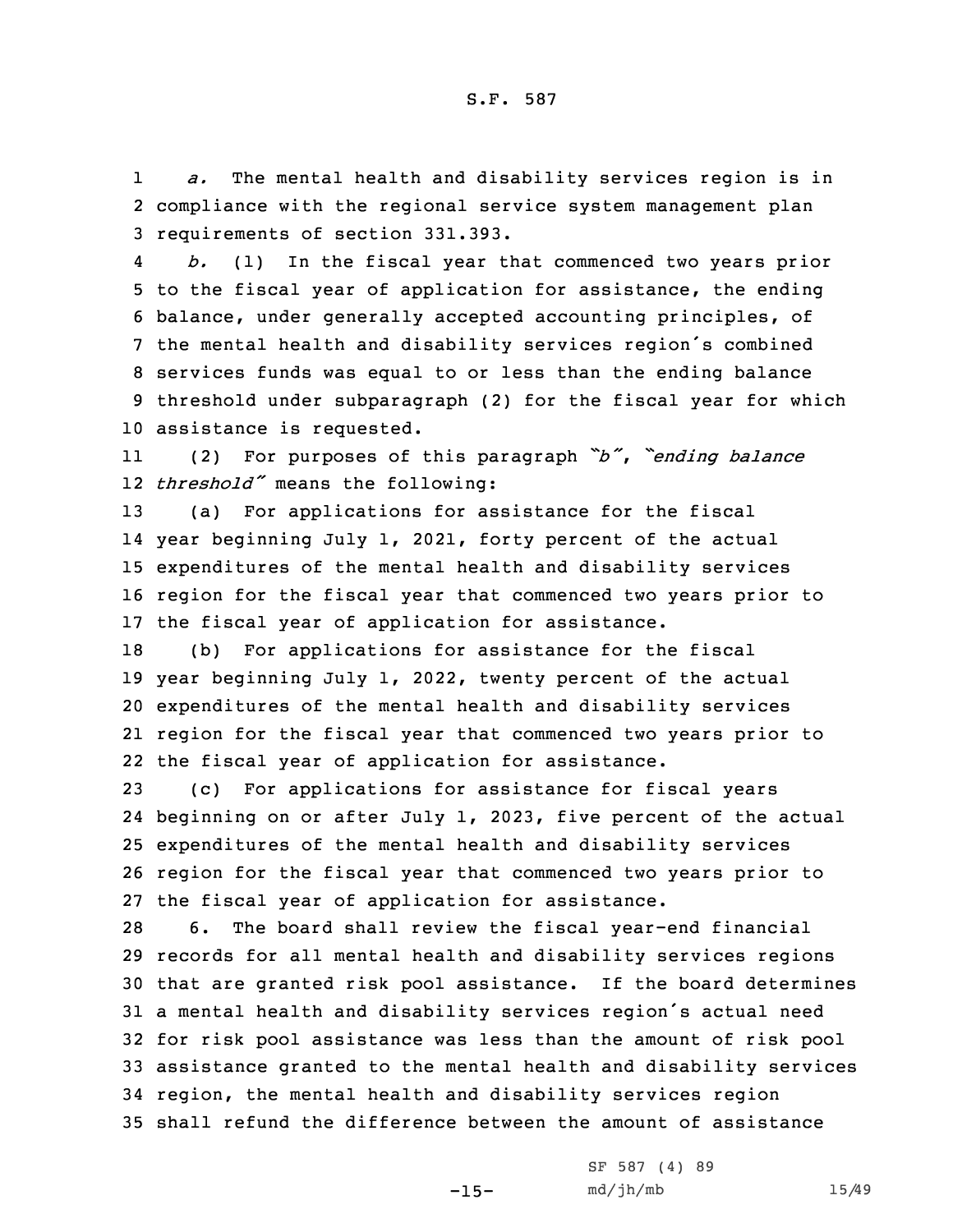granted and the actual need. The mental health and disability services region shall submit the refund within thirty days of receiving notice from the board. Refunds shall be credited to the risk pool. The mental health and disability services commission shall adopt rules pursuant to chapter 17A providing criteria for the purposes of this subsection and as necessary to implement the other provisions of this section.

8 7. The board shall determine application requirements to 9 ensure prudent use of risk pool assistance. The board may 10 accept or reject an application for assistance in whole or in 11 part. The decision of the board is final.

12 8. The total amount of risk pool assistance shall be limited to the amount available in the risk pool for <sup>a</sup> fiscal year. Any unobligated balance in the risk pool at the close of <sup>a</sup> fiscal year shall remain in the risk pool for distribution in the succeeding fiscal year.

17 9. Risk pool assistance shall only be made available to 18 address one or more of the following circumstances:

19 *a.* Continuing support for core services.

20 *b.* Avoiding the need for reduction or elimination of 21 critical services when the reduction or elimination places an 22 individual's health or safety at risk.

23 *c.* Avoiding the need for reduction or elimination of core 24 crisis services when the reduction or elimination places the <sup>25</sup> public's health or safety at risk.

 *d.* Avoiding the need for reduction or elimination of services or other support that maintain an individual in <sup>a</sup> community setting or that would create <sup>a</sup> risk that the individuals needing services and supports would be placed in more restrictive, higher cost settings.

 10. Subject to the amount available and obligated from the risk pool for <sup>a</sup> fiscal year, the department of human services shall annually calculate the amount of moneys due to eligible mental health and disability services regions in accordance with the board's decisions and that amount is appropriated from

-16-

SF 587 (4) 89 md/jh/mb 16/49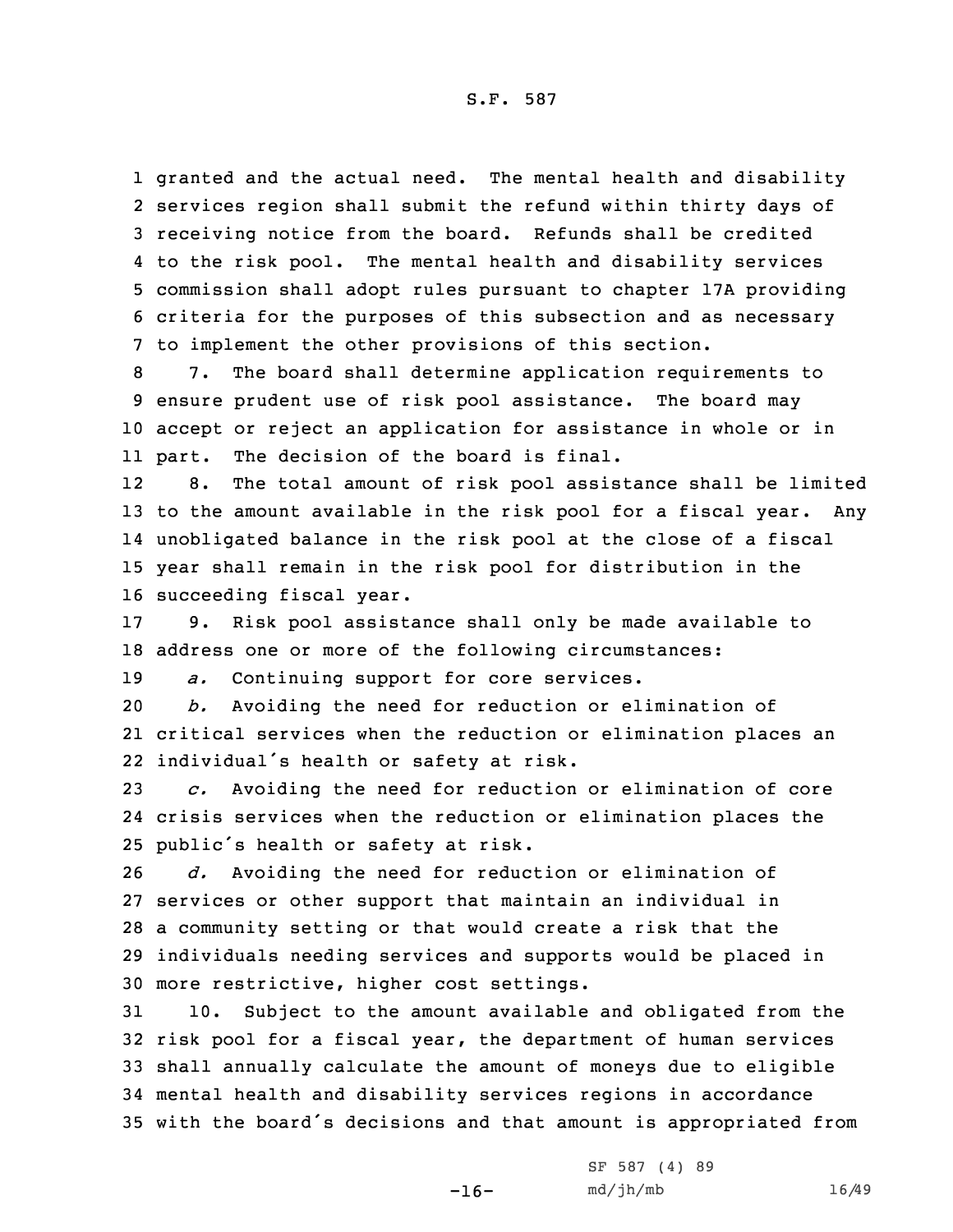the risk pool to the department for payment of the moneys due. The department shall authorize the issuance of warrants payable to the mental health and disability services regions for the amounts due and the warrants shall be issued on or before January 1.

 11. On or before March 1 and September 1 of each fiscal year, the department of human services shall provide the risk pool board with <sup>a</sup> report of the financial condition of each funding source administered by the board. The report shall include but is not limited to an itemization of the funding source's balances, types and amount of revenues credited, and payees and payment amounts for the expenditures made from the funding source during the reporting period.

14 12. If the board has made its decisions but has determined that there are otherwise qualifying requests for risk pool assistance that are beyond the amount available in the risk pool fund for <sup>a</sup> fiscal year, the board shall compile <sup>a</sup> list of such requests and the supporting information for the requests. The list and information shall be submitted to the mental health and disability services commission, the children's behavioral health system state board, the department of human services, and the general assembly.

 Sec. 25. ADJUSTMENT TO PROPERTY TAXES CERTIFIED UNDER SECTION 331.424A —— FY 2021-2022. If this division of this Act takes effect after March 31, 2021, for each county for which the amount of taxes certified for levy for the purposes of section 331.424A for the fiscal year beginning July 1, 2021, exceeds the product of the population of the county as determined under section 331.424A, subsection 1, paragraph "e", multiplied by twenty-one dollars and fourteen cents, the department of management shall reduce the amount of such taxes certified for levy to an amount not to exceed the product of the population of the county as determined under section 331.424A, subsection 1, paragraph "e", multiplied by twenty-one dollars and fourteen cents and shall revise the rate

-17-

SF 587 (4) 89 md/jh/mb 17/49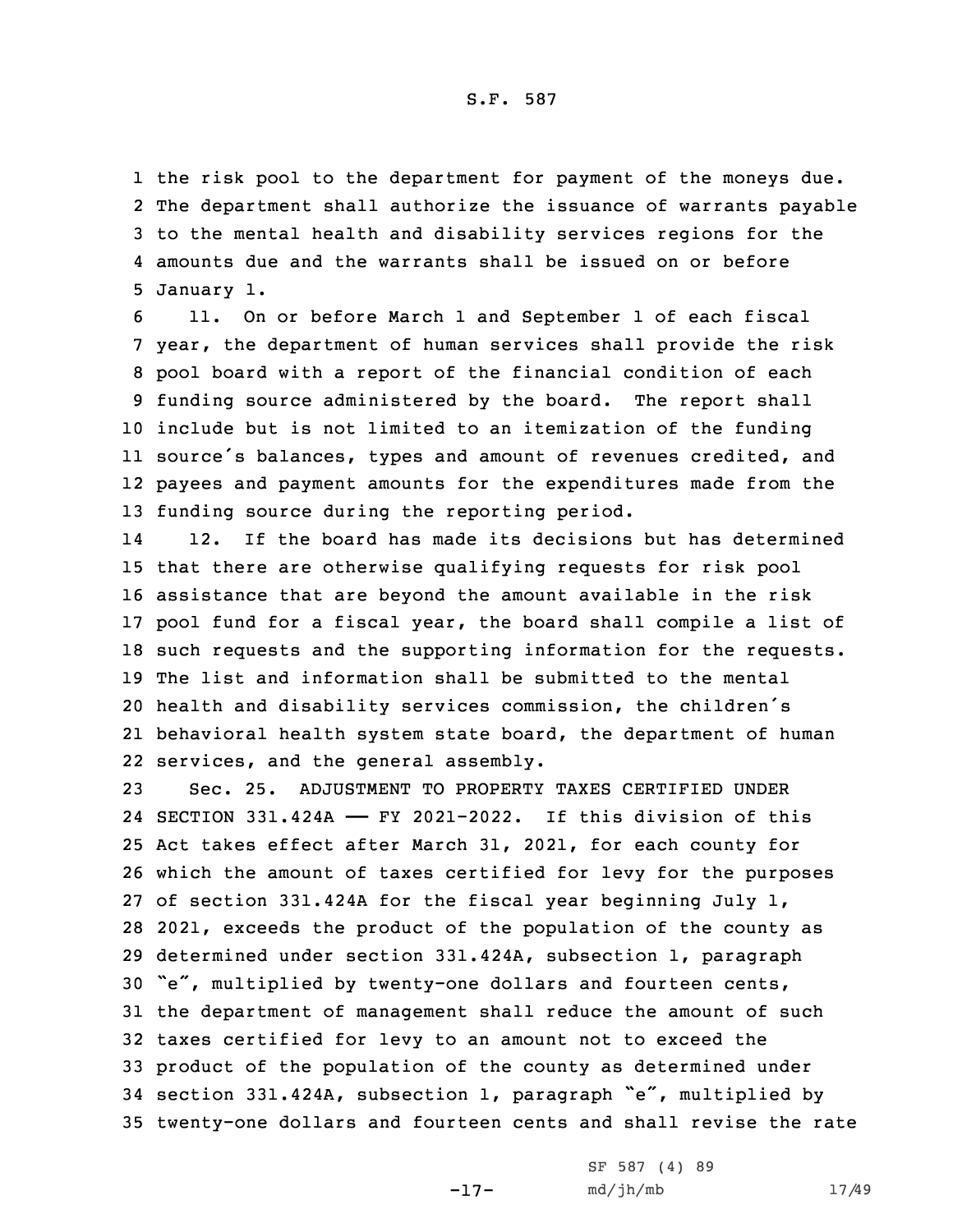of taxation as necessary to raise the reduced amount. The department of management shall report the reduction in the certified taxes and the revised rate of taxation to the county auditors by June 15, 2021.

5 Sec. 26. IMPLEMENTATION OF RISK POOL UNDER SECTION 426B.6 6 —— EMERGENCY RULEMAKING.

 1. In order to timely implement the provisions of this division of this Act establishing the risk pool for mental health and disability services regions for the fiscal year beginning July 1, 2021, and the fiscal year beginning July 1, 2022, the director of human services shall, subject to the membership requirements of section 426B.6, subsection 3, appoint temporary members of the risk pool board to review and approve risk pool assistance applications and establish alternative application deadlines and expedited application review and approval timelines.

 2. The department of human services may adopt administrative rules under section 17A.4, subsection 3, and section 17A.5, subsection 2, paragraph "b", to implement provisions of this division of this Act and the rules shall become effective immediately upon filing or on <sup>a</sup> later effective date specified in the rules, unless the effective date of the rules is delayed or the applicability of the rules is suspended by the administrative rules review committee. Any rules adopted in accordance with this section shall not take effect before the rules are reviewed by the administrative rules review committee. The delay authority provided to the administrative rules review committee under section 17A.8, subsection 9, shall be applicable to <sup>a</sup> delay imposed under this section, notwithstanding <sup>a</sup> provision in that section making it inapplicable to section 17A.5, subsection 2, paragraph "b". Any rules adopted in accordance with the provisions of this section shall also be published as <sup>a</sup> notice of intended action as provided in section 17A.4.

35 Sec. 27. EFFECTIVE DATE. This division of this Act, being

-18-

|  | SF 587 (4) 89 |  |  |
|--|---------------|--|--|
|  | md/jh/mb      |  |  |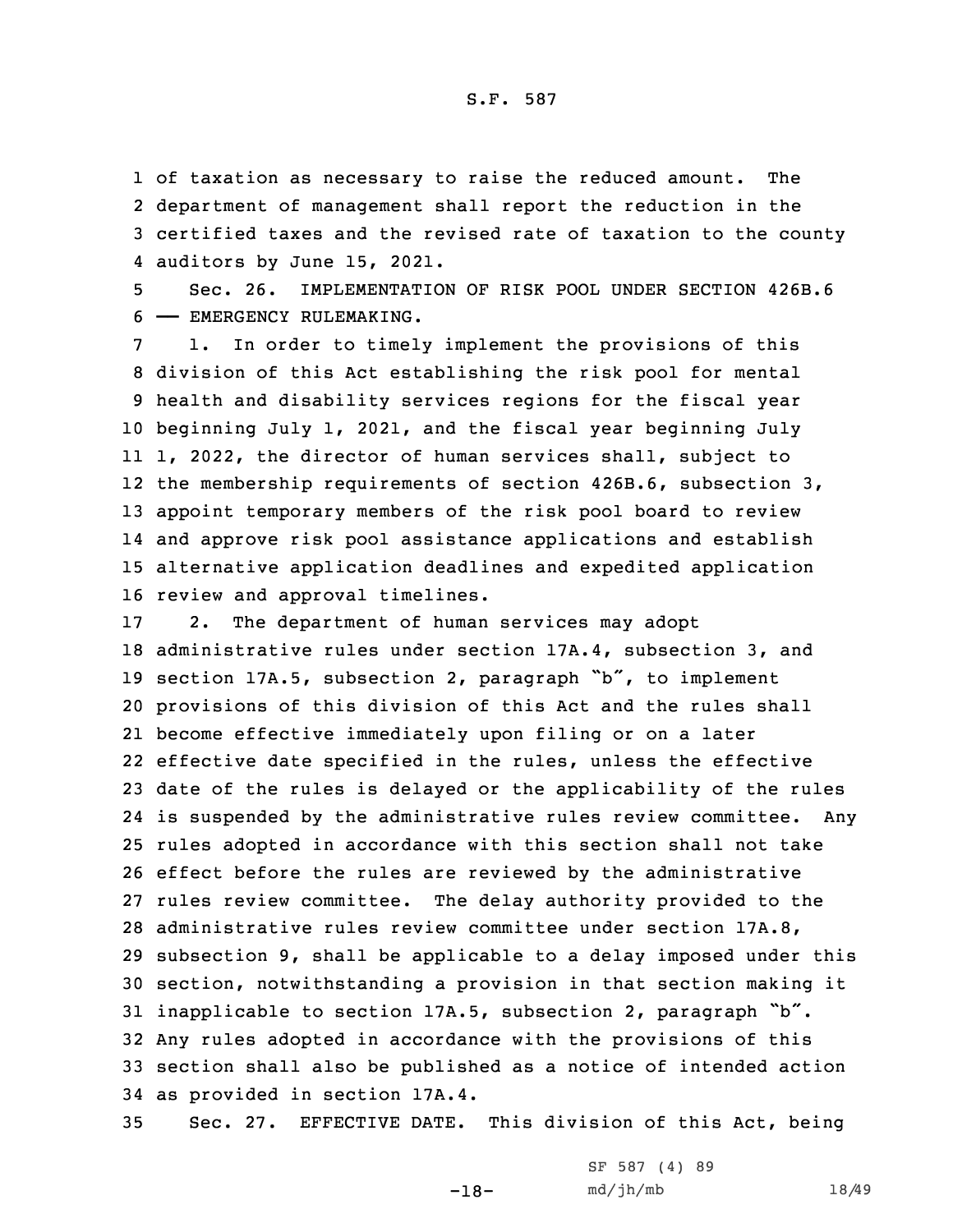deemed of immediate importance, takes effect upon enactment. 2 DIVISION II COMMERCIAL AND INDUSTRIAL PROPERTY TAX REPLACEMENT PAYMENTS 4 Sec. 28. Section 2.48, subsection 3, paragraph f, subparagraph (6), Code 2021, is amended by striking the subparagraph. Sec. 29. Section 331.512, subsection 15, Code 2021, is amended by striking the subsection. Sec. 30. Section 331.559, subsection 27, Code 2021, is amended by striking the subsection. 11 Sec. 31. Section 441.21A, subsection 1, paragraph a, Code 2021, is amended to read as follows: *a.* For each fiscal year beginning on or after July 1, 2014, but before July 1, 2027, there is appropriated from the general fund of the state to the department of revenue an amount necessary for the payment of all commercial and industrial property tax replacement claims under this [section](https://www.legis.iowa.gov/docs/code/2021/441.21A.pdf) for the 18 fiscal year. However, for a the fiscal year years beginning 19 on or after July 1, 2017, July 1, 2018, July 1, 2019, July 1, 2020, and July 1, 2021, the total amount of moneys appropriated from the general fund of the state to the department of revenue for the payment of commercial and industrial property tax 23 replacement claims in that each fiscal year shall not exceed the total amount of money necessary to pay all commercial and industrial property tax replacement claims for the fiscal year beginning July 1, 2016. Sec. 32. Section 441.21A, subsections 2 and 3, Code 2021, are amended to read as follows: 2. *a.* Beginning with the For each fiscal year beginning on or after July 1, 2014, but before July 1, 2022, each county treasurer shall be paid by the department of revenue an amount equal to the amount of the commercial and industrial property tax replacement claims in the county, as calculated in [subsection](https://www.legis.iowa.gov/docs/code/2021/441.21A.pdf) 4. If an amount appropriated for <sup>a</sup> the fiscal year beginning on July 1, 2017, July 1, 2018, July 1, 2019,

-19-

```
SF 587 (4) 89
md/jh/mb 19/49
```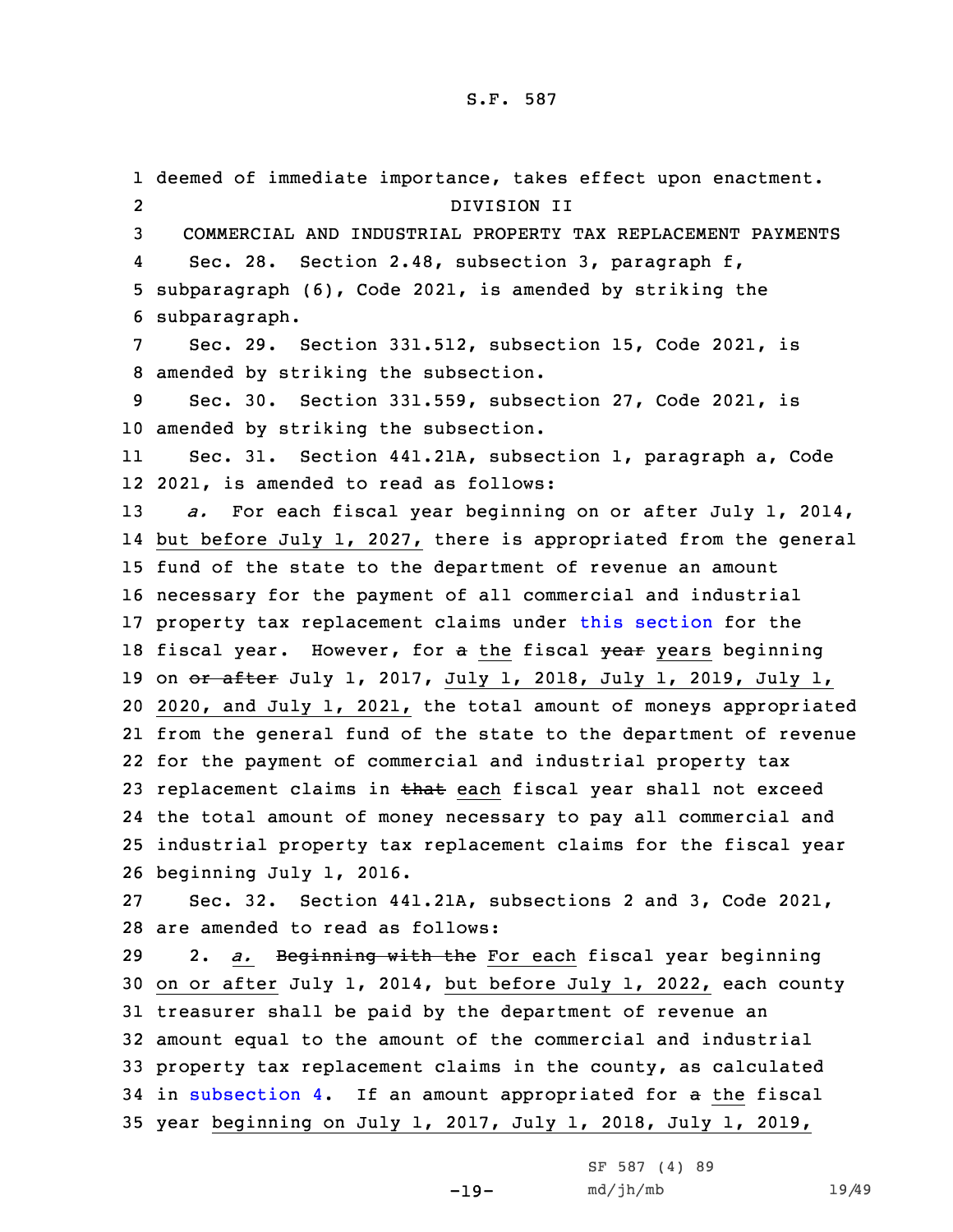July 1, 2020, or July 1, 2021, is insufficient to pay all replacement claims for the fiscal year, the director of revenue shall prorate the payment of replacement claims to the county treasurers and shall notify the county auditors of the pro rata percentage on or before September 30.

 *b.* For each fiscal year beginning on or after July 1, 2022, but before July 1, 2027, each county treasurer shall be paid by the department of revenue an amount equal to the sum of the commercial and industrial property tax replacement claims for all taxing authorities, or portion thereof, located in the county, as calculated in subsection 4A. The county treasurer shall pay to each taxing authority the taxing authority's commercial and industrial property tax replacement claim, or

14 portion thereof, as calculated in subsection 4A.

 3. *a.* On or before July 1 of each fiscal year beginning on or after July 1, 2014, but before July 1, 2022, the assessor shall report to the county auditor the total actual value of all commercial property and industrial property in the county that is subject to assessment and taxation for the assessment year used to calculate the taxes due and payable in that fiscal 21 year.

22 *b.* On or before July 1, 2022, the department of management 23 shall calculate and report to the department of revenue for 24 each taxing authority in this state that is <sup>a</sup> city or <sup>a</sup> county 25 all of the following:

 (1) The total assessed value as of January 1, 2012, of all taxable property located in the taxing authority that is subject to assessment and taxation used to calculate taxes which are due and payable in the fiscal year beginning July 1, 2013, excluding property subject to the statewide property tax imposed under section 437A.18 or 437B.14. (2) The total assessed value as of January 1, 2019, of all taxable property located in the taxing authority that is subject to assessment and taxation used to calculate taxes

35 which are due and payable in the fiscal year beginning July 1,

-20-

SF 587 (4) 89 md/jh/mb 20/49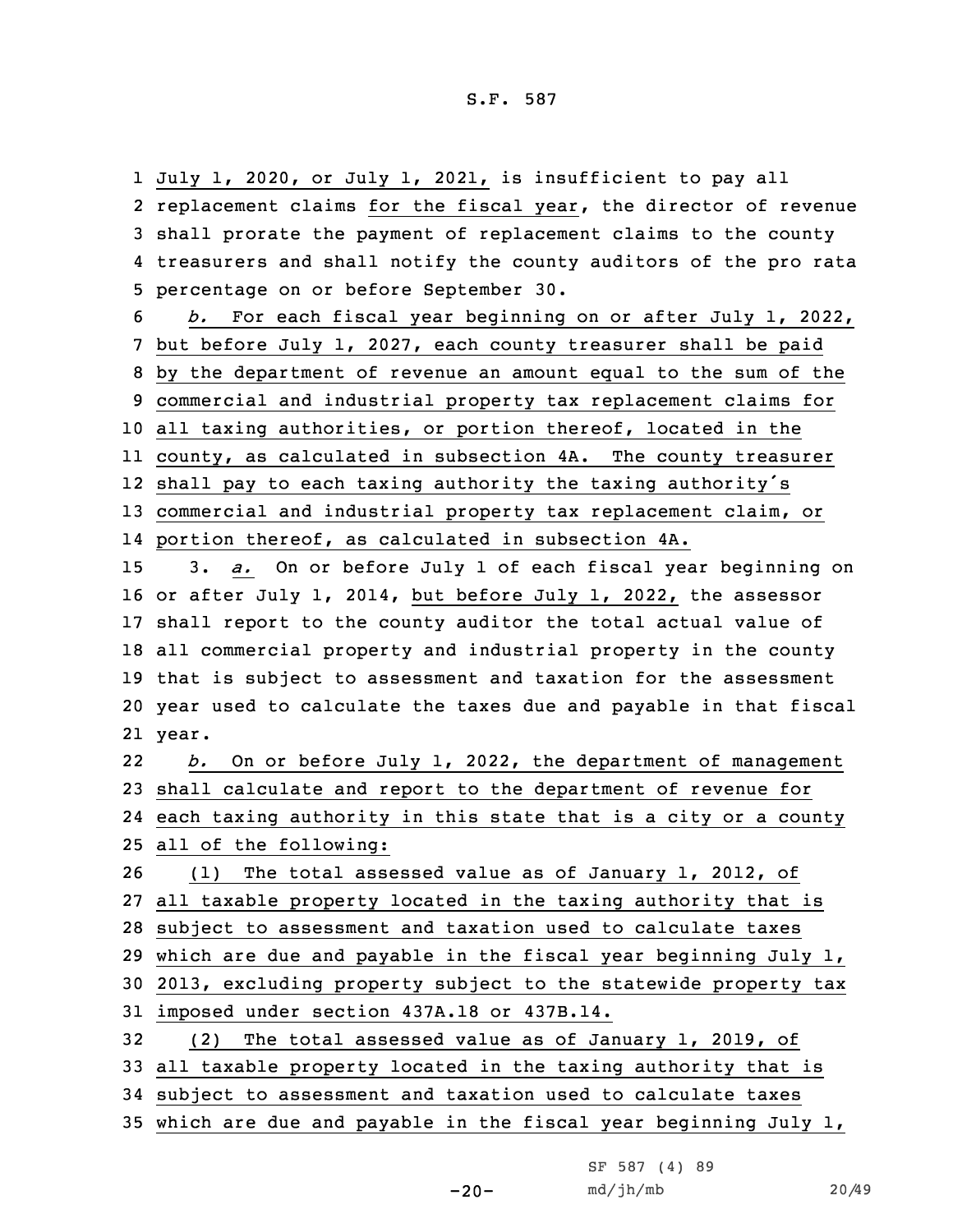2020, excluding property subject to the statewide property tax imposed under section 437A.18 or 437B.14. Sec. 33. Section 441.21A, subsection 4, unnumbered paragraph 1, Code 2021, is amended to read as follows: On or before <sup>a</sup> date established by rule of the department of revenue of each fiscal year beginning on or after July 1, 2014, but before July 1, 2022, the county auditor shall prepare <sup>a</sup> statement, based upon the report received pursuant to subsection 3, paragraph *"a"*, listing for each taxing district in the county: 11 Sec. 34. Section 441.21A, Code 2021, is amended by adding the following new subsection: NEW SUBSECTION. 4A. *a.* As used in this subsection, unless the context clearly requires otherwise: (1) *"Qualified taxing authority"* means any of the following: (a) <sup>A</sup> taxing authority that is not <sup>a</sup> city or <sup>a</sup> county. (b) <sup>A</sup> taxing authority that is <sup>a</sup> city or county for which the amount determined under subsection 3, paragraph *"b"*, subparagraph (2), is less than one hundred thirty-one and twenty-four hundredths percent of the amount determined under subsection 3, paragraph *"b"*, subparagraph (1). 22 (2) *"Taxing authority"* means <sup>a</sup> city, county, community college, or other governmental entity or political subdivision in this state authorized to certify <sup>a</sup> levy on property located within such authority, but does not include <sup>a</sup> school district. *b.* For fiscal years beginning on or after July 1, 2022, but before July 1, 2027, the amount of each taxing authority's replacement claim is as follows: (1) If the taxing authority is <sup>a</sup> qualified taxing authority: (a) For the fiscal year beginning July 1, 2022, five-sixths of the amount received by the taxing authority under this section for the fiscal year beginning July 1, 2021. (b) For the fiscal year beginning July 1, 2023, four-sixths of the amount received by the taxing authority under this section for the fiscal year beginning July 1, 2021.

-21-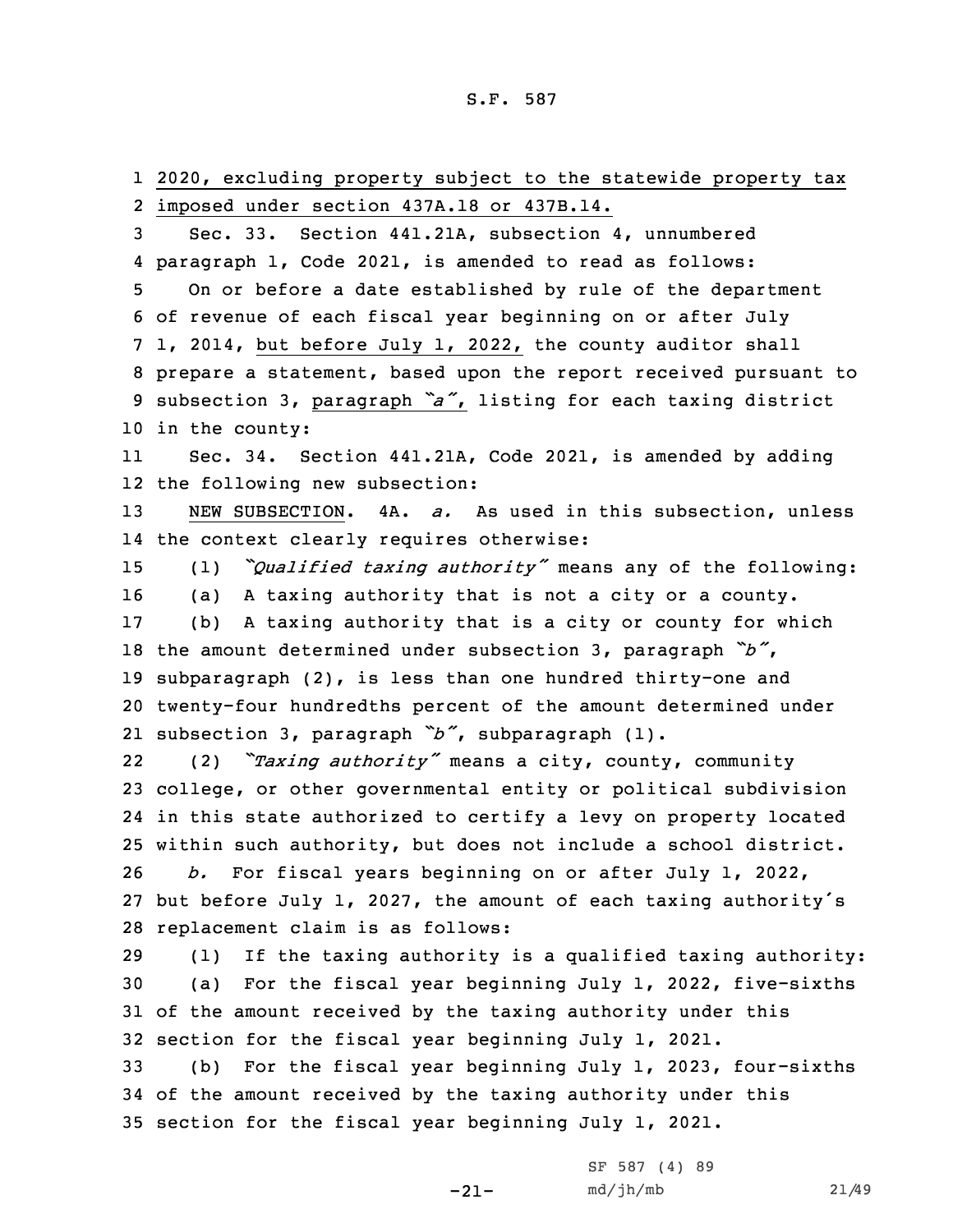1 (c) For the fiscal year beginning July 1, 2024, three-sixths of the amount received by the taxing authority under this section for the fiscal year beginning July 1, 2021. 4 (d) For the fiscal year beginning July 1, 2025, two-sixths of the amount received by the taxing authority under this section for the fiscal year beginning July 1, 2021. (e) For the fiscal year beginning July 1, 2026, one-sixth of the amount received by the taxing authority under this section for the fiscal year beginning July 1, 2021. (2) If the taxing authority is not <sup>a</sup> qualified taxing authority: 12 (a) For the fiscal year beginning July 1, 2022, three-fourths of the amount received by the taxing authority under this section for the fiscal year beginning July 1, 2021. (b) For the fiscal year beginning July 1, 2023, two-fourths of the amount received by the taxing authority under this section for the fiscal year beginning July 1, 2021. (c) For the fiscal year beginning July 1, 2024, one-fourth of the amount received by the taxing authority under this section for the fiscal year beginning July 1, 2021. 21 (d) For the fiscal year beginning July 1, 2025, and each succeeding fiscal year beginning before July 1, 2027, zero. (3) The department of management shall calculate and report to the department of revenue the amount received by each taxing authority in this state as the result of commercial and industrial property tax replacement claims paid for the fiscal year beginning July 1, 2021, and the portion of the amount attributable to each county where the taxing authority is located, if applicable. Sec. 35. Section 441.21A, subsection 5, Code 2021, is amended to read as follows: 5. For purposes of computing replacement amounts under this section for fiscal years beginning on or after July 1, 2014, but before July 1, 2022, that portion of an urban renewal area defined as the sum of the assessed valuations defined in

-22-

SF 587 (4) 89 md/jh/mb 22/49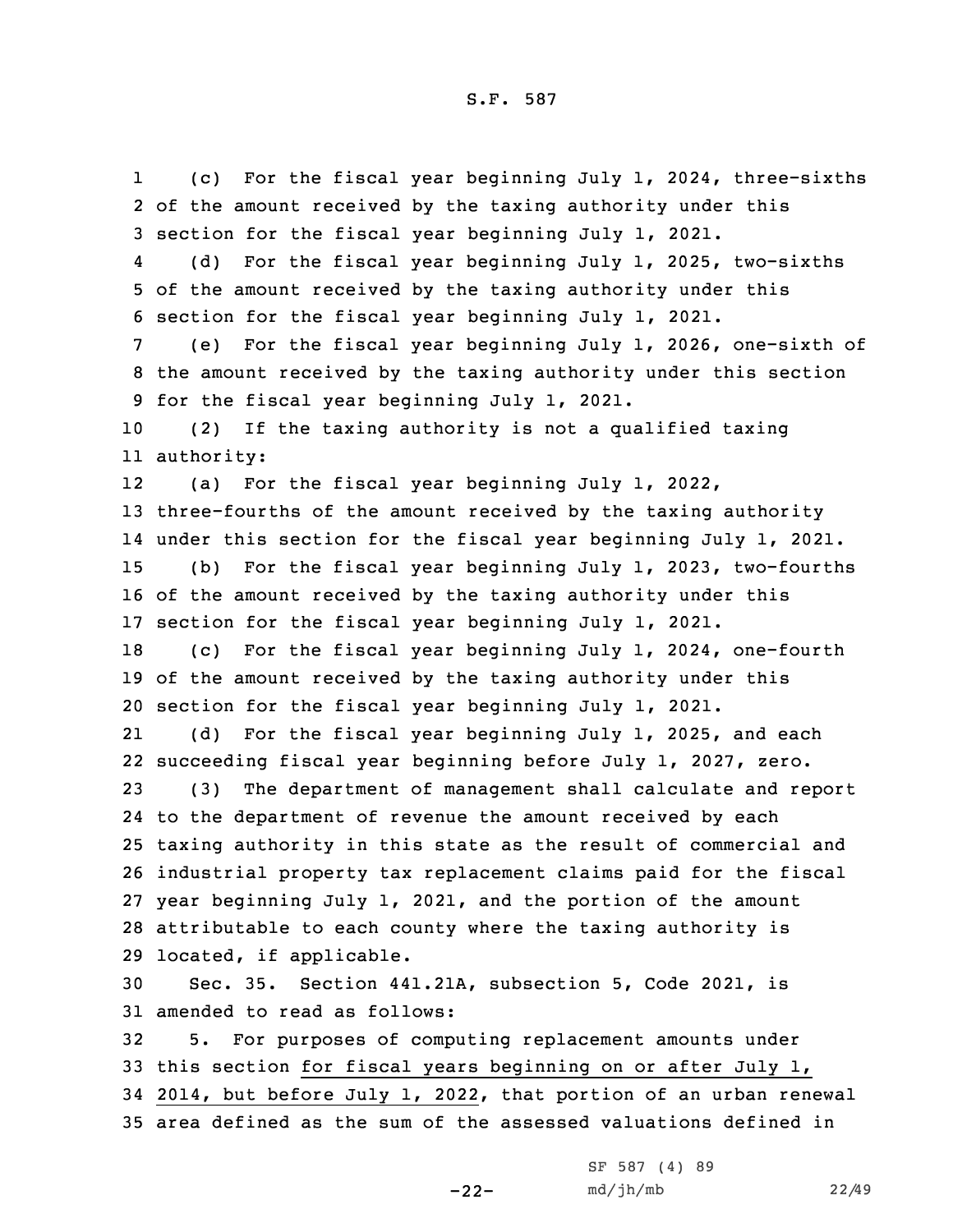1 section 403.19, subsections 1 and 2, shall be considered <sup>a</sup> 2 taxing district.

3 Sec. 36. Section 441.21A, subsection 6, paragraph a, Code 4 2021, is amended to read as follows:

 *a.* The For fiscal years beginning on or after July 1, 2014, but before July 1, 2022, the county auditor shall certify and forward one copy of the statement to the department of revenue not later than <sup>a</sup> date of each year established by the department of revenue by rule.

10 Sec. 37. Section 441.21A, subsection 6, Code 2021, is 11 amended by adding the following new paragraph:

12 NEW PARAGRAPH. *f.* This subsection shall apply to the apportionment of replacement claim amounts for fiscal years beginning on or after July 1, 2014, but before July 1, 2022. Sec. 38. Section 441.21A, Code 2021, is amended by adding the following new subsections:

 NEW SUBSECTION. 7. *a.* For fiscal years beginning on or after July 1, 2022, but before July 1, 2027, each taxing authority's replacement claim calculated under subsection 4A, or portion thereof, shall be paid to the appropriate county treasurer, as provided in subsection 2, paragraph *"b"*, in equal installments in September and March of each year.

 *b.* After payment by the county treasurer to the taxing authority, the taxing authority's replacement claim shall be apportioned and credited by the governing body of the taxing authority among the taxing authority's tax levies in the same proportion that each property tax levy bears to the total of all property tax levies imposed by the taxing authority for the fiscal year for which the payment is received.

 *c.* Of the amounts allocated and credited to each property tax levy that is subject to division under section 403.19, the total amount paid into the fund for the taxing authority as taxes by or for the taxing authority into which all other property taxes are paid and the special fund of the applicable municipality under section 403.19, subsection 2, shall be an

-23-

SF 587 (4) 89 md/jh/mb 23/49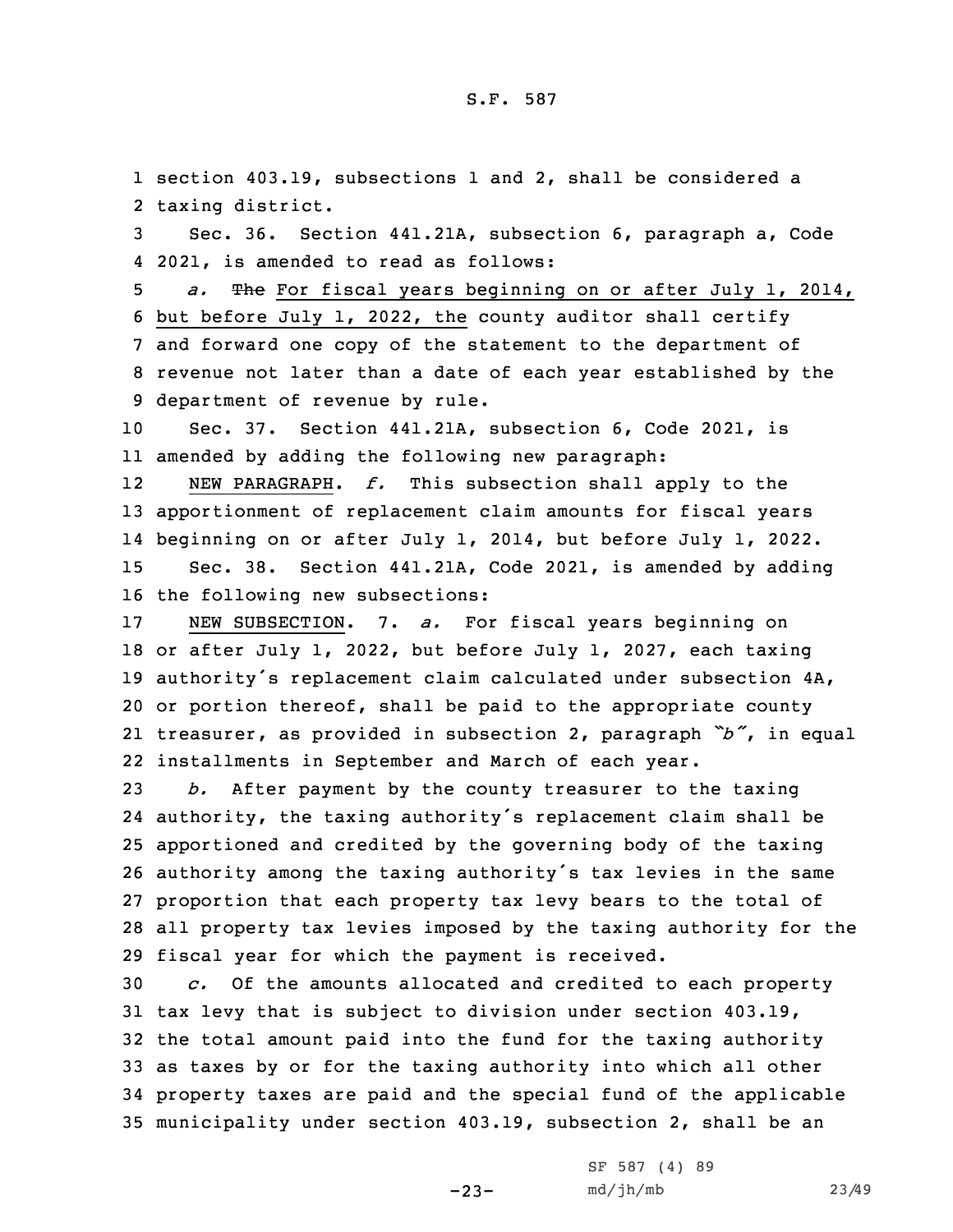S.F. 587

 amount of the replacement claim that is proportionate to the amount of the total sum of the assessed value of the taxable commercial and industrial property in the urban renewal area as <sup>a</sup> share of total assessed value of all taxable property in the taxing authority and shall be apportioned as follows:

 (1) To the fund for the taxing authority as taxes by or for the taxing authority into which all other property taxes are paid, an amount proportionate to the amount of actual value of the commercial and industrial property in the urban renewal area as determined in section 403.19, subsection 1, that was subtracted pursuant to section 403.20, as it bears to the total amount of actual value of the commercial and industrial property in the urban renewal area that was subtracted pursuant to section 403.20 for the assessment year for property taxes due and payable in the fiscal year for which the replacement claim is computed.

17 (2) (a) To the special fund of the applicable municipality 18 under section 403.19, subsection 2, the remaining amount, if 19 any.

 (b) The amount allocated under subparagraph division (a) shall not exceed the amount equal to the amount certified to the county auditor under section 403.19 for the fiscal year in which the claim is paid, after deduction of the amount of other revenues committed for payment on that amount for the fiscal year. The amount not allocated as <sup>a</sup> result of the operation of this subparagraph division (b) shall be allocated to and paid into the fund for the taxing authority as taxes by or for the taxing authority in the manner provided in subparagraph (1).

29 NEW SUBSECTION. 8. This section is repealed July 1, 2027. 30 Sec. 39. EFFECTIVE DATE. The following take effect July 1, 31 2027:

32 1. The section of this division of this Act amending section 33 331.512.

34 2. The section of this division of this Act amending section 35 331.559.

 $-24-$ 

SF 587 (4) 89 md/jh/mb 24/49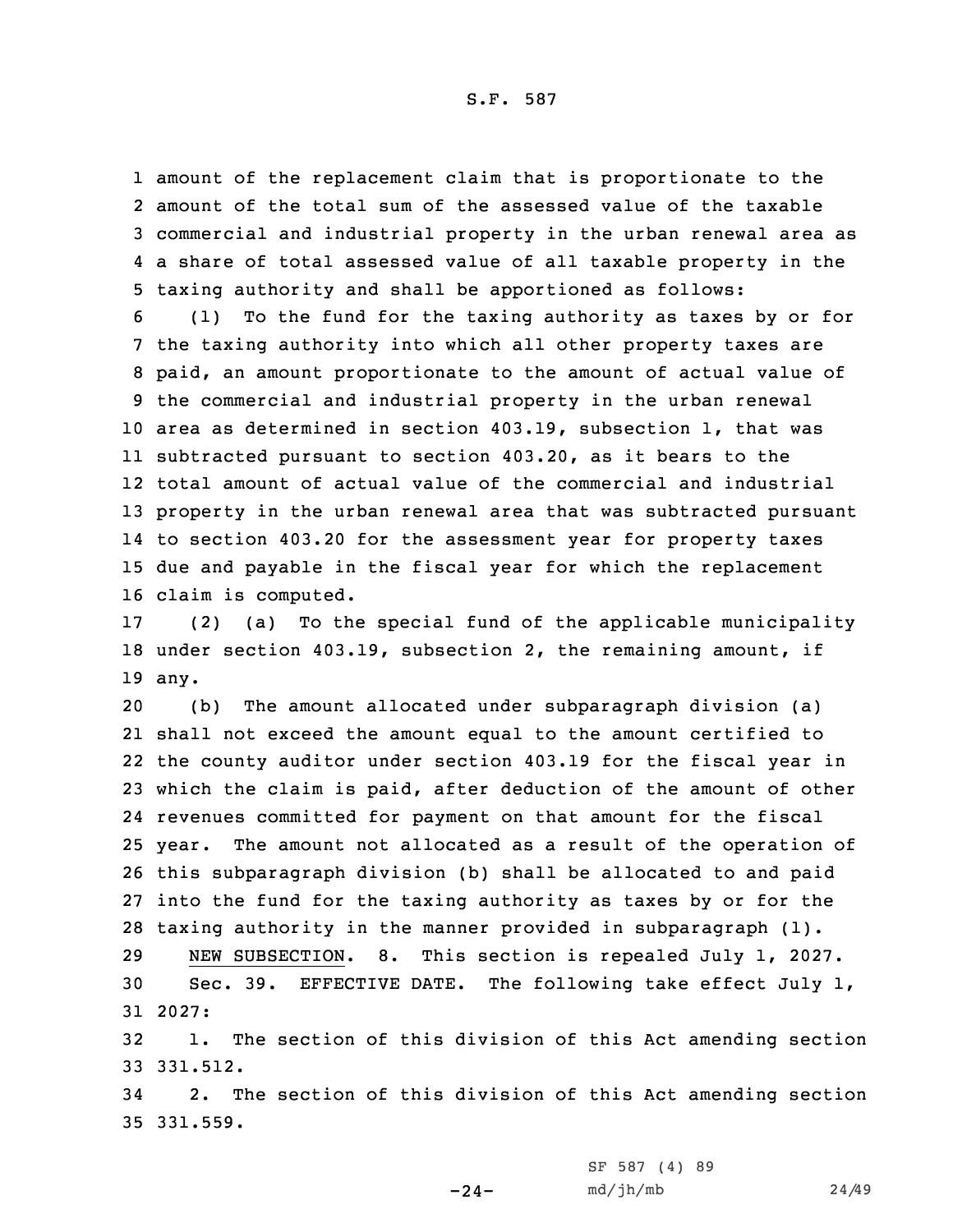1 DIVISION III 2 SCHOOL FOUNDATION PERCENTAGE Sec. 40. Section 257.1, subsection 2, paragraph b, Code 2021, is amended to read as follows: *b.* For the budget year commencing July 1, 1999, and for each succeeding budget year beginning before July 1, 2022, the regular program foundation base per pupil is eighty-seven and five-tenths percent of the regular program state cost per pupil. For the budget year commencing July 1, 2022, and for each succeeding budget year, the regular program foundation base per pupil is eighty-eight and four-tenths percent of the regular program state cost per pupil. For the budget year commencing July 1, 1991, and for each succeeding budget year the special education support services foundation base is seventy-nine percent of the special education support services state cost per pupil. The combined foundation base is the sum of the regular program foundation base, the special education support services foundation base, the total teacher salary supplement district cost, the total professional development supplement district cost, the total early intervention supplement district cost, the total teacher leadership supplement district cost, the total area education agency teacher salary supplement district cost, and the total area education agency professional development supplement district 25 cost. Sec. 41. Section 257.3, subsection 1, paragraph d, Code 2021, is amended by striking the paragraph. Sec. 42. EFFECTIVE DATE. The section of this division of this Act amending section 257.3, subsection 1, paragraph "d", takes effect July 1, 2022. DIVISION IV PUBLIC EDUCATION AND RECREATION TAX LEVY Sec. 43. Section 276.10, subsection 1, Code 2021, is amended to read as follows: 1. The board of directors of <sup>a</sup> local school district

-25-

```
SF 587 (4) 89
md/jh/mb 25/49
```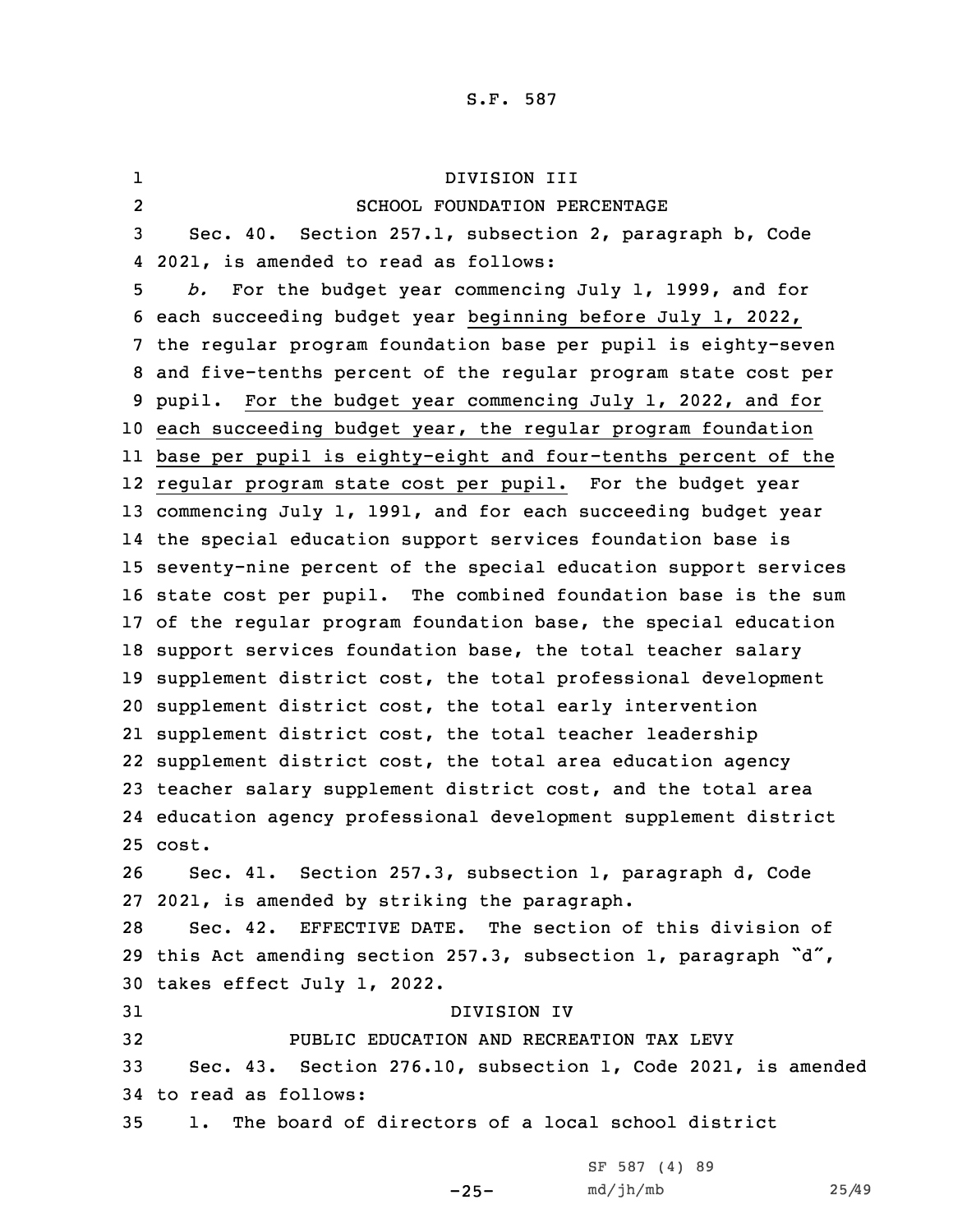may establish <sup>a</sup> community education program for schools in the district and provide for the general supervision of the 3 program. Financial support for the program shall may be 4 provided from funds <del>raised pursuant to [chapter](https://www.legis.iowa.gov/docs/code/2021/300.pdf) 300</del> received by the school district under chapter 423F and from any private funds and any federal funds made available for the purpose of implementing this [chapter](https://www.legis.iowa.gov/docs/code/2021/276.pdf). The program which recognizes that the schools belong to the people and which shall be centered in the schools may include but shall not be limited to the use of the school facilities day and night, year round including weekends and regular school vacation periods for educational, recreational, cultural, and other community services and programs for all age, ethnic, and socioeconomic groups residing in the community.

15 Sec. 44. Section 278.1, subsection 1, paragraph e, Code 16 2021, is amended to read as follows:

 *e.* Direct the transfer of any surplus in the debt service fund, physical plant and equipment levy fund, or other capital 19 project funds, or public education and recreation levy fund to the general fund.

21 Sec. 45. Section 298A.6, Code 2021, is amended to read as 22 follows:

23 **298A.6 Public education and recreation levy fund.**

24 The public education and recreation levy fund is <sup>a</sup> special 25 revenue fund. <sup>A</sup> public education and recreation levy fund 26 must be established in any school corporation which levies 27 levied the tax authorized under [section](https://www.legis.iowa.gov/docs/code/2021/300.2.pdf) 300.2, Code 2021, or 28 which receives received revenue from a [chapter](https://www.legis.iowa.gov/docs/code/2021/28E.pdf) 28E agreement 29 authorized under [section](https://www.legis.iowa.gov/docs/code/2021/300.1.pdf) 300.1, Code 2021. Moneys available in 30 the fund at the conclusion of the fiscal year beginning July 1, 31 2023, and ending June 30, 2024, shall be expended by the school 32 corporation for the purposes authorized under chapter 300, Code 33 2021.

34 Sec. 46. Section 300.2, Code 2021, is amended by adding the 35 following new subsection:

 $-26-$ 

SF 587 (4) 89 md/jh/mb 26/49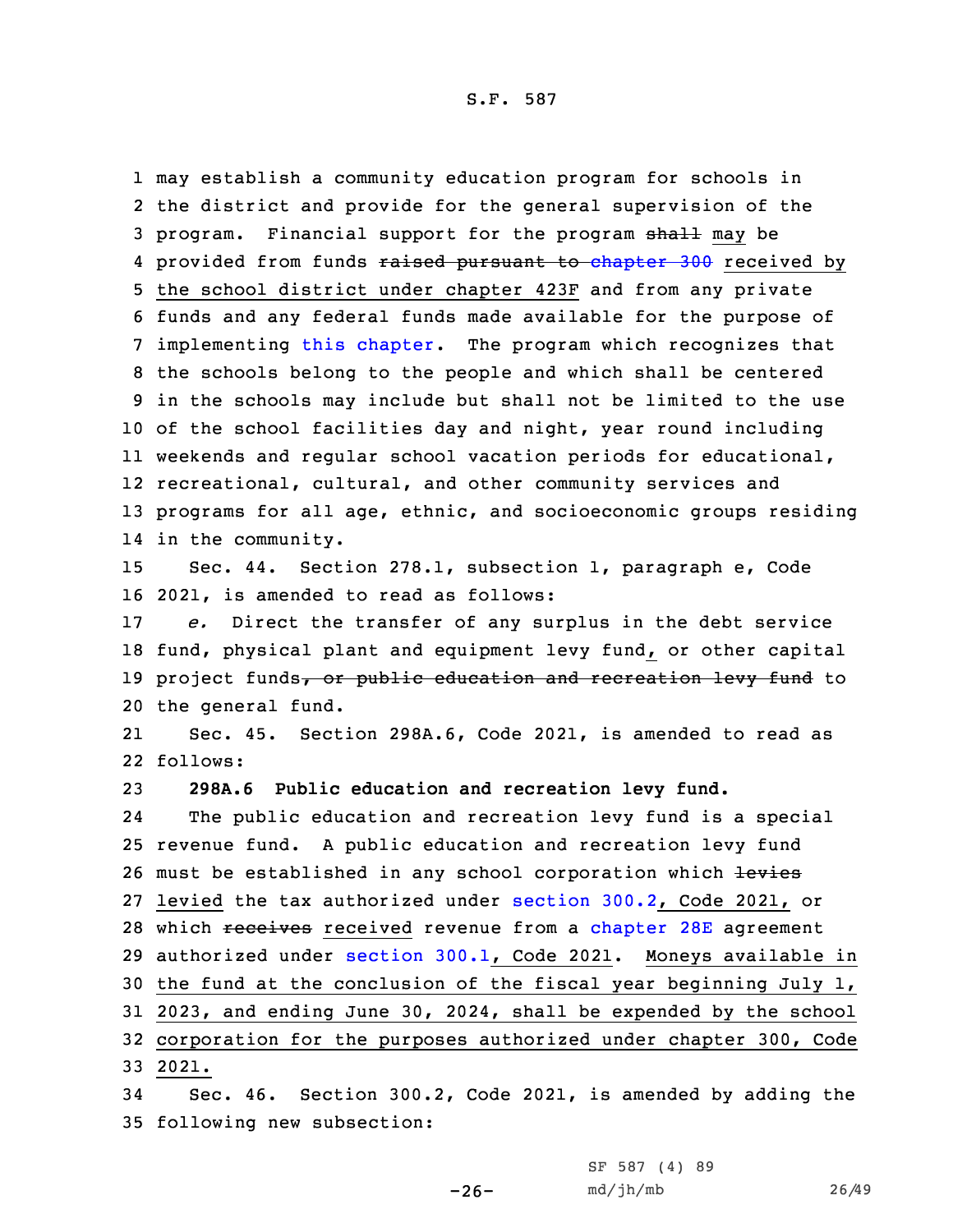1 NEW SUBSECTION. 4. *a.* <sup>A</sup> levy under this chapter shall not 2 be approved by the voters on or after the effective date of 3 this division of this Act.

4 *b.* If the levy has not been discontinued under section 5 300.3, the authorization to impose the levy under this chapter 6 shall terminate July 1, 2024.

 *c.* Notwithstanding subsection 2, including <sup>a</sup> proposition approved at an election held before the effective date of this division of this Act, the rate of <sup>a</sup> levy imposed by <sup>a</sup> board of directors under this chapter for the fiscal year beginning July 1, 2023, shall not exceed one-half of the levy rate imposed by 12 the board of directors for the fiscal year beginning July 1, 13 2022.

14 Sec. 47. Section 423F.3, subsection 1, paragraph c, Code 15 2021, is amended by striking the paragraph.

16 Sec. 48. Section 423F.5, subsection 1, Code 2021, is amended 17 to read as follows:

18 1. A school district shall include as part of its financial audit for the budget year beginning July 1, 2007, and for each subsequent budget year the amount received during the year pursuant to [chapter](https://www.legis.iowa.gov/docs/code/2021/423E.pdf) 423E or this [chapter](https://www.legis.iowa.gov/docs/code/2021/423F.pdf), as applicable. In addition, the financial audit shall include the amount 23 of bond levies<sub>7</sub> and physical plant and equipment levy<sub>7</sub> and 24 <del>public educational and recreational levy</del> reduced as a result 25 of the moneys received under [chapter](https://www.legis.iowa.gov/docs/code/2021/423F.pdf) 423E or this chapter, as applicable. The amount of the reductions shall be stated in terms of dollars and cents per one thousand dollars of valuation and in total amount of property tax dollars. Also included shall be an accounting of the amount of moneys received which were spent for infrastructure purposes pursuant to [chapter](https://www.legis.iowa.gov/docs/code/2021/423E.pdf) 423E or this [chapter](https://www.legis.iowa.gov/docs/code/2021/423F.pdf), as applicable.

32 Sec. 49. REPEAL. Sections 276.11 and 276.12, Code 2021, 33 are repealed.

34 Sec. 50. REPEAL. Chapter 300, Code 2021, is repealed. 35 Sec. 51. EFFECTIVE DATE. Except as otherwise provided in

-27-

SF 587 (4) 89 md/jh/mb 27/49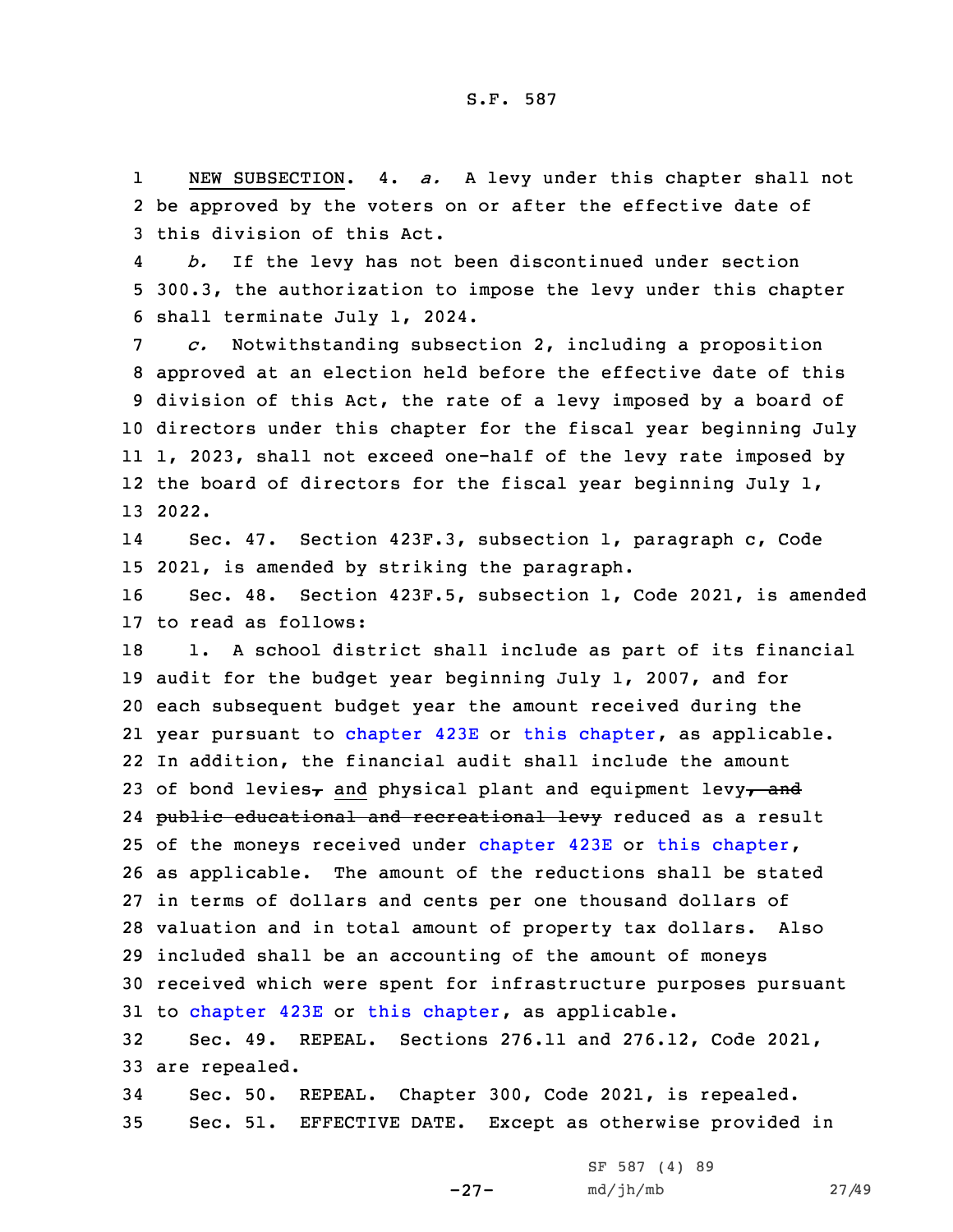this division of this Act, this division of this Act takes effect July 1, 2024. Sec. 52. EFFECTIVE DATE. The following, being deemed of immediate importance, takes effect upon enactment: The section of this division of this Act enacting section 300.2, subsection 4. Sec. 53. APPLICABILITY. Except for the section of this division of this Act enacting section 300.2, subsection 4, this division of this Act applies to fiscal years beginning on or after July 1, 2024. 11 DIVISION V 12 ELDERLY PROPERTY TAX CREDIT Sec. 54. Section 25B.7, subsection 2, paragraph b, Code 2021, is amended to read as follows: *b.* Low-income property tax credit and elderly and disabled property tax credit pursuant to [sections](https://www.legis.iowa.gov/docs/code/2021/425.16.pdf) 425.16 through 425.40, subject to the limitation of 41, paragraph *"b"*. Sec. 55. Section 425.17, subsection 2, Code 2021, is amended to read as follows: 2. *a. "Claimant"* means either any of the following: 21(1) A person filing a claim for credit or reimbursement under this [subchapter](https://www.legis.iowa.gov/docs/code/2021/425.pdf) who has attained the age of sixty-five years but who has not attained the age of seventy years on 24 or before December 31 of the base year or, a person filing a claim for credit or reimbursement under this subchapter who is totally disabled and was totally disabled on or before December 31 of the base year, or <sup>a</sup> person filing <sup>a</sup> claim for reimbursement under this subchapter who has attained the age of sixty-five years on or before December 31 of the base year and who is domiciled in this state at the time the claim is filed or at the time of the person's death in the case of <sup>a</sup> claim filed by the executor or administrator of the claimant's estate. (2) <sup>A</sup> person filing <sup>a</sup> claim for credit or reimbursement under this [subchapter](https://www.legis.iowa.gov/docs/code/2021/425.pdf) who has attained the age of twenty-three years on or before December 31 of the base year or was <sup>a</sup> head

-28-

SF 587 (4) 89 md/jh/mb 28/49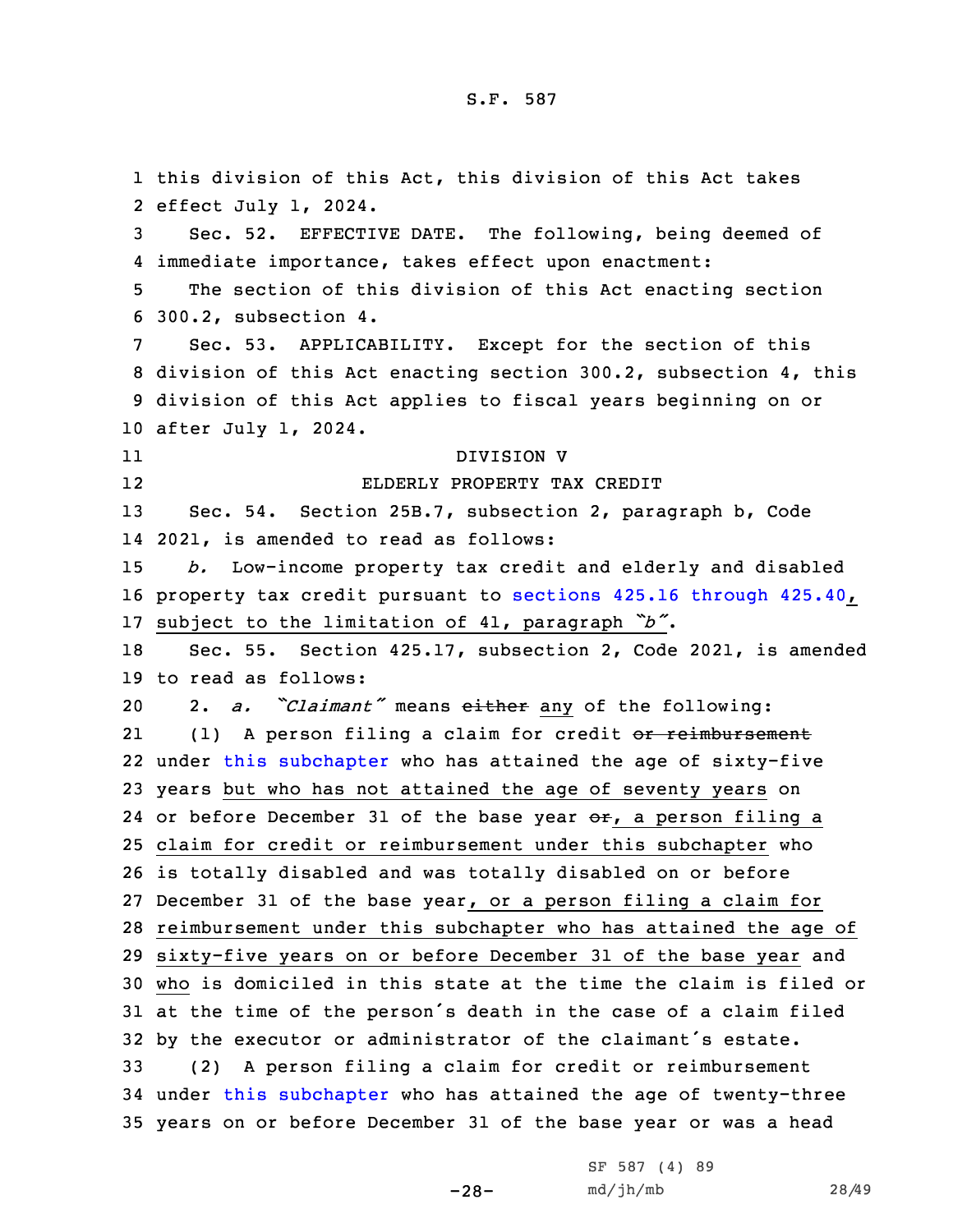S.F. 587

1 of household on December 31 of the base year, as defined in the Internal Revenue Code, but has not attained the age or disability status described in this paragraph *"a"*, subparagraph (1) or the age status and eligibility criteria of subparagraph (3), and is domiciled in this state at the time the claim is filed or at the time of the person's death in the case of <sup>a</sup> claim filed by the executor or administrator of the claimant's estate, and was not claimed as <sup>a</sup> dependent on any other person's tax return for the base year.

 (3) <sup>A</sup> person filing <sup>a</sup> claim for credit under this subchapter who has attained the age of seventy years on or before December 31 of the base year, who has <sup>a</sup> household income of less than 13 two hundred fifty percent of the federal poverty level, as defined by the most recently revised poverty income guidelines published by the United States department of health and human services, and is domiciled in this state at the time the claim is filed or at the time of the person's death in the case of <sup>a</sup> claim filed by the executor or administrator of the claimant's 19 estate.

 *b. "Claimant"* under paragraph *"a"*, subparagraph (1) or (2), includes <sup>a</sup> vendee in possession under <sup>a</sup> contract for deed and may include one or more joint tenants or tenants in common. In the case of <sup>a</sup> claim for rent constituting property taxes paid, the claimant shall have rented the property during any part of the base year. In the case of <sup>a</sup> claim for property taxes due, the claimant shall have occupied the property during any part of the fiscal year beginning July 1 of the base year. If <sup>a</sup> homestead is occupied by two or more persons, and more than one person is able to qualify as <sup>a</sup> claimant, the persons may each file <sup>a</sup> claim based upon each person's income and rent constituting property taxes paid or property taxes due. Sec. 56. Section 425.23, subsection 1, paragraph a, unnumbered paragraph 1, Code 2021, is amended to read as

34 follows:

35 The tentative credit or reimbursement for <sup>a</sup> claimant

-29-

SF 587 (4) 89 md/jh/mb 29/49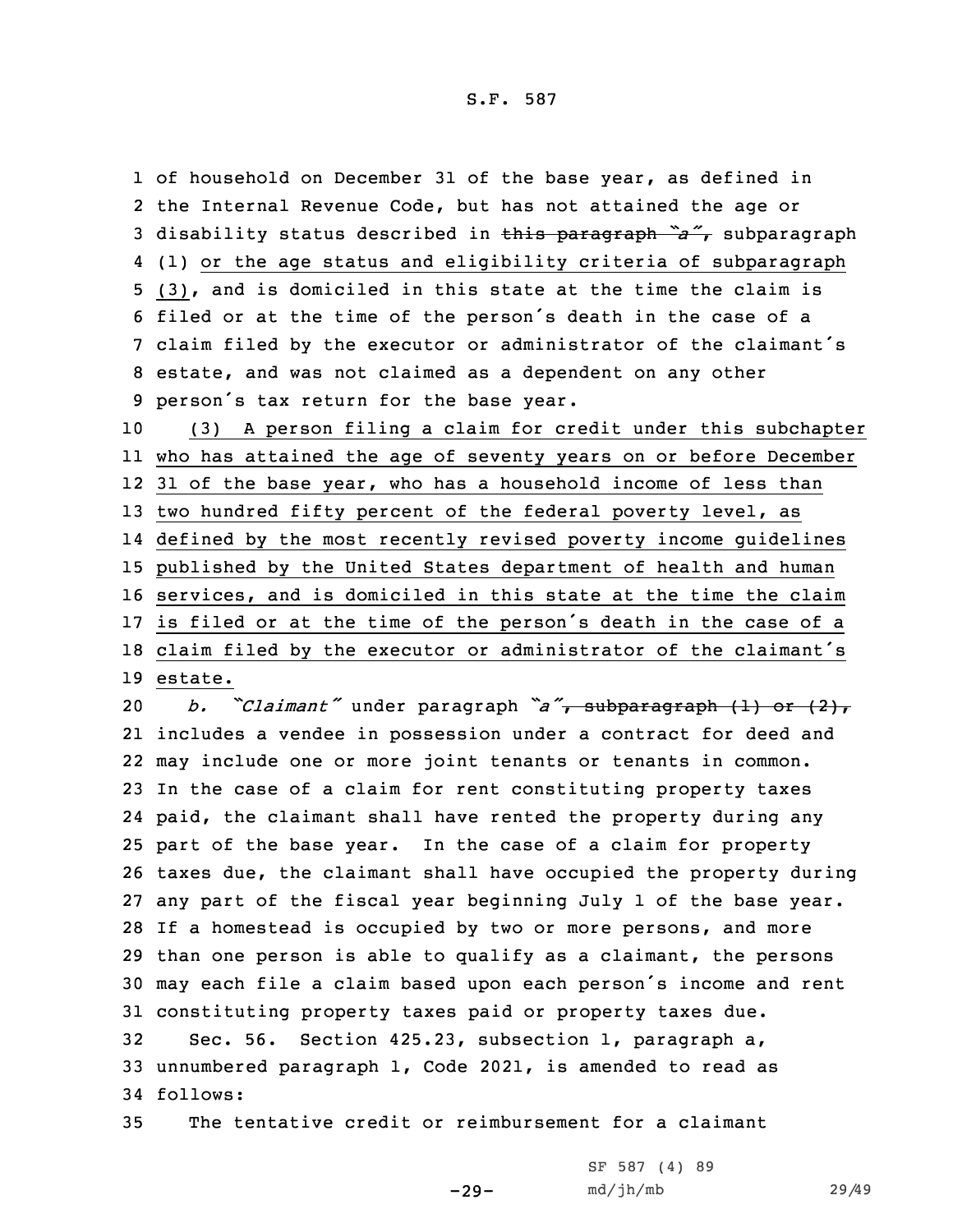1 described in section 425.17, [subsection](https://www.legis.iowa.gov/docs/code/2021/425.17.pdf) 2, paragraph *"a"*, 2 <del>subparagraphs</del> subparagraph (1) <del>and (2), if no appropriation is</del> 3 made to the fund created in [section](https://www.legis.iowa.gov/docs/code/2021/425.40.pdf) 425.40 shall be determined 4 in accordance with the following schedule:

5 Sec. 57. Section 425.23, subsection 1, Code 2021, is amended 6 by adding the following new paragraph:

 NEW PARAGRAPH. *c.* The tentative credit for <sup>a</sup> claimant described in section 425.17, subsection 2, paragraph *"a"*, subparagraph (3), shall be the greater of the following: (1) The amount of the credit under the schedule specified

 in paragraph *"a"* of this subsection as if the claimant was <sup>a</sup> claimant as defined in section 425.17, subsection 2, paragraph *"a"*, subparagraph (1), filing for <sup>a</sup> credit under paragraph *"a"* of this subsection.

 (2) The difference between the actual amount of property taxes due on the homestead during the fiscal year next following the base year minus the actual amount of property taxes due on the homestead during the first fiscal year for which the claimant filed <sup>a</sup> claim for <sup>a</sup> credit calculated under this paragraph *"c"* and for which the property taxes due on the homestead were calculated on an assessed valuation that was not <sup>a</sup> partial assessment and if the claimant has filed for the credit calculated under this paragraph *"c"* for each of the subsequent fiscal years after the first credit claimed.

25 Sec. 58. Section 425.23, subsection 4, paragraph a, Code 26 2021, is amended to read as follows:

 *a.* For the base year beginning in the 1999 calendar year and for each subsequent base year, the dollar amounts set forth in subsections subsection 1, paragraphs *"a"* and *"b"*, and subsection 3 shall be multiplied by the cumulative adjustment factor for that base year. *"Cumulative adjustment factor"* means the product of the annual adjustment factor for the 1998 base year and all annual adjustment factors for subsequent base years. The cumulative adjustment factor applies to the base year beginning in the calendar year for which the latest annual

 $-30-$ 

SF 587 (4) 89 md/jh/mb 30/49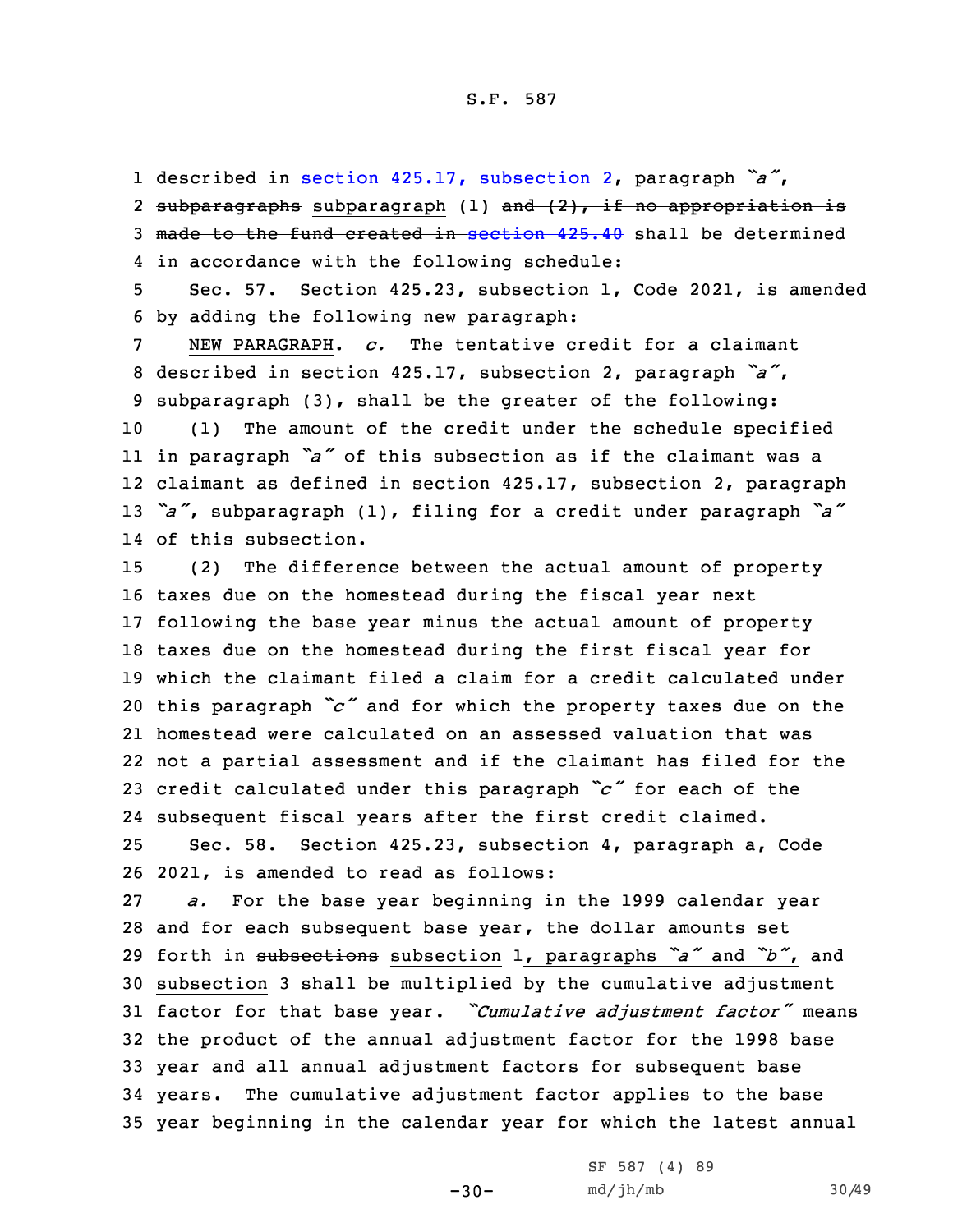1 adjustment factor has been determined.

2 Sec. 59. Section 425.24, Code 2021, is amended to read as 3 follows:

4 **425.24 Maximum property tax for purpose of credit or** 5 **reimbursement.**

6 In For claimants under section 425.17, subsection 2, <sup>7</sup> paragraph *"a"*, subparagraphs (1) and (2), and for the

 calculation under section 425.23, subsection 1, paragraph *"c"*, subparagraph (1), in any case in which property taxes due or rent constituting property taxes paid for any household exceeds one thousand dollars, the amount of property taxes due or rent constituting property taxes paid shall be deemed to have been one thousand dollars for purposes of this [subchapter](https://www.legis.iowa.gov/docs/code/2021/425.pdf).

14 Sec. 60. Section 425.39, subsection 1, as amended by 2021 15 Iowa Acts, House File 368, section 33, is amended to read as 16 follows:

 1. *a.* The elderly and disabled property tax credit fund is created. There is appropriated annually from the general fund of the state to the department of revenue to be credited to the elderly and disabled property tax credit fund, from funds not otherwise appropriated, an amount sufficient to implement this subchapter for credits for property taxes due for claimants described in section 425.17, [subsection](https://www.legis.iowa.gov/docs/code/2021/425.17.pdf) 2, paragraph *"a"*, 24 <del>subparagraph</del> subparagraphs (1) and (3), subject to paragraph 25 *"b"*.

 *b.* Regardless of the amount of the credit determined under section 425.23, subsection 1, paragraph *"c"*, the amount paid by the director of revenue to each county treasurer for credits for claimants described under section 425.17, subsection 2, paragraph *"a"*, subparagraph (3), shall not exceed the amount calculated for the claimant under section 425.23, subsection 1, paragraph *"c"*, subparagraph (1), and section 25B.7, subsection 1, shall not apply to the amount of the credit in excess of the amount paid by the director of revenue.

35 Sec. 61. APPLICABILITY. This division of this Act applies

-31-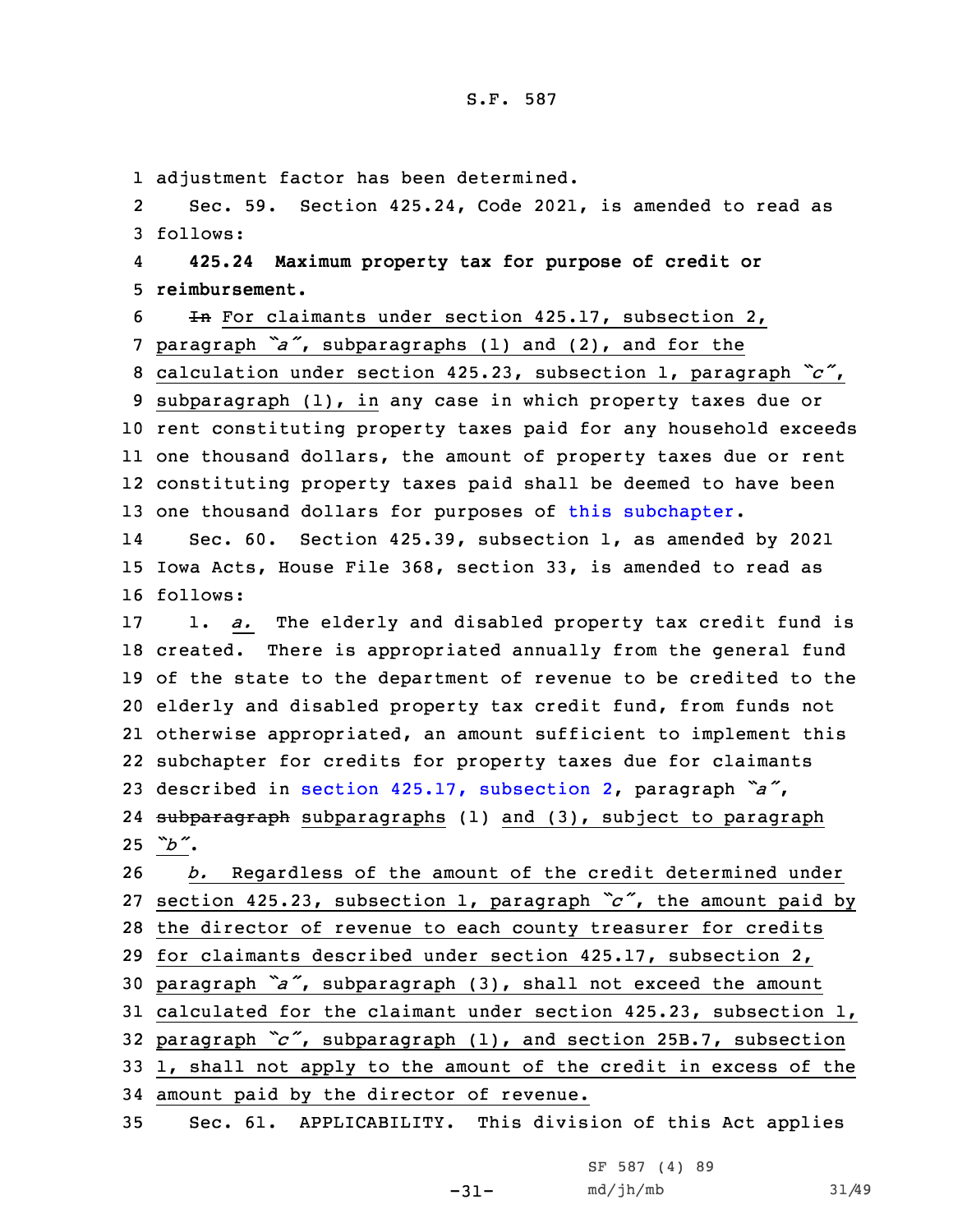## S.F. 587

 to claims under chapter 425, subchapter II, filed on or after January 1, 2022. DIVISION VI 4 FUTURE TAX CHANGES Sec. 62. 2018 Iowa Acts, chapter 1161, section 133, is amended by striking the section and inserting in lieu thereof the following: SEC. 133. EFFECTIVE DATE. This division of this Act takes effect January 1, 2023. DIVISION VII 11 CHARITABLE CONSERVATION CONTRIBUTION TAX CREDIT 12 Sec. 63. Section 2.48, subsection 3, paragraph e, subparagraph (6), Code 2021, is amended by striking the subparagraph. Sec. 64. Section 422.33, subsection 25, Code 2021, is amended by striking the subsection. Sec. 65. REPEAL. Section 422.11W, Code 2021, is repealed. Sec. 66. APPLICABILITY. This division of this Act applies to conveyances made on or after July 1, 2021. DIVISION VIII 21 FOREST RESERVATIONS 22 Sec. 67. Section 427C.1, Code 2021, is amended to read as 23 follows: 24 **427C.1 Tax exemption.** 25 1. Any person who establishes a forest or The owner of a fruit-tree reservation as provided in this [chapter](https://www.legis.iowa.gov/docs/code/2021/427C.pdf) shall be entitled to the tax exemption provided by law. 2. *a.* The owner of <sup>a</sup> forest reservation as provided in this chapter shall be entitled to the tax exemption provided by law for assessment years beginning on or after January 1, 2022, if, subject to the schedule for reapplication adopted under subsection 3, the owner is actively engaged in the operation or management of the forest reservation. *b.* The natural resource commission shall adopt rules pursuant to chapter 17A to interpret the requirement of

-32-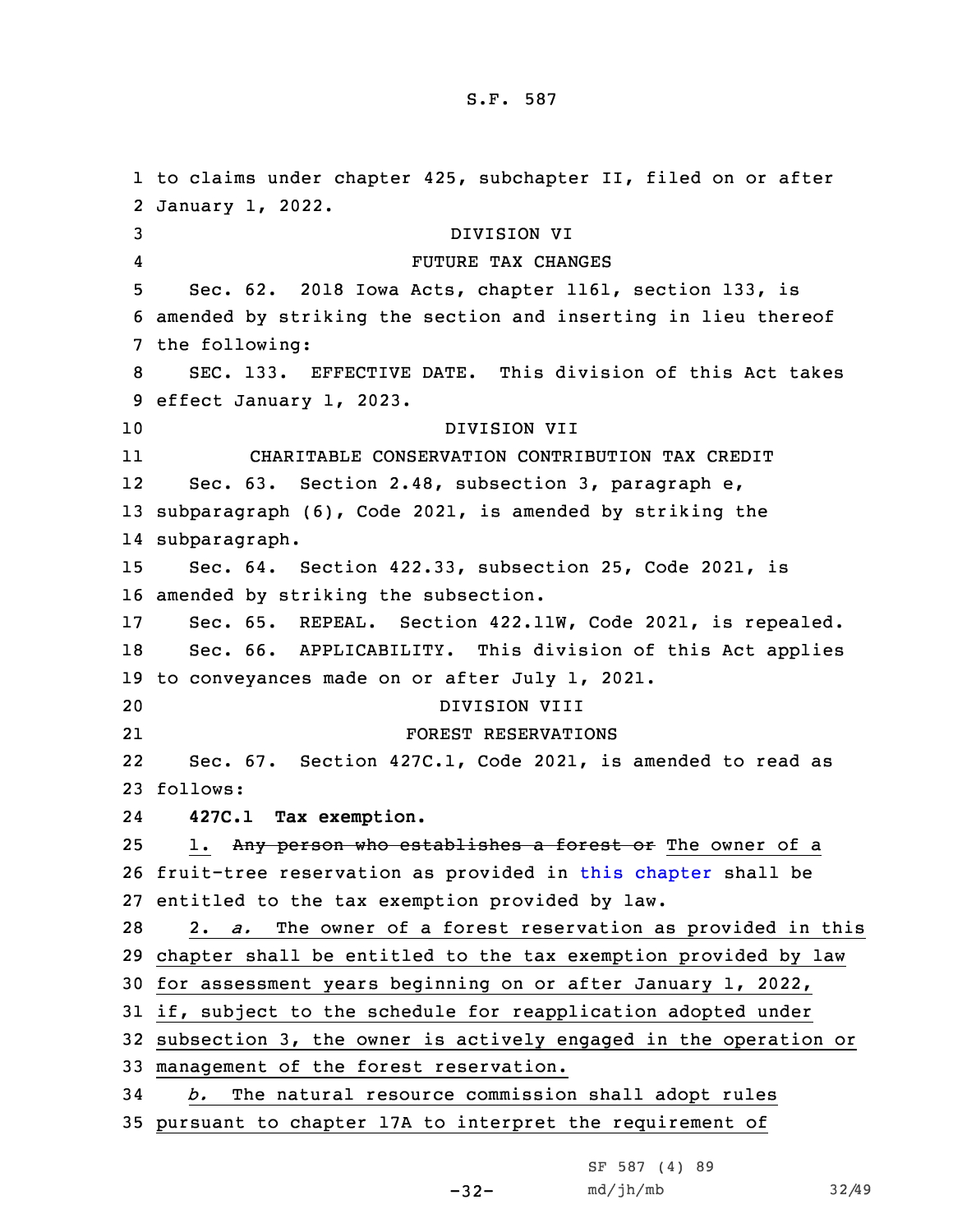paragraph *"a"* that the owner of <sup>a</sup> forest reservation be actively engaged in the operation or management of the forest reservation, including but not limited to standards for wildlife control practices, invasive species control measures, conservation measures, and forest practices. The minimum requirements for being considered actively engaged in the operation or management of the forest reservation established by the natural resource commission shall be based on the conservation goals for the property as stated by the owner in the exemption application, the use of the property by the owner, and the characteristics of the property, including the pervasiveness of wildlife populations and invasive species populations on the property and the impact of such populations on the forest reservation and surrounding properties. *c.* (1) For each forest reservation application filed after February 1, 2021, but on or before February 1, 2022, the owner must file by February 1, 2022, with the department of natural resources, evidence that the owner meets the requirement for active engagement in the operation or management of the forest reservation. 21 (2) The department of natural resources shall prepare and make available <sup>a</sup> form to assist owners in complying with the requirement of subparagraph (1). 24 3. The department of revenue, in consultation with the department of natural resources, shall by rule establish five regions within the state. Forest reservation exemptions for which the application was filed on or before February 1, 2021, shall terminate as provided in this subsection and the owners of such forest reservations must reapply for the exemption under this chapter. In order to efficiently process applications, the five regions shall be established to include approximately an equal number of acres of forest reservations in each region. For forest reservations subject to this subsection, the requirement for the owner to be actively engaged in the operation or management of the forest

-33-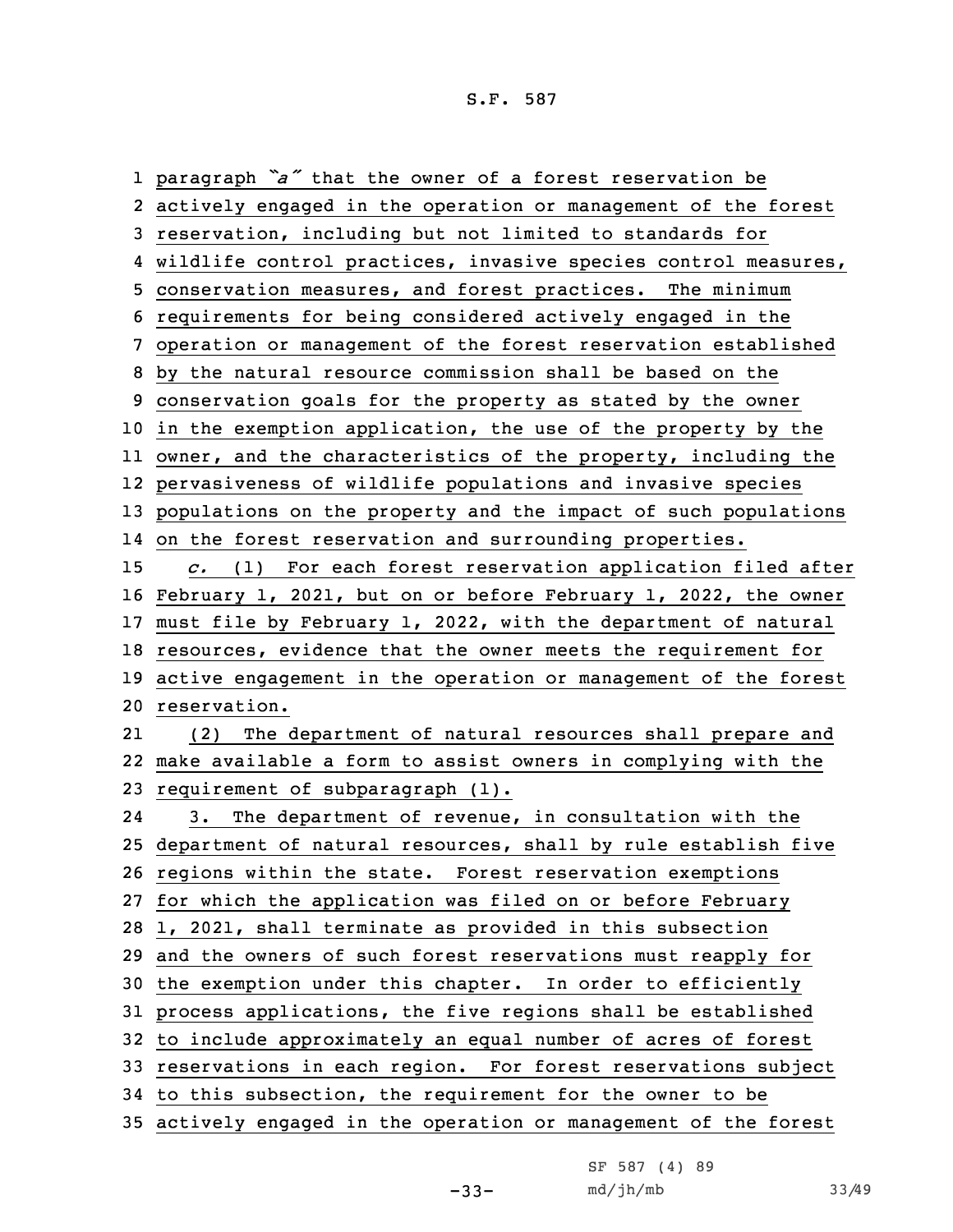reservation shall not apply until the owner reapplies for the forest reservation exemption. *a.* Exemptions for forest reservations in the first region shall end at the conclusion of the assessment year beginning January 1, 2021, and in order to continue receiving the exemption for the five-year period specified in section 427C.3, beginning with the assessment year beginning January 1, 2022, each owner must reapply on or before February 1, 2022. *b.* Exemptions for forest reservations in the second region shall end at the conclusion of the assessment year beginning January 1, 2022, and in order to continue receiving the exemption for the five-year period specified in section 427C.3, beginning with the assessment year beginning January 1, 2023, each owner must reapply on or before February 1, 2023. *c.* Exemptions for forest reservations in the third region shall end at the conclusion of the assessment year beginning January 1, 2023, and in order to continue receiving the exemption for the five-year period specified in section 427C.3, beginning with the assessment year beginning January 1, 2024, each owner must reapply on or before February 1, 2024. 21 *d.* Exemptions for forest reservations in the fourth region shall end at the conclusion of the assessment year beginning January 1, 2024, and in order to continue receiving the exemption for the five-year period specified in section 427C.3, beginning with the assessment year beginning January 1, 2025, each owner must reapply on or before February 1, 2025. *e.* Exemptions for forest reservations in the fifth region shall end at the conclusion of the assessment year beginning January 1, 2025, and in order to continue receiving the exemption for the five-year period specified in section 427C.3, beginning with the assessment year beginning January 1, 2026, each owner must reapply on or before February 1, 2026. Sec. 68. Section 427C.3, Code 2021, is amended to read as 34 follows: **427C.3 Forest reservation —— duration of exemption.**

|  | SF 587 (4) 89 |  |   |
|--|---------------|--|---|
|  | md/jh/mb      |  | 3 |

 $4/49$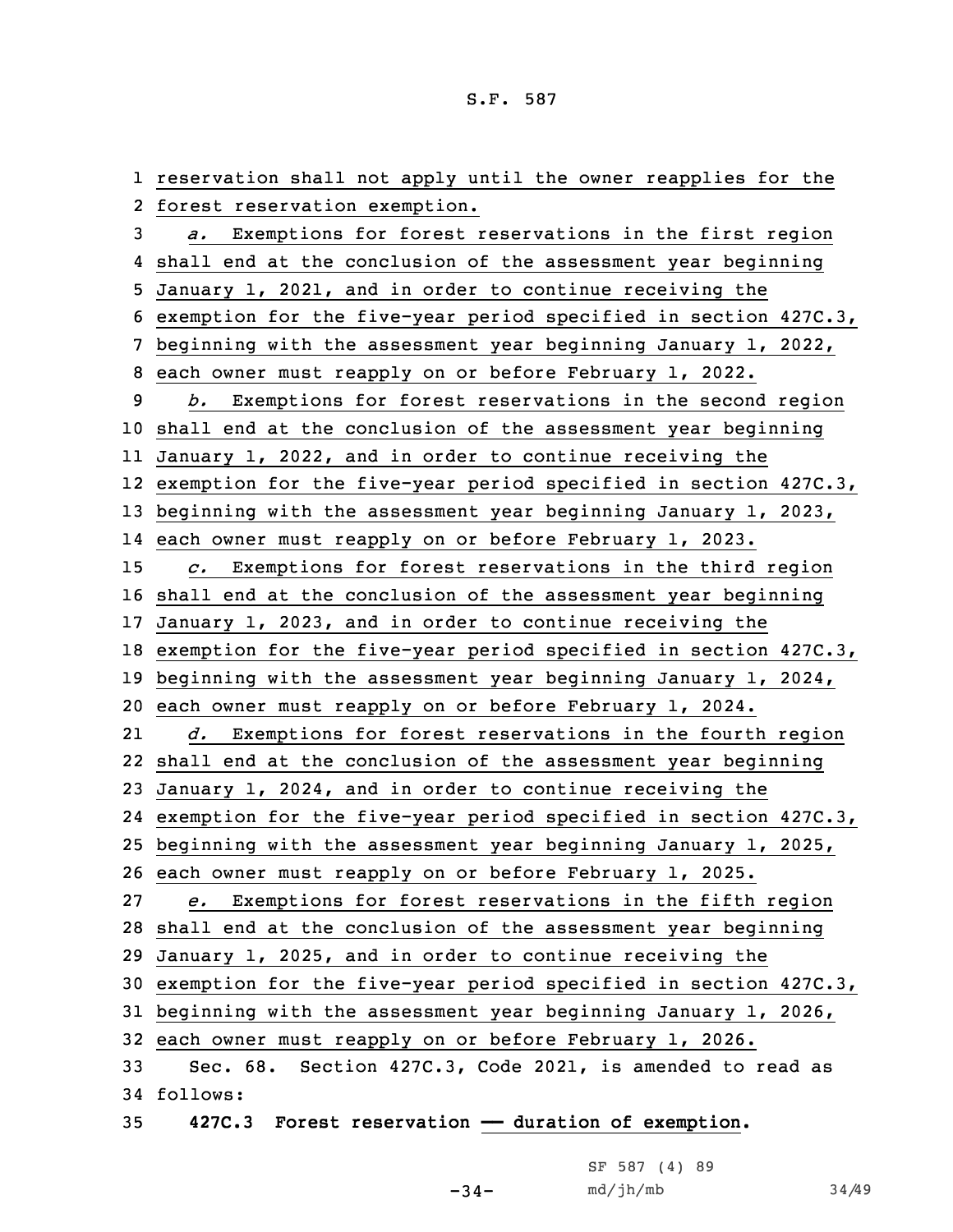1 1. A forest reservation shall contain not less than two hundred growing forest trees on each acre. If the area selected is <sup>a</sup> forest containing the required number of growing forest trees, it shall be accepted as <sup>a</sup> forest reservation under this [chapter](https://www.legis.iowa.gov/docs/code/2021/427C.pdf) for <sup>a</sup> period of five years provided application is made or on file on or before February 1 of the exemption year. If any buildings are standing on an area 8 selected as a forest reservation under this [section](https://www.legis.iowa.gov/docs/code/2021/427C.3.pdf) or a 9 fruit-tree reservation under [section](https://www.legis.iowa.gov/docs/code/2021/427C.7.pdf) 427C.7, one acre of that area shall be excluded from the tax exemption. However, the exclusion of that acre shall not affect the area's meeting the acreage requirement of [section](https://www.legis.iowa.gov/docs/code/2021/427C.2.pdf) 427C.2. 2. For forest reservation exemption applications filed on or after February 2, 2021, but on or before February 1, 2022, the five-year period provided under subsection 1 begins with the assessment year beginning January 1, 2022, unless the owner fails to satisfy the requirement of section 427C.1, subsection 2, paragraph *"c"*. Sec. 69. Section 427C.7, Code 2021, is amended to read as 20 follows: 21 **427C.7 Fruit-tree reservation —— duration of exemption.** 22 A fruit-tree reservation shall contain on each acre, at least forty apple trees, or seventy other fruit trees, growing under proper care and annually pruned and sprayed. <sup>A</sup> reservation may be claimed as <sup>a</sup> fruit-tree reservation, under this [chapter](https://www.legis.iowa.gov/docs/code/2021/427C.pdf), for <sup>a</sup> period of eight years after planting provided application is made or on file on or before February 1 of the exemption year. If any buildings are standing on an area selected as <sup>a</sup> fruit-tree reservation under this section, one acre of that area shall be excluded from the tax exemption. However, the exclusion of that acre shall not affect the area's meeting the acreage requirement of section 427C.2. Sec. 70. Section 427C.10, Code 2021, is amended to read as 34 follows:

35 **427C.10 Restraint of livestock and limitation on use.**

 $-35-$ 

| SF 587 (4) 89 |  |       |
|---------------|--|-------|
| md/jh/mb      |  | 35/49 |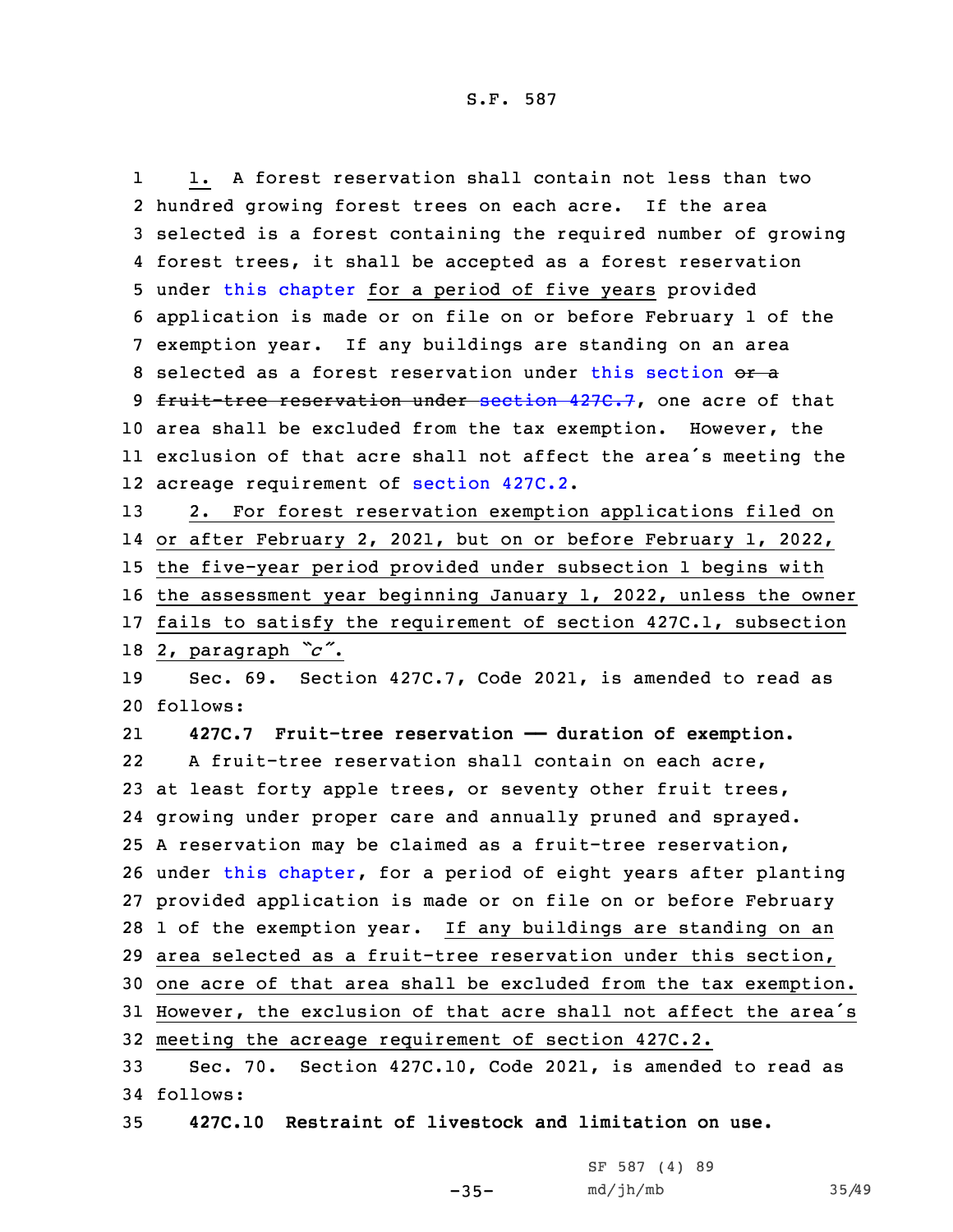1 1. Cattle, horses, mules, sheep, goats, ostriches, rheas, 2 emus, and swine shall not be permitted upon a <del>fruit-tree or</del> 3 forest forest or fruit-tree reservation. 42. *a.* Fruit-tree and forest Forest and fruit-tree

5 reservations shall not be used for economic gain other than the 6 gain from raising fruit or forest trees.

<sup>7</sup> *b.* The prohibition under paragraph *"a"* includes but is not 8 limited to leases or charges for persons who enter or go on the 9 reservation for the recreational use thereof or for hunting.

10 Sec. 71. Section 427C.12, Code 2021, is amended to read as 11 follows:

12 **427C.12 Application —— inspection —— continuation of** 13 **exemption —— recapture of tax.**

14 1. It shall be the duty of the assessor to secure the facts 15 relative to fruit-tree and forest reservations by taking the 16 sworn statement, or affirmation, of the owner or owners making 17 application under this [chapter](https://www.legis.iowa.gov/docs/code/2021/427C.pdf); and to make special report to 18 the county auditor of all reservations made in the county under 19 the provisions of this [chapter](https://www.legis.iowa.gov/docs/code/2021/427C.pdf).

 2. *a.* The board of supervisors shall designate the county conservation board or the assessor who shall inspect the area 22 for which an application is filed for a fruit-tree <del>or forest</del> reservation tax exemption before the application is accepted.

24 *b.* The department of natural resources shall review the 25 application for <sup>a</sup> forest reservation tax exemption before the 26 application is accepted.

27 *c.* Use of The department of natural resources shall use 28 aerial photographs may be substituted for on-site inspection 29 when appropriate provided by the county assessor to determine 30 if the application meets the criteria established by the 31 natural resource commission to be <sup>a</sup> forest reservation. 32 3. The application can only be accepted if it meets the 33 criteria established by the natural resource commission to 34 be a fruit-tree or forest reservation department of natural

35 resources may conduct an on-site review if necessary to verify

 $-36-$ 

SF 587 (4) 89 md/jh/mb 36/49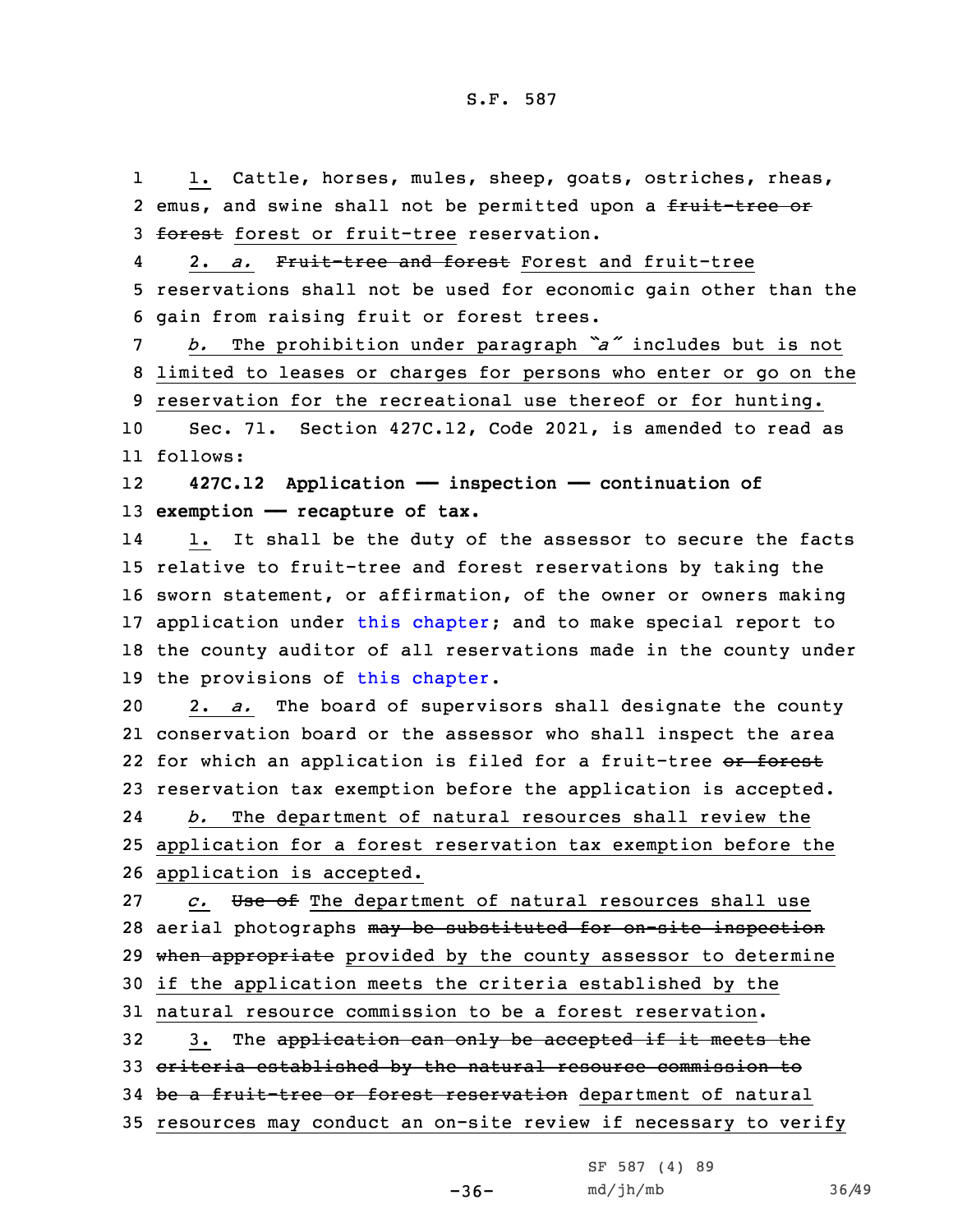1 the eligibility of <sup>a</sup> forest reservation application.

2 4. Once the application has been accepted, the area shall 3 continue to receive the tax exemption during each year of the 4 applicable exemption period under section 427C.3 or 427C.7 5 in which the area is maintained as a fruit-tree or forest or 6 fruit-tree reservation without the owner having to refile. If 7 the property is sold or transferred, the seller shall notify 8 the buyer that all, or part of, the property is in fruit-tree 9 or forest reservation and subject to the recapture tax 10 provisions of this [section](https://www.legis.iowa.gov/docs/code/2021/427C.12.pdf). The tax exemption shall continue ll to be granted for the remainder of the <del>eight-year</del> exemption l2 period <del>for fruit-tree reservation and for the following years</del> 13 for forest reservation under section 427C.3 or 427C.7, or until 14 the property no longer qualifies as a <del>fruit-tree or</del> forest or 15 fruit-tree reservation.

16 5. *a.* The An area that is a fruit-tree reservation may be inspected each year by the county conservation board or the assessor to determine if the area is maintained as <sup>a</sup> 19 fruit-tree or forest reservation. An area that is a forest reservation may be inspected each year by the department of natural resources to determine if the area is maintained as forest reservation. If the area is not maintained or is used for economic gain other than as <sup>a</sup> fruit-tree reservation during 24 any year of the <del>eight-year</del> exemption period and any year of 25 the following five years following the exemption period, if the property is no longer receiving an exemption under this 27 chapter, or as a forest reservation during any year for which 28 of the exemption is granted period and any of the five years 29 following those exemption years the exemption period, if the property is no longer receiving an exemption under this chapter, the assessor shall assess the property for taxation at its fair market value as of January 1 of that year and in addition the area shall be subject to <sup>a</sup> recapture tax. However, the area shall not be subject to the recapture tax if the owner, including one possessing under <sup>a</sup> contract of sale,

-37-

SF 587 (4) 89 md/jh/mb 37/49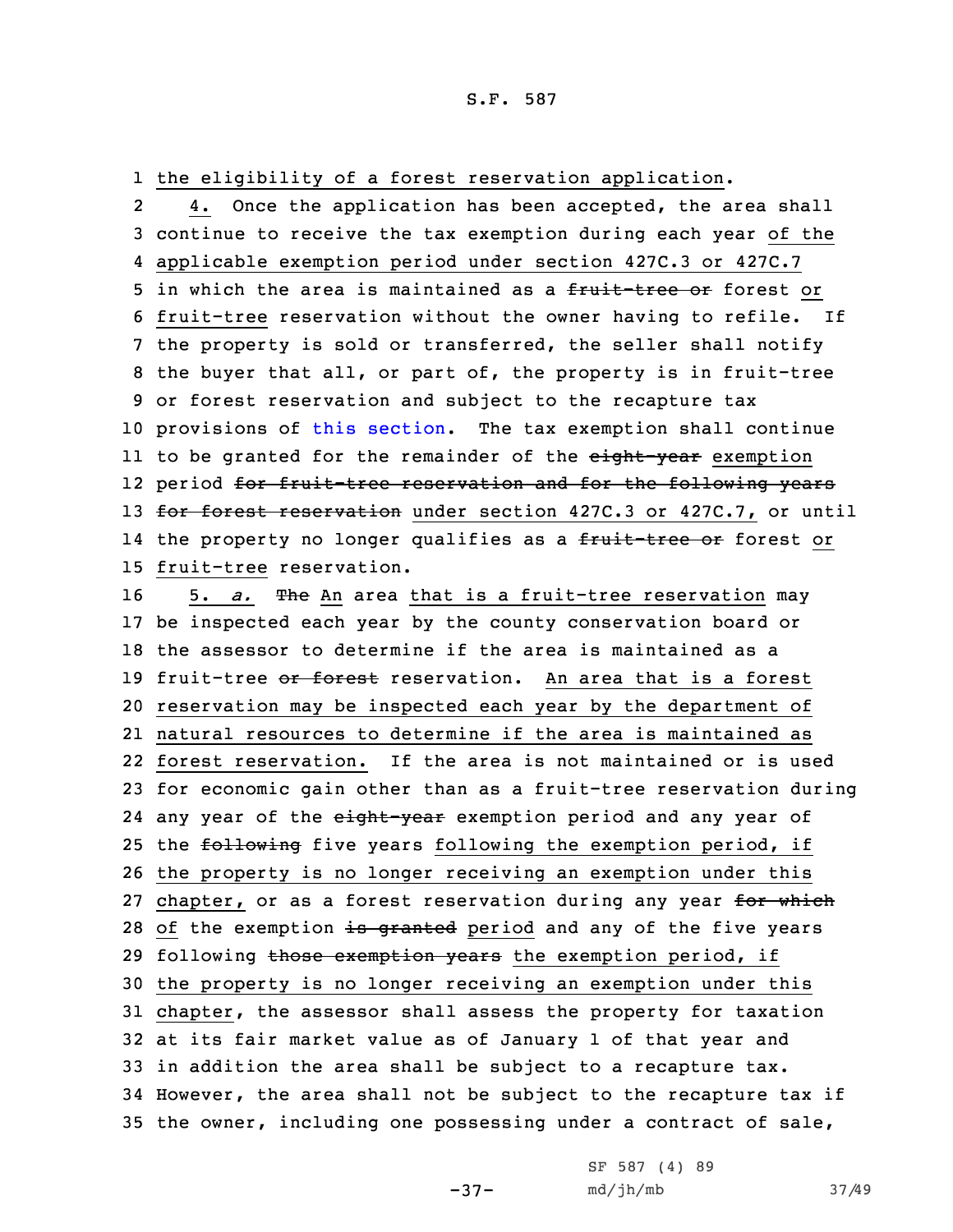1 and the owner's direct antecedents or descendants have owned 2 the area for more than ten years.

 *b.* The recapture tax shall be computed by multiplying the consolidated levy for each of those years, if any, of the five preceding years for which the area received the exemption for fruit-tree or forest reservation times the assessed value of the area that would have been taxed but for the tax exemption. This tax shall be entered against the property on the tax list for the current year and shall constitute <sup>a</sup> lien against the property in the same manner as <sup>a</sup> lien for property taxes. The tax when collected shall be apportioned in the manner provided for the apportionment of the property taxes for the applicable tax year.

14 6. Upon expiration of the applicable exemption period, the 15 owner of <sup>a</sup> forest or fruit-tree reservation may reapply for 16 an exemption under this chapter if the property meets all the

17 criteria for the exemption under this chapter.

18 Sec. 72. Section 441.22, Code 2021, is amended to read as 19 follows:

20 **441.22 Forest and fruit-tree reservations.**

21 Forest and fruit-tree reservations fulfilling the conditions 22 of <del>[sections](https://www.legis.iowa.gov/docs/code/2021/427C.1.pdf) 427C.1 to 427C.13</del> [chapter](https://www.legis.iowa.gov/docs/code/2021/427C.pdf) 427C shall be exempt from taxation to the extent authorized in that chapter. In all other cases where trees are planted upon any tract of land, without regard to area, for forest, fruit, shade, or ornamental purposes, or for windbreaks, the assessor shall not increase the valuation of the property because of such improvements. Sec. 73. SAVINGS PROVISION. This division of this Act, pursuant to section 4.13, does not affect the operation of, or prohibit the application of, prior provisions of chapter 427C or section 441.22, or rules adopted under chapter 17A to administer prior provisions of chapter 427C or section 441.22, for assessment years beginning before January 1, 2022, and for duties, powers, protests, appeals, proceedings, actions, or remedies attributable to an assessment year beginning before

-38-

SF 587 (4) 89 md/jh/mb 38/49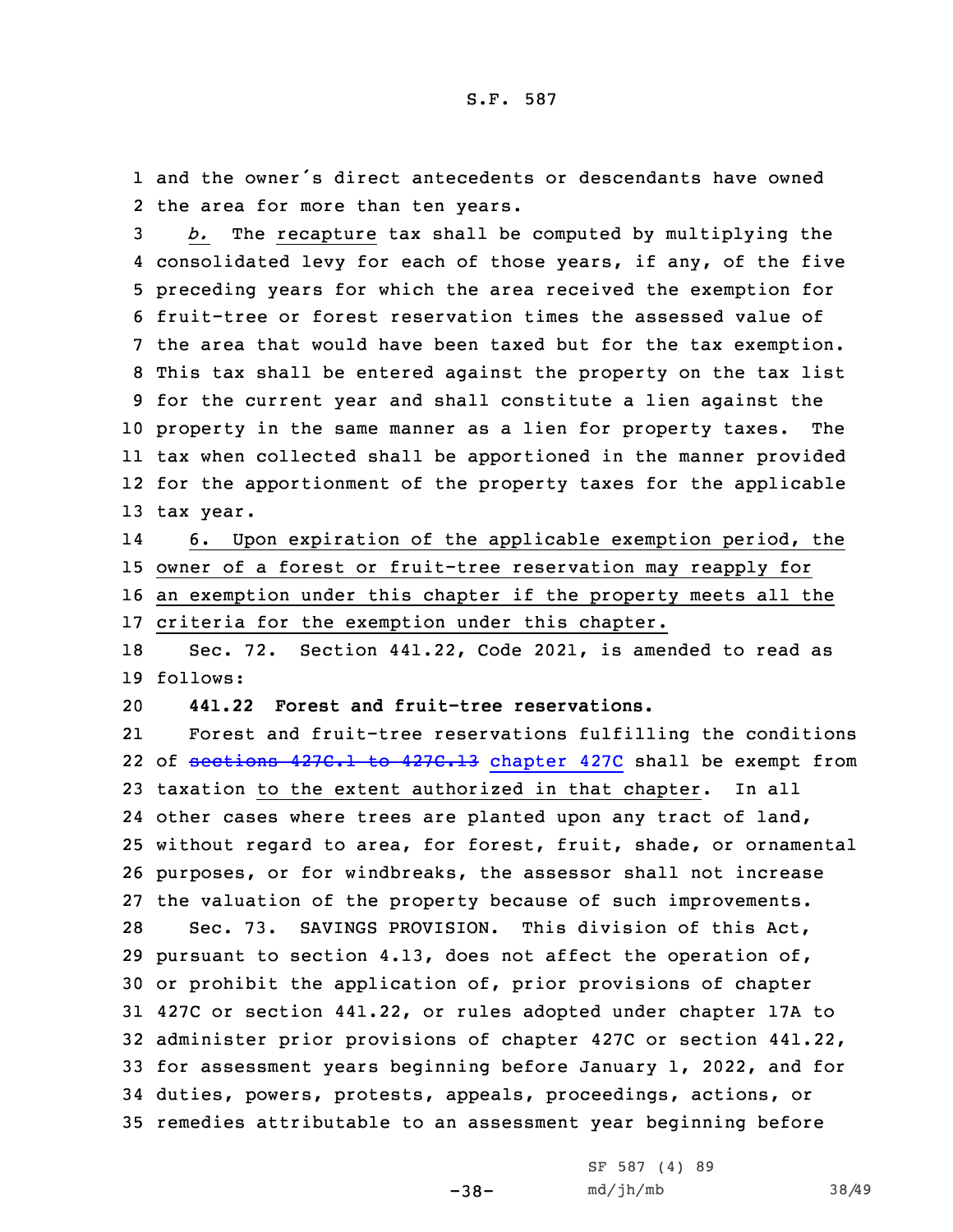January 1, 2022. 2 Sec. 74. EFFECTIVE DATE. This division of this Act, being deemed of immediate importance, takes effect upon enactment. 4 Sec. 75. APPLICABILITY. This division of this Act applies to assessment years beginning on or after January 1, 2022. DIVISION IX 7 TRANSIT FUNDING Sec. 76. Section 28M.3, subsection 1, Code 2021, is amended to read as follows: 1. <sup>A</sup> regional transit district shall have all the rights, powers, and duties of <sup>a</sup> county enterprise pursuant to sections 331.462 through 331.469 as they relate to the purpose for which the regional transit district is created, including 14 the authority to issue revenue bonds for the establishment, construction, reconstruction, repair, equipping, remodeling, extension, maintenance, and operation of works, vehicles, and facilities of <sup>a</sup> regional transit district. In addition, <sup>a</sup> regional transit district, with the approval of the board of supervisors, may issue general obligation bonds as an essential county purpose pursuant to chapter 331, [subchapter](https://www.legis.iowa.gov/docs/code/2021/331.pdf) IV, part 3, for the establishment, construction, reconstruction, repair, equipping, remodeling, extension, maintenance, and operation of works, vehicles, and facilities of <sup>a</sup> regional transit district. Such general obligation bonds are payable from the property tax levy authorized in [section](https://www.legis.iowa.gov/docs/code/2021/28M.5.pdf) 28M.5 and from the transit hotel and motel tax imposed under section 423A.4, subsection 1, paragraph *"b"*, if applicable. Sec. 77. Section 28M.4, subsection 3, Code 2021, is amended to read as follows: 3. <sup>A</sup> commission shall adopt and certify an annual budget for the regional transit district. <sup>A</sup> commission in its budget shall allocate the revenue responsibilities of each county and city participating in the regional transit district, subject to reductions in the maximum authorized property tax levy rate under section 28M.5, if applicable. <sup>A</sup> commission shall

 $-39-$ 

```
SF 587 (4) 89
md/jh/mb 39/49
```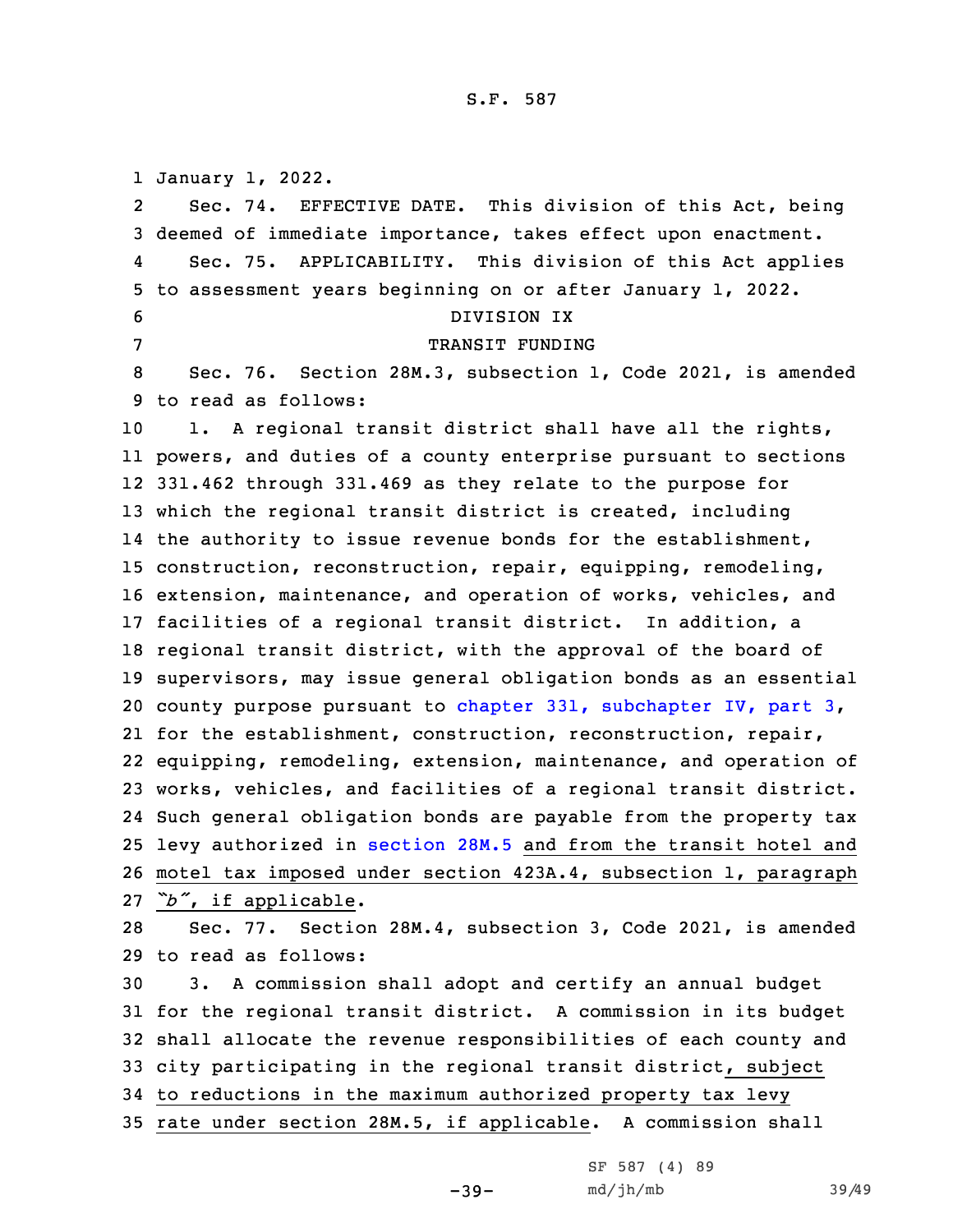1 be considered <sup>a</sup> municipality for purposes of adopting and 2 certifying a budget pursuant to [chapter](https://www.legis.iowa.gov/docs/code/2021/24.pdf) 24.

3 Sec. 78. Section 28M.4, Code 2021, is amended by adding the 4 following new subsection:

5 NEW SUBSECTION. 4A. <sup>A</sup> commission may, following approval at 6 election, impose <sup>a</sup> transit hotel and motel tax under section <sup>7</sup> 423A.4, subsection 1, paragraph *"b"*.

8 Sec. 79. Section 28M.4, subsections 5 and 6, Code 2021, are 9 amended to read as follows:

10 5. A commission shall levy for the tax under section 28M.5 ll and shall control any <del>tax</del> revenues paid to the regional transit 12 district <del>the commission administers and</del>, including all moneys 13 derived from the operation of the regional transit district, 14 <sup>a</sup> transit hotel and motel tax imposed under section 423A.4, 15 subsection 1, paragraph "b", the sale of its the district's 16 property, interest on investments, or from any other source 17 related to the regional transit district.

 6. Tax revenues collected from <sup>a</sup> regional transit district levy or <sup>a</sup> transit hotel and motel tax under section 423A.4, subsection 1, paragraph *"b"*, shall be held by the county treasurer. Before the fifteenth day of each month, the county treasurer shall send the amount collected for each fund through the last day of the preceding month for direct deposit into the depository and account designated by the commission. The county treasurer shall send <sup>a</sup> notice to the secretary of the commission or the secretary's designee stating the amount deposited, the date, the amount to be credited to each fund according to the budget, and the source of the revenue.

29 Sec. 80. Section 28M.5, subsections 1 and 4, Code 2021, are 30 amended to read as follows:

 1. *a.* The commission, with the approval of the board of supervisors of participating counties and the city council of 33 participating cities in the [chapter](https://www.legis.iowa.gov/docs/code/2021/28E.pdf) 28E agreement, may, subject to the reductions required under paragraph *"b"*, levy annually <sup>a</sup> tax not to exceed ninety-five cents per thousand dollars of the

 $-40-$ 

| SF 587 (4) 89 |  |  |
|---------------|--|--|
| md/jh/mb      |  |  |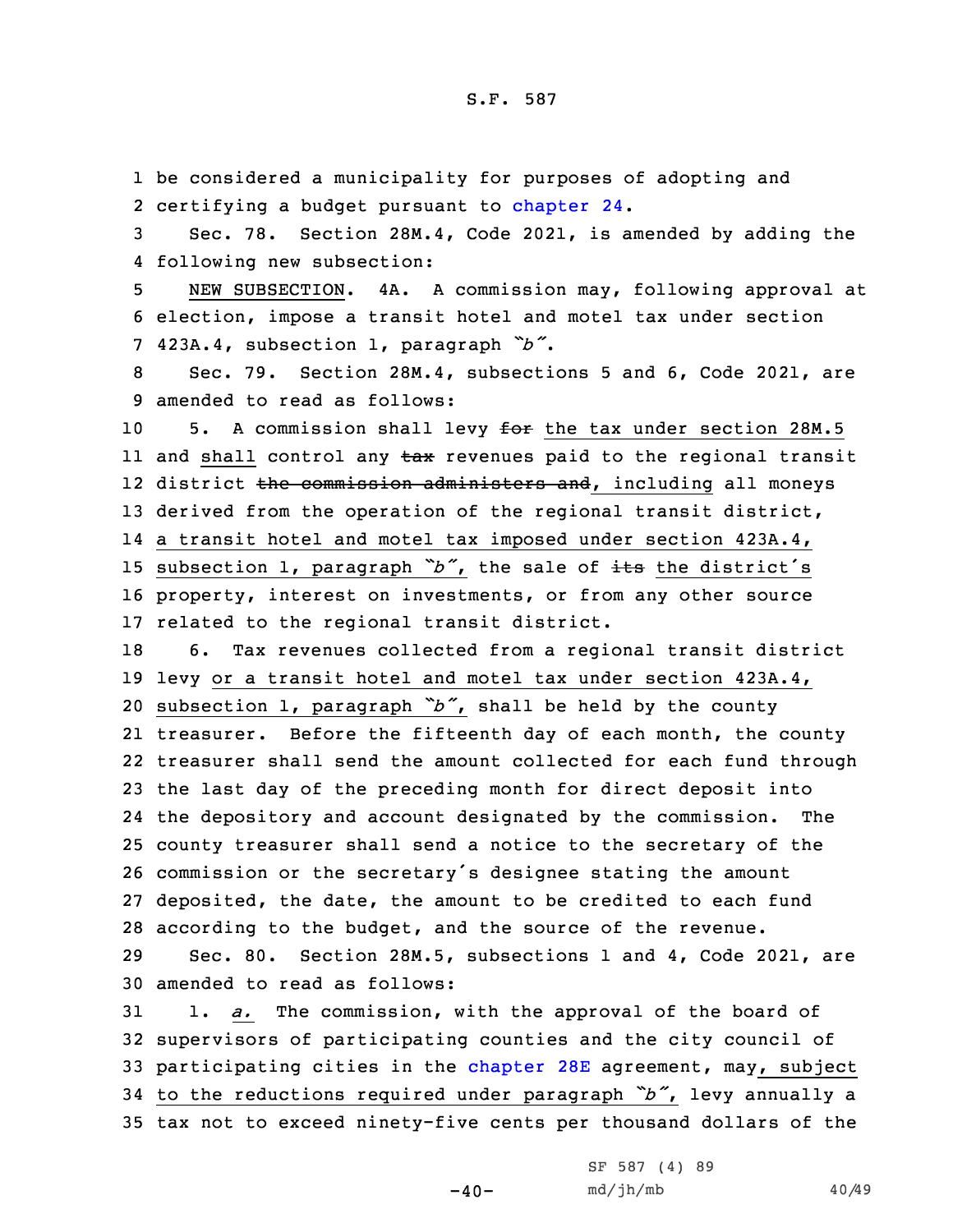assessed value of all taxable property in <sup>a</sup> regional transit 2 district to the extent provided in this [section](https://www.legis.iowa.gov/docs/code/2021/28M.5.pdf). The chapter 28E agreement may authorize the commission to levy the tax at different rates within the participating cities and counties in amounts sufficient to meet the revenue responsibilities of such cities and counties as allocated in the budget adopted by the commission. However, for <sup>a</sup> city participating in <sup>a</sup> regional transit district, the total of all the tax levies imposed in the city pursuant to section 384.12, [subsection](https://www.legis.iowa.gov/docs/code/2021/384.12.pdf) 10, and this section shall not exceed the aggregate of ninety-five cents per thousand dollars of the assessed value of all taxable property in the participating city or the levy rate determined under paragraph *"b"*, whichever is less. 14 *b.* (1) If <sup>a</sup> regional transit district imposes <sup>a</sup> transit hotel and motel tax under section 423A.4, subsection 1, paragraph *"b"*, the maximum levy rate authorized under this section shall be reduced as provided in this paragraph. For each fiscal year beginning on or after July 1 following the first calendar year for which the transit hotel and motel tax is imposed in the regional transit district, and until subparagraph (4) applies, the levy rate imposed under this section shall not exceed <sup>a</sup> rate equal to the rate that would be required for the fiscal year beginning July 1 following the election approving the transit hotel and motel tax to collect an amount equal to the property taxes collected by the regional transit district for the fiscal year beginning July 1 following the election approving the transit hotel and motel tax minus the amount of transit hotel and motel tax revenue received by the regional transit district for the first calendar year for which the transit hotel and motel tax is imposed. (2) If the regional transit district authorizes the commission to levy the tax at different rates within the participating cities and counties, as authorized under paragraph *"a"*, the levy rate reduction required under this paragraph shall be applied by the department of management

 $-41-$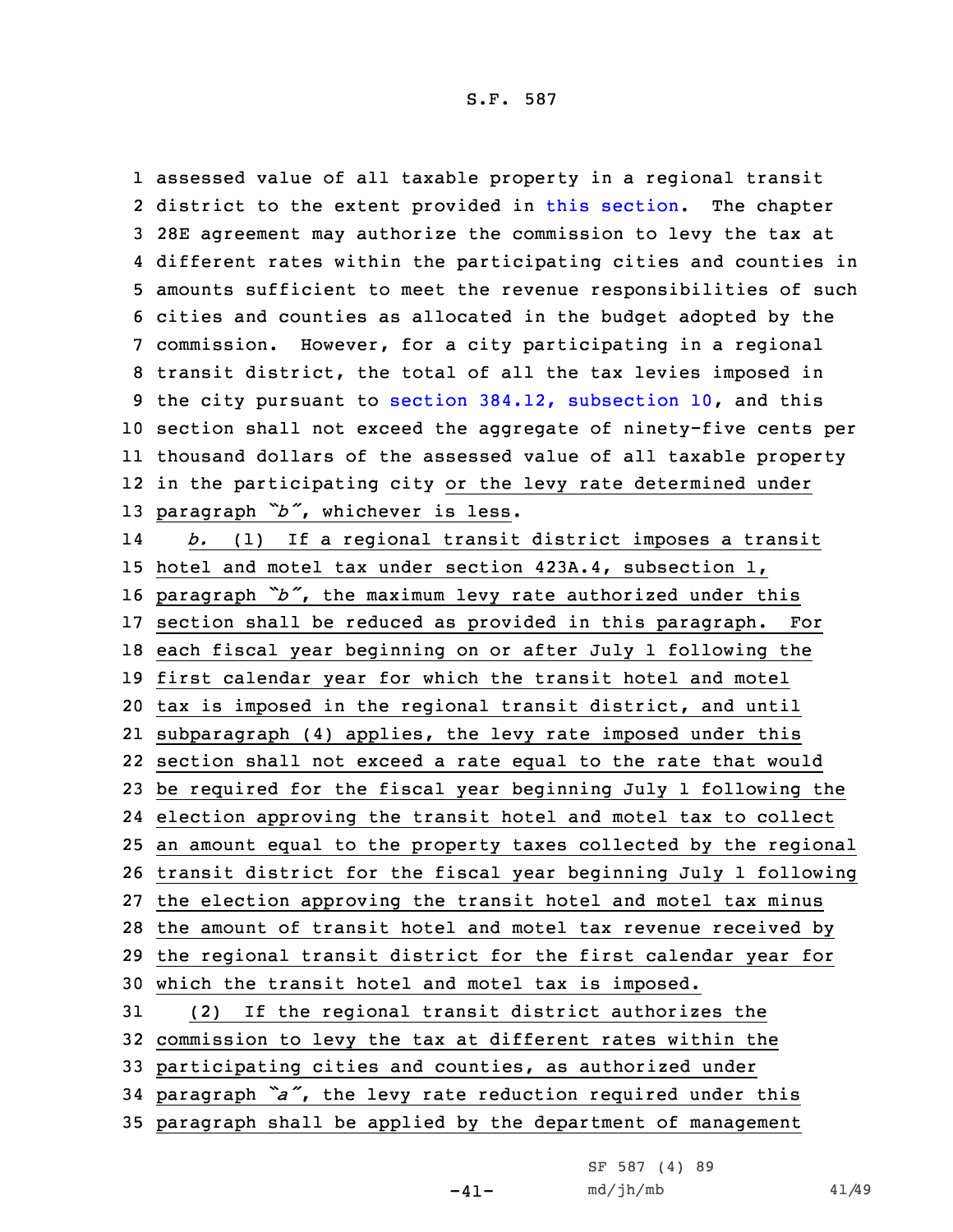to each participating city and county based upon the revenue responsibilities of such cities and counties as provided in the chapter 28E agreement on the date the transit hotel and motel tax is approved at election. (3) If <sup>a</sup> regional transit district increases the rate of the transit hotel and motel tax, further reductions in the maximum authorized levy rate under this section shall be implemented in the same manner as provided under subparagraphs (1) and (2) for the reductions following initial imposition of the transit hotel and motel tax. 11 (4) If the regional transit district repeals the transit hotel and motel tax, the maximum authorized levy rate shall be ninety-five cents per thousand dollars of the assessed value for fiscal years beginning after the date of termination under section 423A.4, unless the transit hotel and motel tax is reinstated. 4. The proceeds of the tax levy and other authorized revenues of the regional transit district shall be used for the operation and maintenance of <sup>a</sup> regional transit district, for payment of debt obligations of the district, and for the creation of <sup>a</sup> reserve fund. The commission may divide the territory of <sup>a</sup> regional transit district outside the boundaries of <sup>a</sup> city into separate service areas and impose <sup>a</sup> regional transit district levy not to exceed the maximum rate authorized by this [section](https://www.legis.iowa.gov/docs/code/2021/28M.5.pdf) in each service area. Sec. 81. Section 303.52, subsection 4, paragraph a, Code 2021, is amended to read as follows: *a.* The board of trustees may by ordinance impose <sup>a</sup> local hotel and motel tax in accordance with [chapter](https://www.legis.iowa.gov/docs/code/2021/423A.pdf) 423A. Sec. 82. Section 331.402, subsection 2, paragraph f, Code 2021, is amended to read as follows: *f.* Impose <sup>a</sup> local hotel and motel tax in accordance with chapter 423A. Sec. 83. Section 384.12, subsection 10, Code 2021, is amended to read as follows:

-42-

SF 587 (4) 89 md/jh/mb 42/49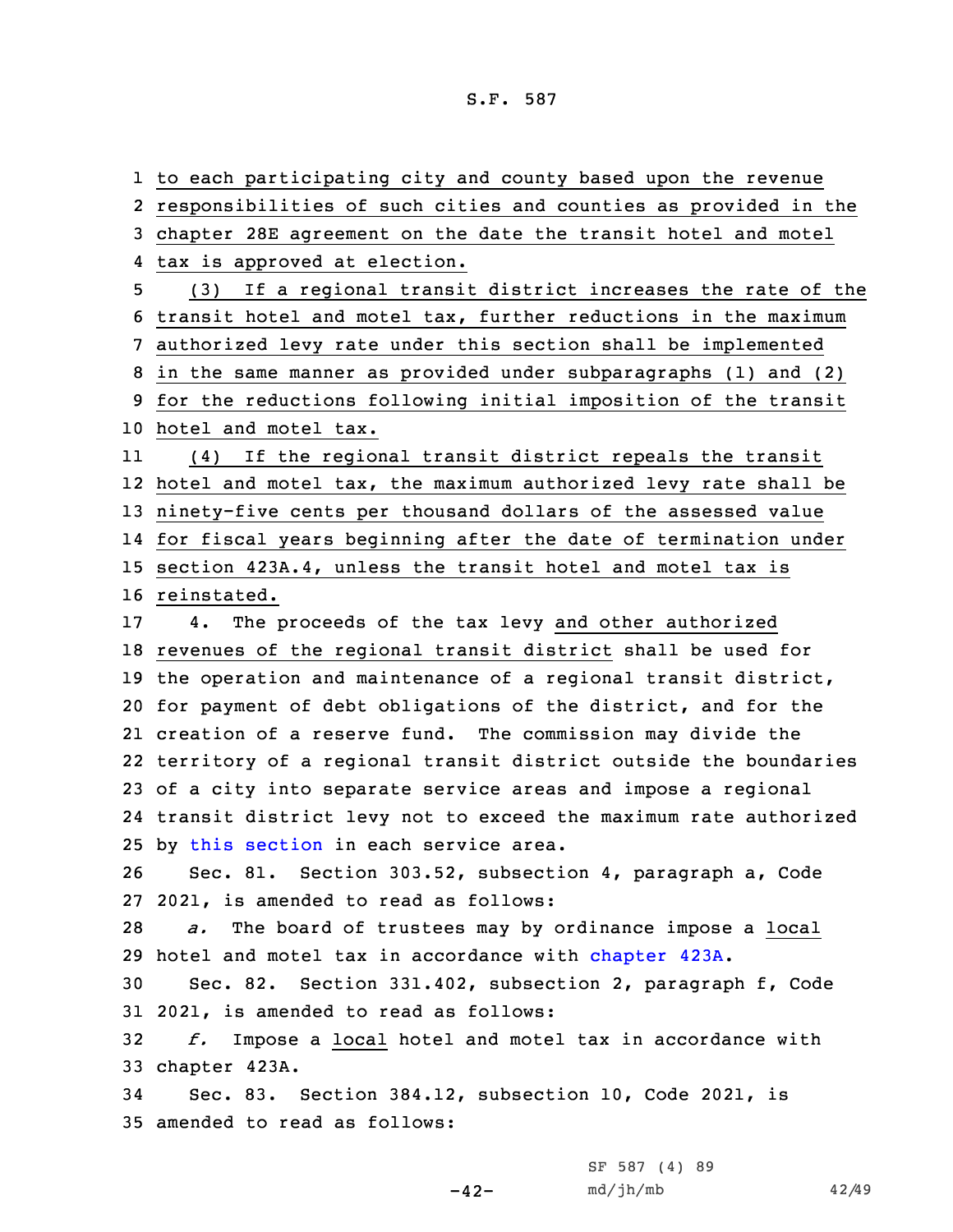1 10. *a.* <sup>A</sup> tax for the operation and maintenance of <sup>a</sup> municipal transit system or for operation and maintenance of <sup>a</sup> regional transit district, and for the creation of <sup>a</sup> reserve fund for the system or district, in an amount not to exceed ninety-five cents per thousand dollars of assessed value each year or the levy rate determined under paragraph *"b"*, if applicable, when the revenues from the transit system or district are insufficient for such purposes. *b.* (1) If the city participates in <sup>a</sup> regional transit district under chapter 28M that imposes <sup>a</sup> transit hotel and motel tax under section 423A.4, the maximum levy rate shall be the levy rate determined under section 28M.5, subsection 1, paragraph *"b"*. 14 (2) (a) If the city imposes <sup>a</sup> transit hotel and motel tax under section 423A.4, the maximum levy rate shall be reduced as provided in this subparagraph. For each fiscal year beginning on or after July 1 following the first calendar year for which 18 the transit hotel and motel tax is imposed in the city, and until subparagraph division (c) applies, the levy rate imposed under this subsection shall not exceed <sup>a</sup> rate equal to the rate that would be required for the fiscal year beginning July 1 following the election approving the transit hotel and motel tax to collect an amount equal to the property taxes collected by the city under this subsection for the fiscal year beginning July 1 following the election approving the transit hotel and motel tax minus the amount of transit hotel and motel tax revenue received by the city for the first calendar year for which the transit hotel and motel tax is imposed. (b) If <sup>a</sup> city increases the rate of the transit hotel and motel tax, further reductions in the maximum authorized levy rate under this subsection shall be implemented in the same manner as provided under subparagraph division (a) for the reduction following initial imposition of the transit hotel and motel tax.

35 (c) If the city repeals the transit hotel and motel tax,

 $-43-$ 

| SF 587 (4) 89 |  |
|---------------|--|
| md/jh/mb      |  |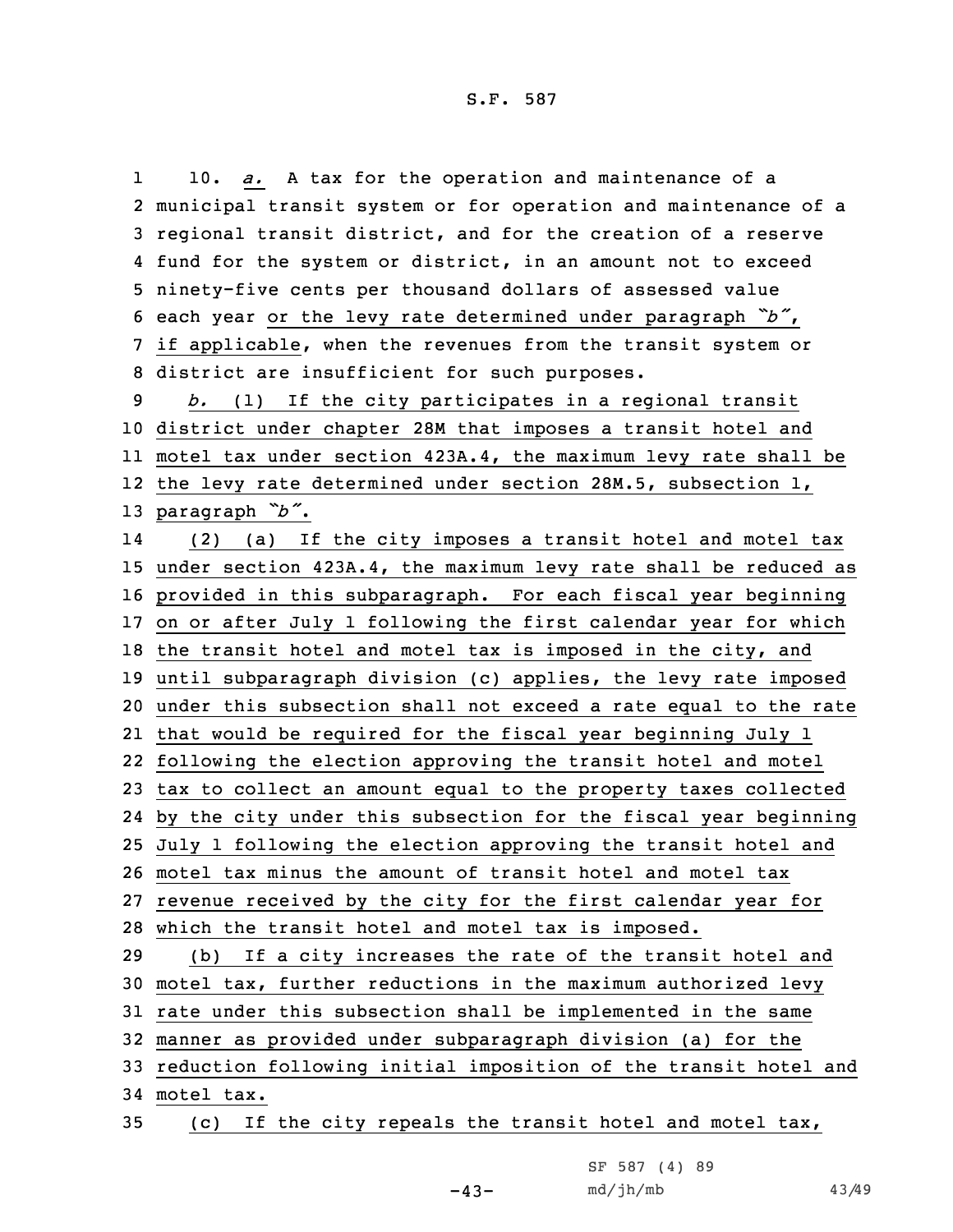S.F. 587

1 the maximum authorized levy rate shall be ninety-five cents

2 per thousand dollars of the assessed value for fiscal years

3 beginning after the date of termination under section 423A.4,

4 unless the transit hotel and motel tax is reinstated.

5 Sec. 84. Section 423A.4, Code 2021, is amended to read as 6 follows:

7 **423A.4 Locally imposed Local hotel and motel tax —— transit** 8 **hotel and motel tax.**

 1. *a.* <sup>A</sup> city, <sup>a</sup> county, or <sup>a</sup> land use district created 10 under chapter 303, [subchapter](https://www.legis.iowa.gov/docs/code/2021/303.pdf) IV, may impose, by ordinance of the city council or by resolution of the board of supervisors or by ordinance of the board of trustees, <sup>a</sup> local hotel and motel tax, at <sup>a</sup> rate not to exceed seven percent, which shall be imposed in increments of one or more full percentage points upon the sales price from the renting of lodging. The tax when imposed by <sup>a</sup> city shall apply only within the corporate boundaries of that city, when imposed by <sup>a</sup> county shall apply only outside incorporated areas within that county, and when imposed by <sup>a</sup> land use district shall apply only within the corporate boundaries of that district. <sup>A</sup> local hotel and motel tax imposed by <sup>a</sup> city or county shall not be imposed within the corporate boundaries of <sup>a</sup> land use district during any period of time that the land use district is imposing <sup>a</sup> local hotel and motel tax.

 *b.* <sup>A</sup> regional transit district or <sup>a</sup> city that is not participating in <sup>a</sup> regional transit district may impose, by resolution of the regional transit district commission or by ordinance of the city council, <sup>a</sup> transit hotel and motel tax, at <sup>a</sup> rate not to exceed five percent, which shall be imposed in increments of one or more full percentage points upon the sales price from the renting of lodging. The tax when imposed by <sup>a</sup> regional transit district shall apply only within the boundaries of the regional transit district and may be imposed in addition to any tax imposed under paragraph *"a"*. The tax when imposed by <sup>a</sup> city shall apply only within the corporate

 $-44-$ 

SF 587 (4) 89 md/jh/mb 44/49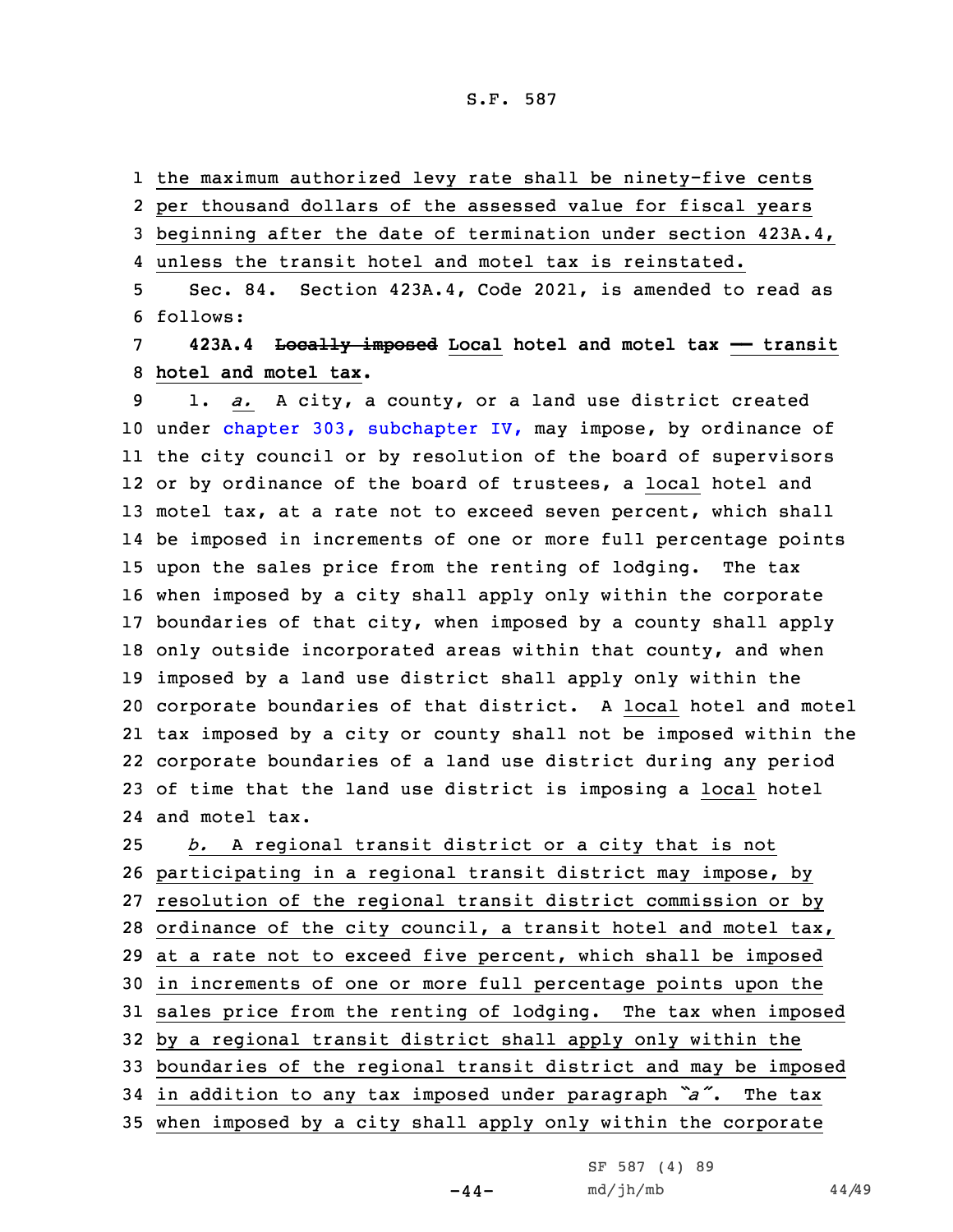1 boundaries of that city and may be imposed in addition to any 2 tax imposed under paragraph *"a"*.

 2. Within ten days of the election at which <sup>a</sup> majority of those voting on the question favors the imposition, repeal, or change in the rate of the local hotel and motel tax or the transit hotel and motel tax, the county auditor shall give written notice by sending <sup>a</sup> copy of the abstract of votes from the favorable election to the director of revenue.

 3. <sup>A</sup> local hotel and motel tax imposed by <sup>a</sup> city, county, or land use district shall be imposed on January 1 or July 1, following the notification of the director of revenue. <sup>A</sup> transit hotel and motel tax imposed by <sup>a</sup> regional transit district or <sup>a</sup> city shall be imposed on January 1, following the notification of the director of revenue. Once imposed, the tax shall remain in effect at the rate imposed for <sup>a</sup> minimum of one year. <sup>A</sup> local hotel and motel tax or <sup>a</sup> transit hotel and motel tax shall terminate only on June 30 or December 31. At least forty-five days prior to the tax being effective or prior to <sup>a</sup> revision in the tax rate or prior to the repeal of the 20 tax, a city, county,  $\Theta$ r land use district, or regional transit district shall provide notice by mail of such action to the director of revenue. The director shall have the authority to waive the notice requirement.

24 4. *a.* <sup>A</sup> city, county, or land use district shall impose or repeal <sup>a</sup> hotel and motel tax or increase or reduce the tax rate only after an election at which <sup>a</sup> majority of those voting on the question favors imposition, repeal, or change in rate. <sup>A</sup> regional transit district or city shall impose or repeal <sup>a</sup> transit hotel and motel tax or increase or reduce the tax rate only after an election at which <sup>a</sup> majority of those voting on the question favors imposition, repeal, or change in rate. However, <sup>a</sup> local hotel and motel tax of <sup>a</sup> city or county shall not be repealed or reduced in rate if obligations are outstanding which are payable as provided in section [423A.7](https://www.legis.iowa.gov/docs/code/2021/423A.7.pdf), unless funds sufficient to pay the principal, interest, and

 $-45-$ 

SF 587 (4) 89 md/jh/mb 45/49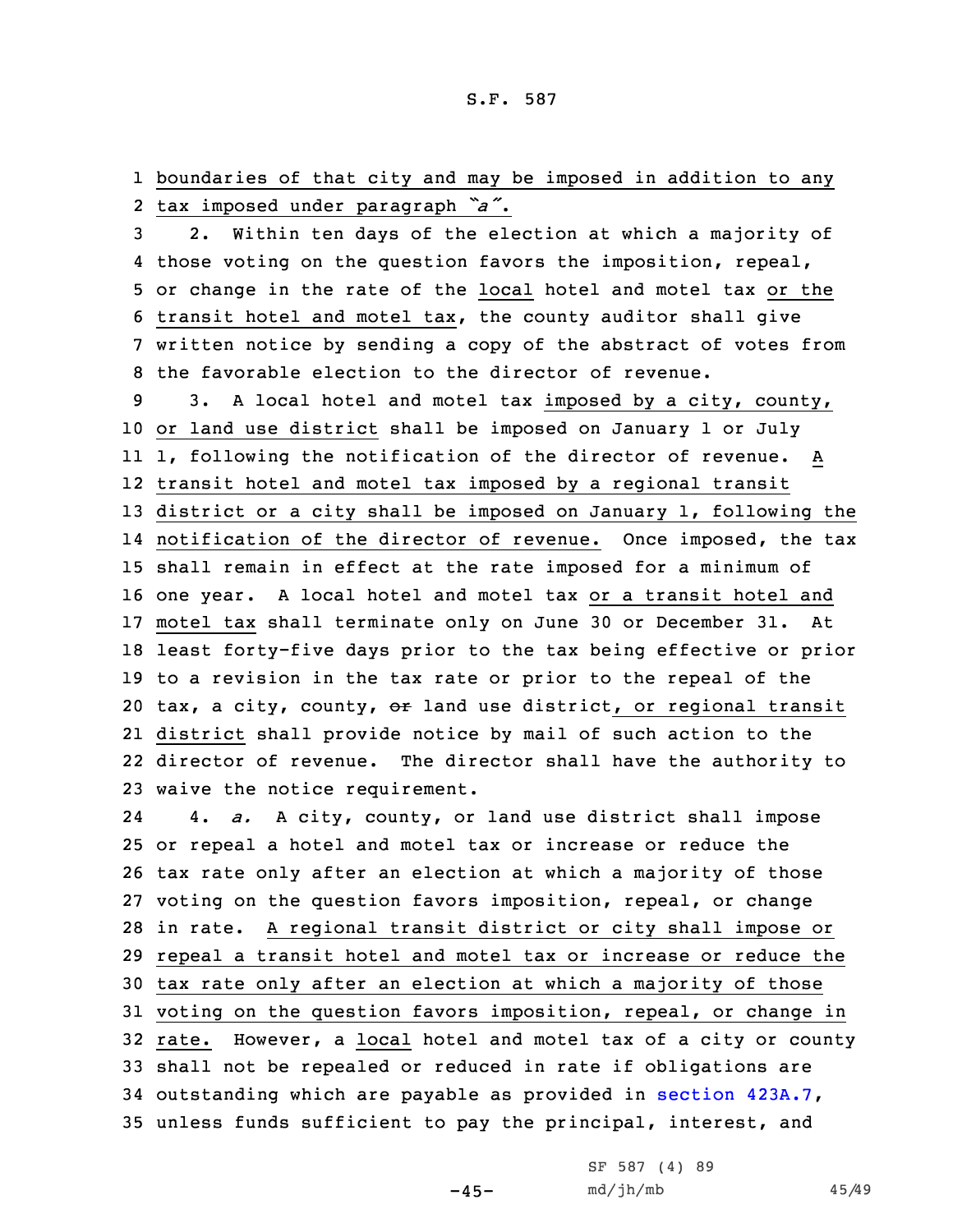1 premium, if any, on the outstanding obligations at and prior 2 to maturity have been properly set aside and pledged for that 3 purpose.

4 *b.* (1) If the local hotel and motel tax applies only within the corporate boundaries of <sup>a</sup> city, only the registered voters of the city shall be permitted to vote. The election shall be held at the time of the regular city election or at <sup>a</sup> special election called for that purpose.

 (2) If the local hotel and motel tax applies only in the unincorporated areas of <sup>a</sup> county or only within the corporate boundaries of <sup>a</sup> land use district, only the registered voters of the unincorporated areas of the county or the registered voters of the land use district, as applicable, shall be permitted to vote. The election shall be held at the time of the general election or at <sup>a</sup> special election called for that 16 purpose.

 (3) For <sup>a</sup> transit hotel and motel tax imposed by <sup>a</sup> regional transit district, only the registered voters of the regional transit district shall be permitted to vote. The election shall be held at the time of the general election or the regular city election.

22 (4) For <sup>a</sup> transit hotel and motel tax imposed by <sup>a</sup> city, 23 only the registered voters of the city shall be permitted to 24 vote. The election shall be held at the time of the general 25 election or the regular city election.

26 5. The locally imposed local hotel and motel tax and the 27 transit hotel and motel tax shall be collected and remitted as 28 provided in section [423A.5A](https://www.legis.iowa.gov/docs/code/2021/423A.5A.pdf).

29 Sec. 85. Section 423A.5A, subsection 3, Code 2021, is 30 amended to read as follows:

 3. Unless otherwise provided in this [section](https://www.legis.iowa.gov/docs/code/2021/423A.5A.pdf), the 32 state-imposed tax under [section](https://www.legis.iowa.gov/docs/code/2021/423A.3.pdf)  $423A.3$  and any locally, the local hotel and motel tax imposed tax under section [423A.4](https://www.legis.iowa.gov/docs/code/2021/423A.4.pdf), and the transit hotel and motel tax imposed under section 423A.4, shall be collected by the lodging provider from the user of

 $-46-$ 

|          | SF 587 (4) 89 |  |  |
|----------|---------------|--|--|
| md/jh/mb |               |  |  |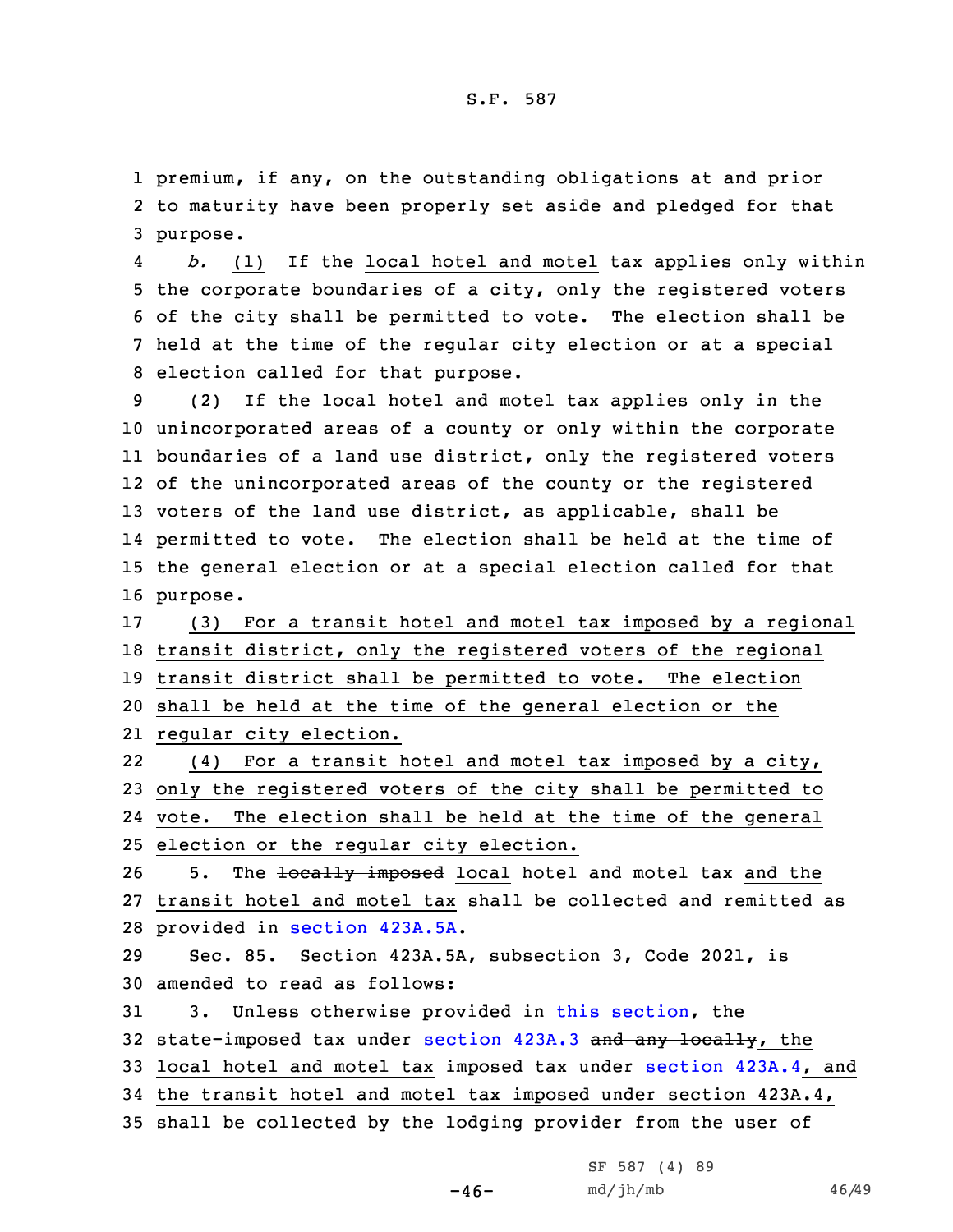S.F. 587

 that lodging and shall be remitted to the department. The lodging provider shall add the state-imposed tax to the sales price of the lodging and the tax, when collected, shall be stated as <sup>a</sup> distinct item, separate and apart from the sales 5 price of the lodging and from the locally imposed tax taxes imposed under section 423A.4, if any. The lodging provider 7 shall add the locally imposed each tax imposed under section 423A.4, if any, to the sales price of the lodging and the tax, when collected, shall be stated as <sup>a</sup> distinct item, separate 10 and apart from the sales price of the lodging, and from the state-imposed tax, and from the other taxes imposed under section 423A.4.

13 Sec. 86. Section 423A.6, subsections 1, 3, and 4, Code 2021, 14 are amended to read as follows:

 1. The director of revenue shall administer the state, 16 and local, and transit hotel and motel tax taxes as nearly as possible in conjunction with the administration of the state sales tax law, except that portion of the law which implements the streamlined sales and use tax agreement. The director shall provide appropriate forms, or provide on the regular 21 state tax forms, for reporting state, <del>and</del> local, and transit hotel and motel tax liability. All moneys received or refunded one hundred eighty days after the date on which <sup>a</sup> city, county, 24 or land use district, or regional transit district, terminates its local hotel and motel tax or transit hotel and motel tax and all moneys received from the state hotel and motel tax shall be deposited in or withdrawn from the general fund of the 28 state.

 3. The director, in consultation with local officials, shall collect and account for a local hotel and motel tax and a transit hotel and motel tax and shall credit all revenues to the local transient guest tax fund created in [section](https://www.legis.iowa.gov/docs/code/2021/423A.7.pdf) 423A.7. Local authorities shall not require any tax permit not required by the director of revenue.

35 4. Section 422.25, [subsection](https://www.legis.iowa.gov/docs/code/2021/422.25.pdf) 4, [sections](https://www.legis.iowa.gov/docs/code/2021/422.30.pdf) 422.30, [422.67](https://www.legis.iowa.gov/docs/code/2021/422.67.pdf),

-47-

SF 587 (4) 89 md/jh/mb 47/49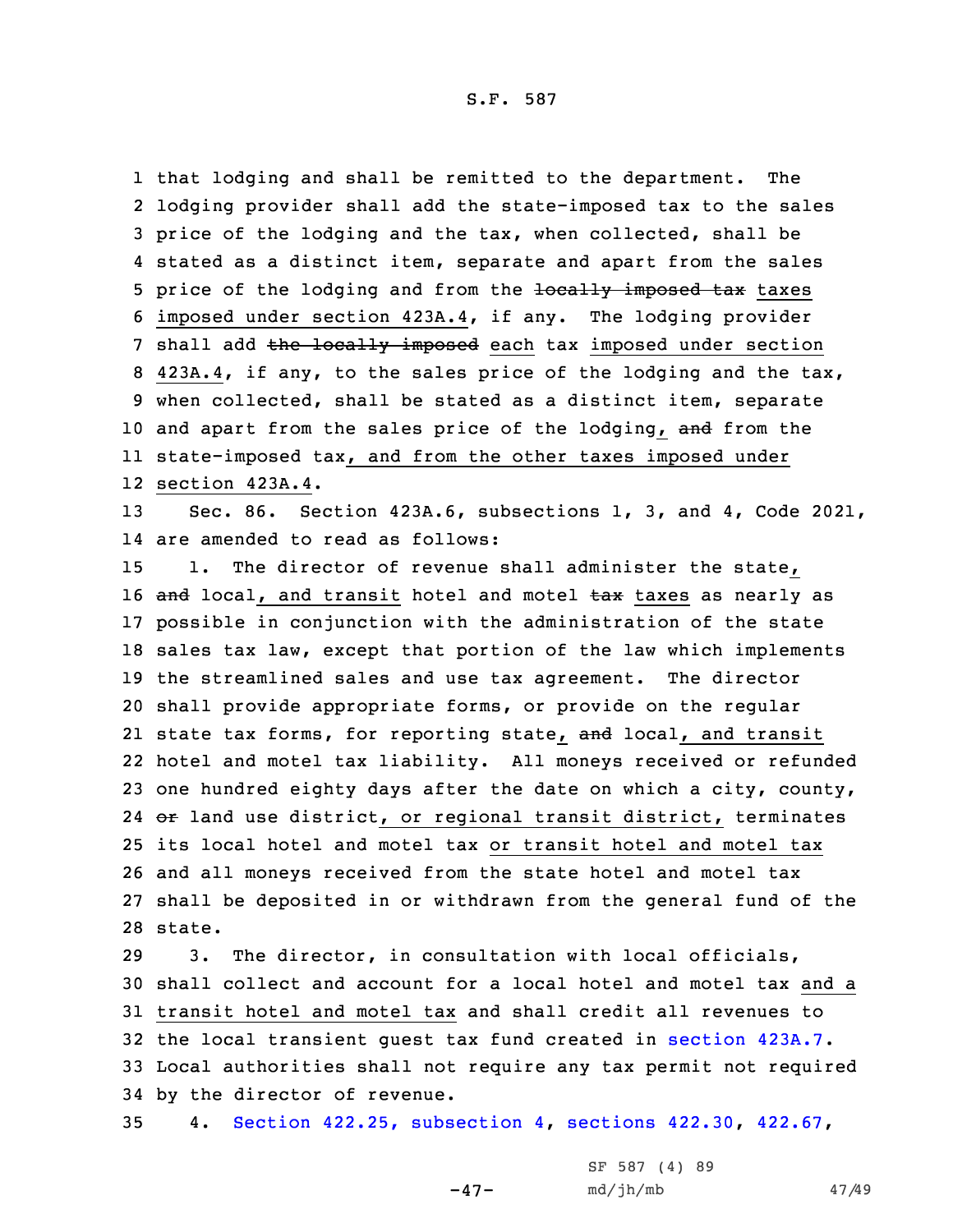and [422.68](https://www.legis.iowa.gov/docs/code/2021/422.68.pdf), section 422.69, [subsection](https://www.legis.iowa.gov/docs/code/2021/422.69.pdf) 1, [sections](https://www.legis.iowa.gov/docs/code/2021/422.70.pdf) 422.70, 422.71, [422.72](https://www.legis.iowa.gov/docs/code/2021/422.72.pdf), [422.74](https://www.legis.iowa.gov/docs/code/2021/422.74.pdf), and [422.75](https://www.legis.iowa.gov/docs/code/2021/422.75.pdf), section 423.14, subsection 1, and [sections](https://www.legis.iowa.gov/docs/code/2021/423.23.pdf) 423.23, [423.24](https://www.legis.iowa.gov/docs/code/2021/423.24.pdf), [423.25](https://www.legis.iowa.gov/docs/code/2021/423.25.pdf), [423.31](https://www.legis.iowa.gov/docs/code/2021/423.31.pdf), [423.33](https://www.legis.iowa.gov/docs/code/2021/423.33.pdf), 423.35, 423.37 [through](https://www.legis.iowa.gov/docs/code/2021/423.37.pdf) 423.42, and [423.47](https://www.legis.iowa.gov/docs/code/2021/423.47.pdf), consistent with the provisions of this [chapter](https://www.legis.iowa.gov/docs/code/2021/423A.pdf), apply with respect to the taxes authorized under this [chapter](https://www.legis.iowa.gov/docs/code/2021/423A.pdf), in the same manner and with 7 the same effect as if the state, and local, and transit hotel and motel taxes were retail sales taxes within the meaning of those statutes. Notwithstanding this [subsection](https://www.legis.iowa.gov/docs/code/2021/423A.6.pdf), the director shall provide for quarterly filing of returns and for other than quarterly filing of returns both as prescribed in section 12 423.31. The director may require all persons who are engaged in the business of deriving any sales price subject to tax under this [chapter](https://www.legis.iowa.gov/docs/code/2021/423A.pdf) to register with the department. All taxes collected under this [chapter](https://www.legis.iowa.gov/docs/code/2021/423A.pdf) by <sup>a</sup> retailer, lodging provider, lodging facilitator, lodging platform, or any other person are deemed to be held in trust for the state of Iowa and the local jurisdictions imposing the taxes.

19 Sec. 87. Section 423A.7, subsections 2 and 3, Code 2021, are 20 amended to read as follows:

21 2. All moneys in the local transient guest tax fund shall be remitted at least quarterly by the department, pursuant to rules of the director of revenue, to each city in the amount collected under section 423A.4, subsection 1, paragraph *"a"*, from businesses in that city, to each county in the amount collected under section 423A.4, subsection 1, paragraph *"a"*, 27 from businesses in the unincorporated areas of the county, and to each land use district in the amount collected under section 423A.4, subsection 1, paragraph *"a"*, from businesses in that land use district, to each regional transit district in the amount collected under section 423A.4, subsection 1, paragraph *"b"*, from businesses within the boundaries of the regional transit district and to each city in the amount collected under section 423A.4, subsection 1, paragraph *"b"*, from businesses

 $-48-$ 

35 in that city.

SF 587 (4) 89 md/jh/mb 48/49